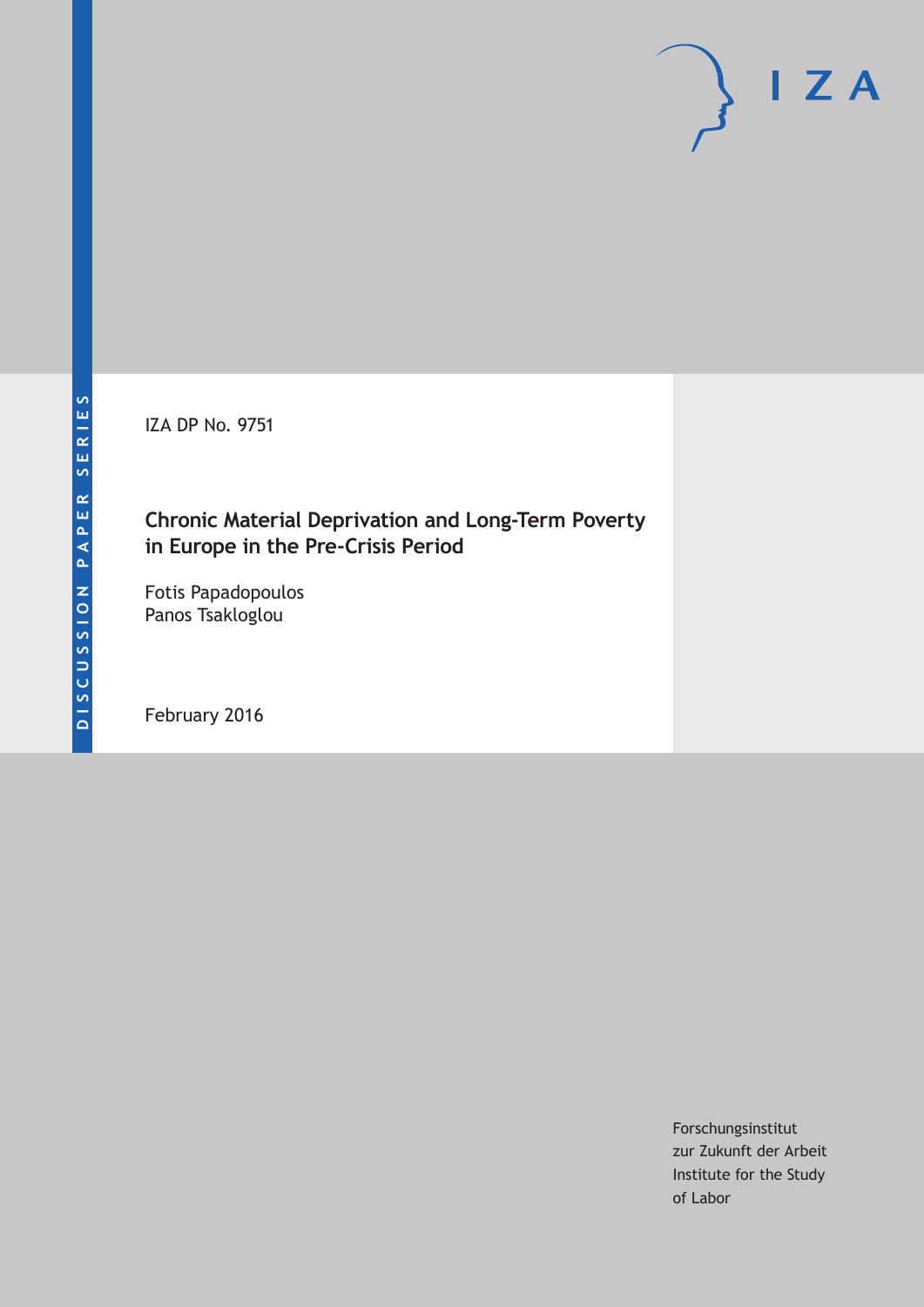# **Chronic Material Deprivation and Long**‐**Term Poverty in Europe in the Pre**‐**Crisis Period**

# **Fotis Papadopoulos**

*Athens University of Economics and Business* 

# **Panos Tsakloglou**

*Athens University of Economics and Business and IZA* 

# Discussion Paper No. 9751 February 2016

IZA

P.O. Box 7240 53072 Bonn Germany

Phone: +49-228-3894-0 Fax: +49-228-3894-180 E-mail: iza@iza.org

Any opinions expressed here are those of the author(s) and not those of IZA. Research published in this series may include views on policy, but the institute itself takes no institutional policy positions. The IZA research network is committed to the IZA Guiding Principles of Research Integrity.

The Institute for the Study of Labor (IZA) in Bonn is a local and virtual international research center and a place of communication between science, politics and business. IZA is an independent nonprofit organization supported by Deutsche Post Foundation. The center is associated with the University of Bonn and offers a stimulating research environment through its international network, workshops and conferences, data service, project support, research visits and doctoral program. IZA engages in (i) original and internationally competitive research in all fields of labor economics, (ii) development of policy concepts, and (iii) dissemination of research results and concepts to the interested public.

IZA Discussion Papers often represent preliminary work and are circulated to encourage discussion. Citation of such a paper should account for its provisional character. A revised version may be available directly from the author.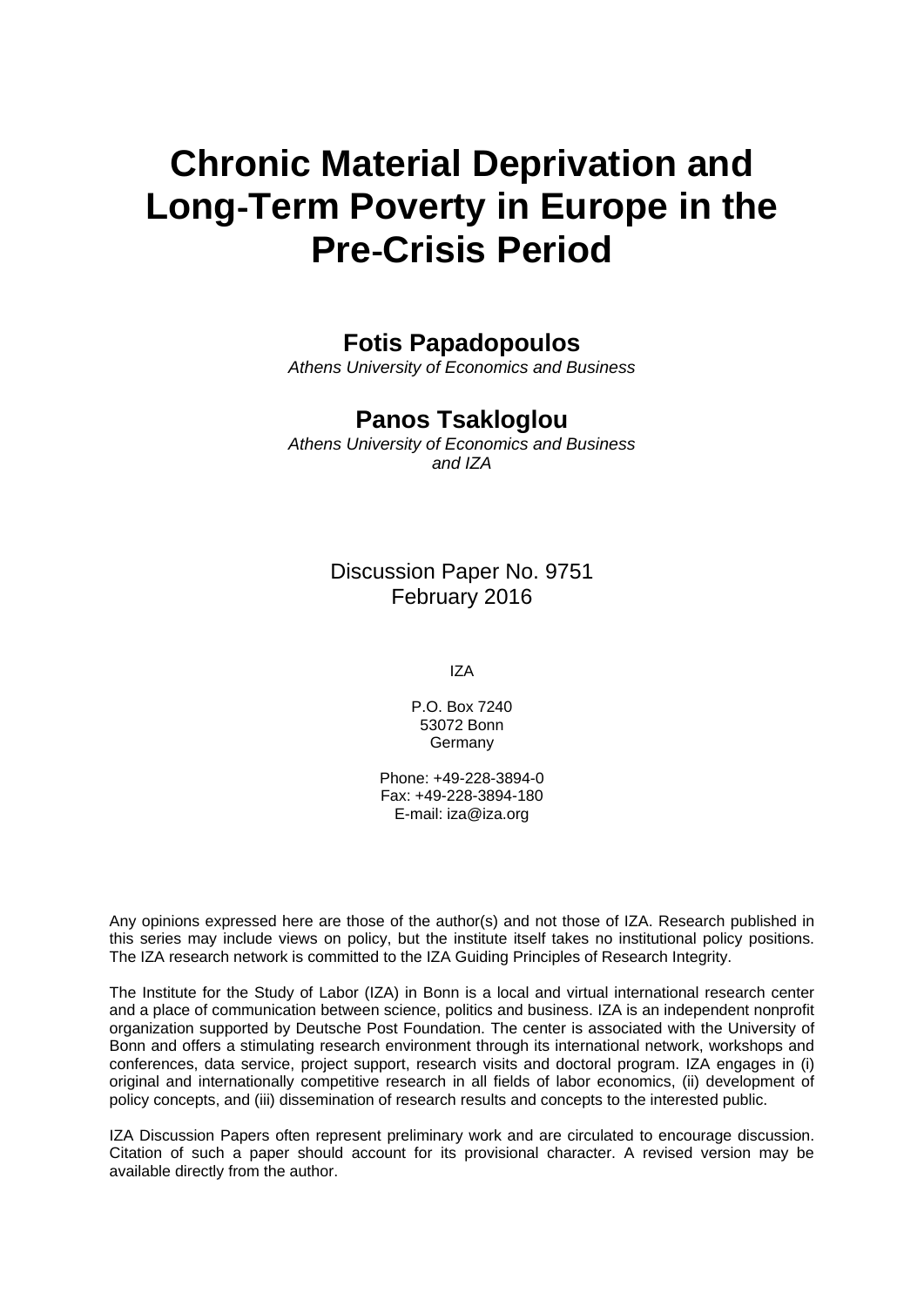# **ABSTRACT**

# **Chronic Material Deprivation and Long**‐**Term Poverty in Europe in the Pre**‐**Crisis Period\***

The paper examines the degree of overlap between people who experience chronic material deprivation and those who face long term income poverty (longitudinal poverty) in 22 EU countries for the period 2005-2008, using the longitudinal information of the EU-SILC. In order to approximate chronic material deprivation we use a three-step index of chronic cumulative disadvantage. In the first step, population members deprived in three domains of static material deprivation are identified. In the second step, the extent of cumulative disadvantage of these individuals is examined and, in the final step, persons suffering from chronic cumulative disadvantage over the period 2005-2008 are identified, by aggregating the information on static cumulative disadvantage in each year covered. Then, we examine the overlap between chronic material deprivation and (smoothed) longitudinal poverty. The results reveal considerable differences across EU countries regarding both the level and the structure of the population at high risk of chronic material deprivation and longitudinal poverty. Finally, each country's population is subdivided into mutually exhaustive and exclusive groups according to the characteristics of the population member, according to seven alternative criteria: Sex, age employment status and education level of the household's reference person, age and education of the individual and household type. The results of the analysis reveal a number of qualitative similarities and quantitative differences across EU member states. Nevertheless, in almost all countries under examination, lack of full employment by the individual or, especially, by the household's reference person, low educational qualifications, being a member of a lone parent household or living in a household headed by a woman or by a very young or, to a lesser extent, an elderly person, lead to high risks of chronic material deprivation as well as longitudinal poverty.

JEL Classification: I31, I32, J64

Keywords: chronic relative material deprivation, EU‐SILC, Europe, income smoothing, consistent poverty, longitudinal poverty

Corresponding author:

 $\overline{\phantom{a}}$ 

Panos Tsakloglou Department of International and European Economic Studies Athens University of Economics and Business 76 Patission Str. Athens 10434 Greece E-mail: panos@aueb.gr

<sup>\*</sup> The research for this paper has benefited from financial support by the European Union's Seventh Framework Programme (FP7/2012‐2016) under grant agreement n° 290613 (ImPRovE: Poverty Reduction in Europe: Social Policy and Innovation; http://improve-research.eu). Useful comments and suggestions were received from András Gábos and Tim Goedemé. The authors are solely responsible for any remaining shortcomings and errors.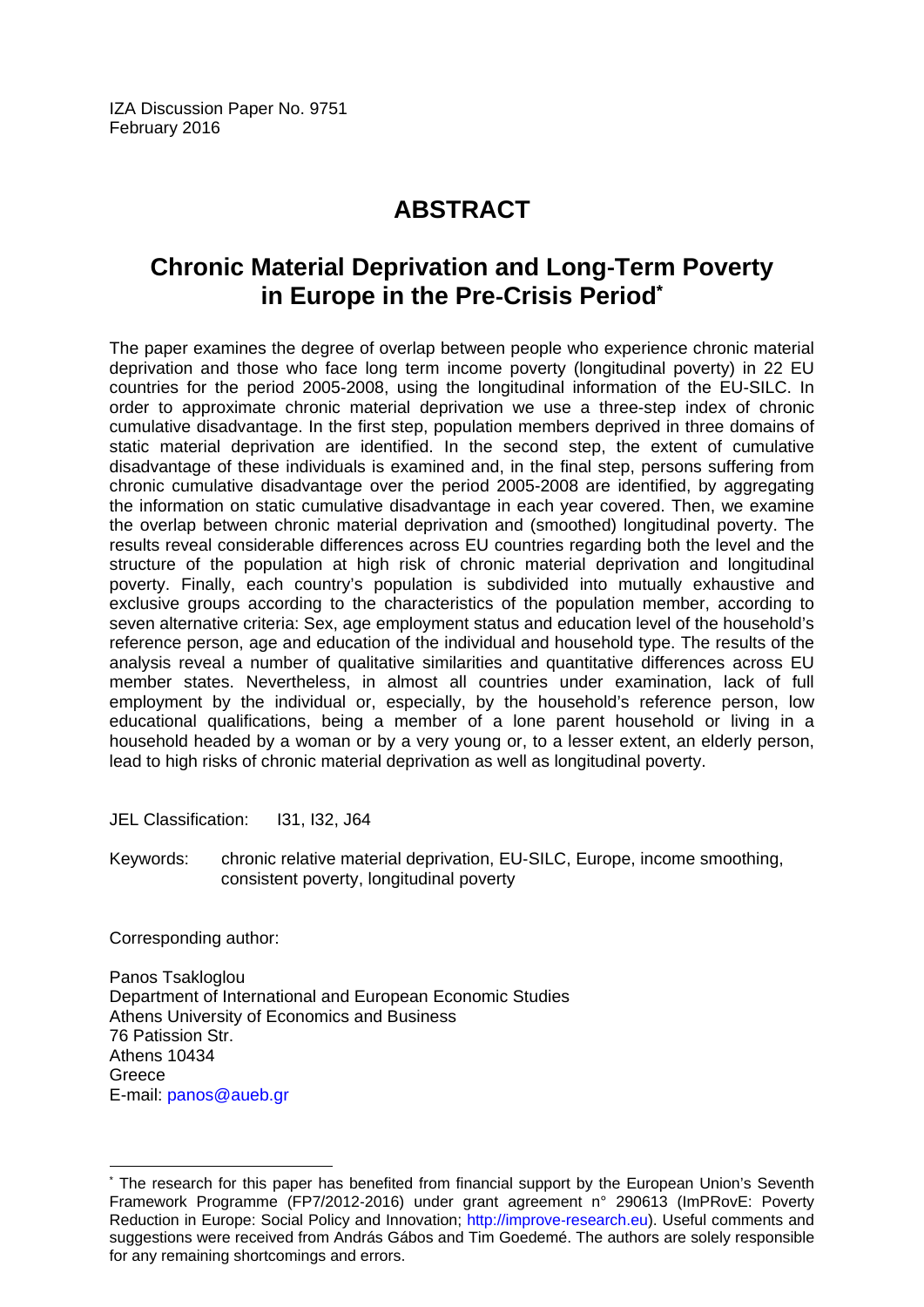### **Table of contents**

|  |  | 3.2 Chronic material deprivation and long term poverty - empirical results  13 |  |  |  |  |  |  |
|--|--|--------------------------------------------------------------------------------|--|--|--|--|--|--|
|  |  |                                                                                |  |  |  |  |  |  |
|  |  |                                                                                |  |  |  |  |  |  |
|  |  |                                                                                |  |  |  |  |  |  |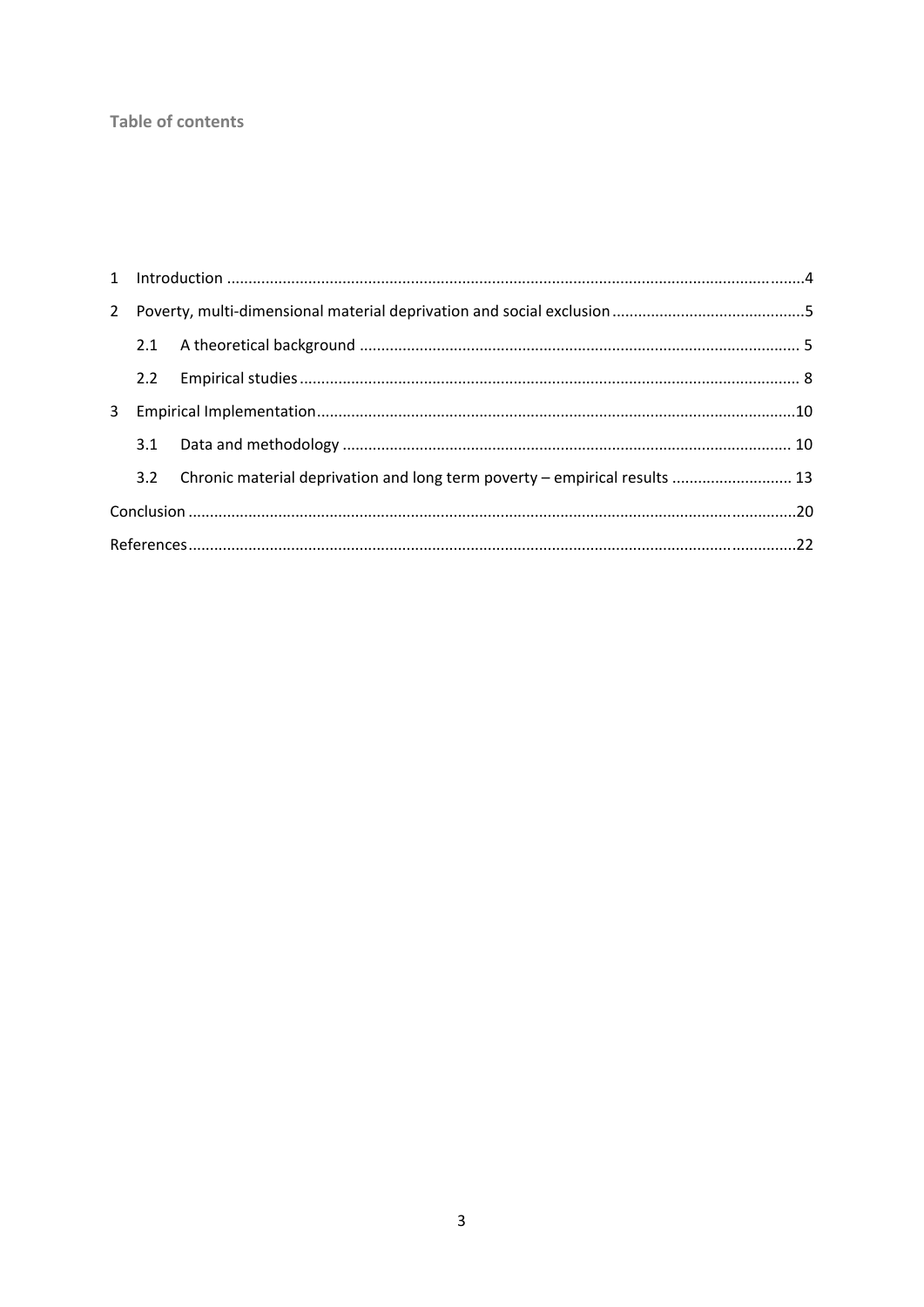## **1 Introduction**

In recent years research on the measurement of deprivation focuses increasingly on indices of multidimensional disadvantage rather than on more traditional uni‐dimensional approaches of earlier studies that were focusing on income poverty, while the connection of poverty to social exclusion is being investigated more systematically according to both theoretical and empirical aspects. This development can be attributed to three factors: a) the availability of adequate statistical data, b) the prevalence of relative poverty definitions over absolute ones and c) the realisation from both social scientists and policy makers that relative deprivation is not interpreted only in terms of income, but covers several aspects of social life of individuals and households.

Although a considerable number of empirical studies on poverty equate the phenomenon with lack of income, at least since the pioneering work of Townsend (1979), many social scientists have argued that poverty is a multi‐dimensional phenomenon and several of them have incorporated aspects of multi-dimensional deprivation in their analysis. Further, in recent years with the advent of panel data and the extensive use of administrative records, a large number of empirical studies have been devoted to the investigation of dynamic aspects of poverty. It should be noted, that most empirical studies tend to use distributions of current income, thus ignoring aspects of intertemporal transfers and income smoothing. This is the reason why a number of authors seem to suggest that it might be preferable to use consumption rather than income as a proxy for the unobserved welfare level of individuals in distributional studies [Sen (1976), Deaton (1981)]. If longitudinal data are available on the other hand, it is possible to use 'smoothed' income distributions and identify persons who are poor in a longitudinal perspective.

The present paper builds on earlier work of the authors<sup>1</sup> and examines the degree of overlap between people who experience material deprivation and those who face long term income poverty in EU countries for the period 2005‐2008. More precisely, using the longitudinal data set of the European Union Statistics on Income and Living Conditions (EU‐SILC) UDB 2008 version 4, we analyse whether population groups among those suffering from chronic material deprivation and the long term poor overlap, and the determinants of relative material deprivation and long term income poverty. The analysis is dynamic in nature since, apart from using a long term poverty indicator, it is also based on a chronic cumulative (multi-dimensional) disadvantage index. The latter is constructed in three steps in order to measure the magnitude of relative material deprivation, taking into account a person's relative deprivation in various categories besides income (satisfaction of basic needs, possession of consumer durables, being able to meet housing needs) for a period of three years. Our general approach is the following: in the first step, we construct static indicators of deprivation in the three aforementioned categories. In the second stage, we 'aggregate' this information in order to derive a static indicator of relative cumulative disadvantage. In the third stage, we focus on chronic cumulative relative disadvantage by aggregating the information on each year's relative cumulative disadvantage index. We believe that this index, given the constraints posed by the available data, may be considered as a reasonable approximation to the concepts of 'chronic relative material deprivation' or, if more relevant variables are available, even 'social exclusion', since long-term relative deprivation can potentially lead to social exclusion. Any person who is deprived of accessto basic features and benefits

<sup>1</sup> See Tsakloglou and Papadopoulos (2002a, 2002b), Papadopoulos and Tsakloglou (2008)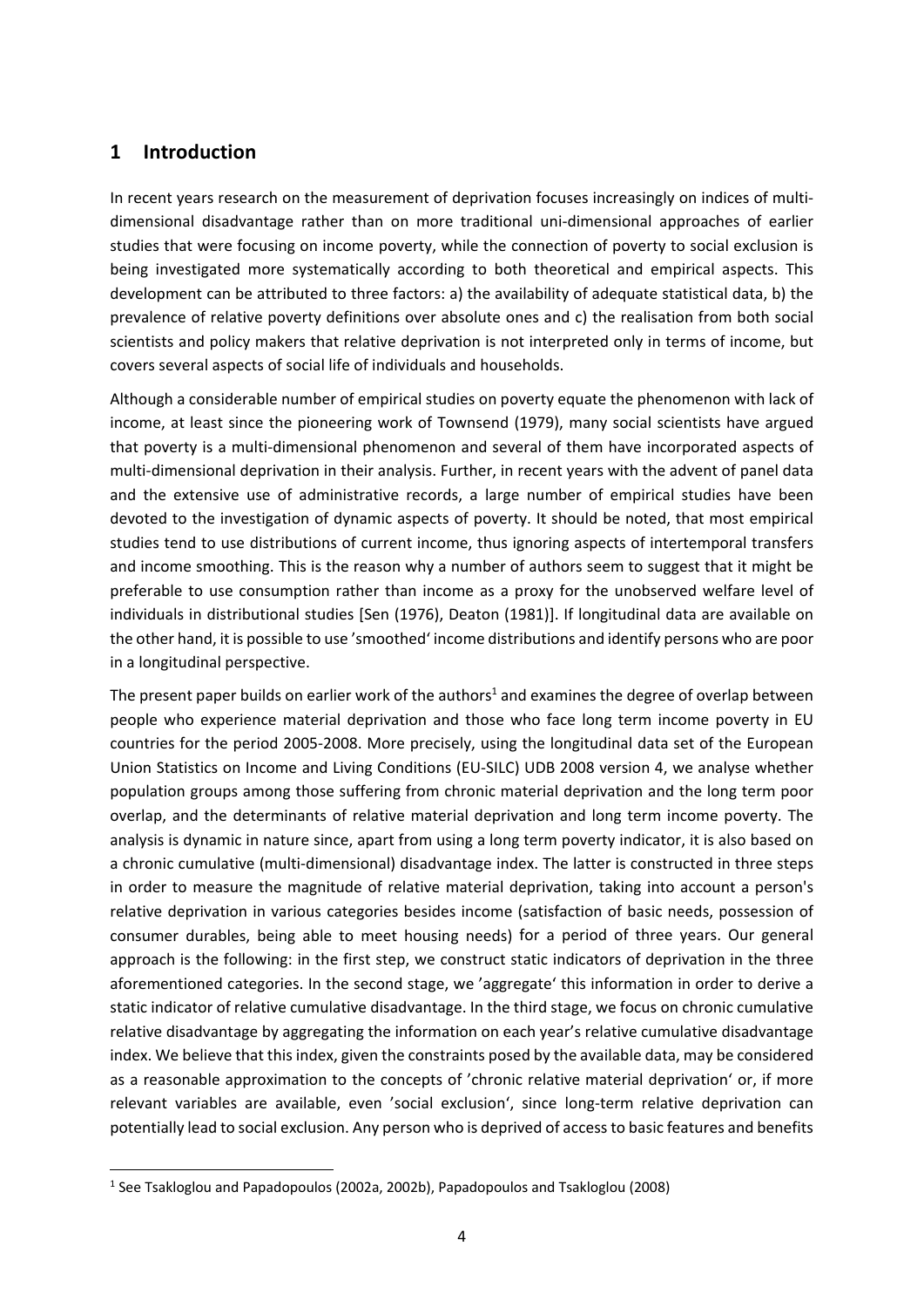of the society for a considerable amount of time runs a higher risk of being in a state of social exclusion in comparison to the rest of society.

# **2 Poverty, multi‐dimensional material deprivation and social exclusion**

#### *2.1 A theoretical background*

The importance of a clear definition of poverty in policy terms, derives from our need to solve the problem of identification of the poor, i.e. to separate the poor from the non‐poor. In this sense, the income criterion has been traditionally a clear and easily applicable approach for calculating poverty lines. Callan and Nolan (1991) present a comprehensive literature review of poverty and poverty line definitions. They found out that up to that point, academic research had focused more on the summation of the poor, given the poverty line and, therefore, the performance of the poverty level in a centralised index for society (aggregation problem), rather than the problem of identifying the poor. The value of the poverty index provides us with important information about the extent of poverty in a country, or the level of magnitude that people suffer in terms of inequality and poverty depth. Depending on the complexity of the index used, this is very useful in comparisons between countries. In practice, however, what is important for the effectiveness of policies to combat poverty is to identify people at risk of poverty and the characteristics of those at risk of poverty or material deprivation in general. In this sense, the answer to questions like "Who are the poor?" and "Based on which parameters will it be decided whether some people are at risk of poverty in a society?" are much more important issues for social policy planning than simply to calculate the aggregate poverty index.

The concept of poverty according to which poverty is defined as income below a predetermined threshold is characterized as one‐dimensional (Watts, 1968). The one‐dimensional measurements of poverty have a number of advantages over the multi‐dimensional measurements: a) they are easily measurable, since they are based on a single variable (income or consumption) contained in most households surveys, b) they separate the poor from the non-poor according to a single criterion (poverty line), therefore those identified as poor have similar characteristics against this criterion, c) the total summation of poverty (i.e. the calculation of the poverty indicator) easily meets specific axioms and d) they facilitate dynamic definitions of poverty, as the researcher has to observe the temporal change in the state of individuals in terms of poverty based on a single criterion.

However, as has been already mentioned, it is widely accepted that relative deprivation is not interpreted only in terms of income, but covers several other aspects of social life of individuals and households. It is now agreed that individuals with the same income may or may not suffer the same levels of deprivation. Numerous papers support at both the theoretical and the empirical level the need for a multivariate measurement of poverty that takes into account the position of an individual vis-a-vis the poverty threshold based on various parameters besides income, $<sup>2</sup>$  such as the educational</sup> level, the health status, the possession of consumer goods, the satisfaction of specific needs, the participation in social life, the social capital, etc. [see Alkire and Foster (2011), Anand and Sen (1997),

<sup>&</sup>lt;sup>2</sup> See also Belhadj (2012) regarding the issue of weighting between different dimensions of multi-dimensional poverty indices.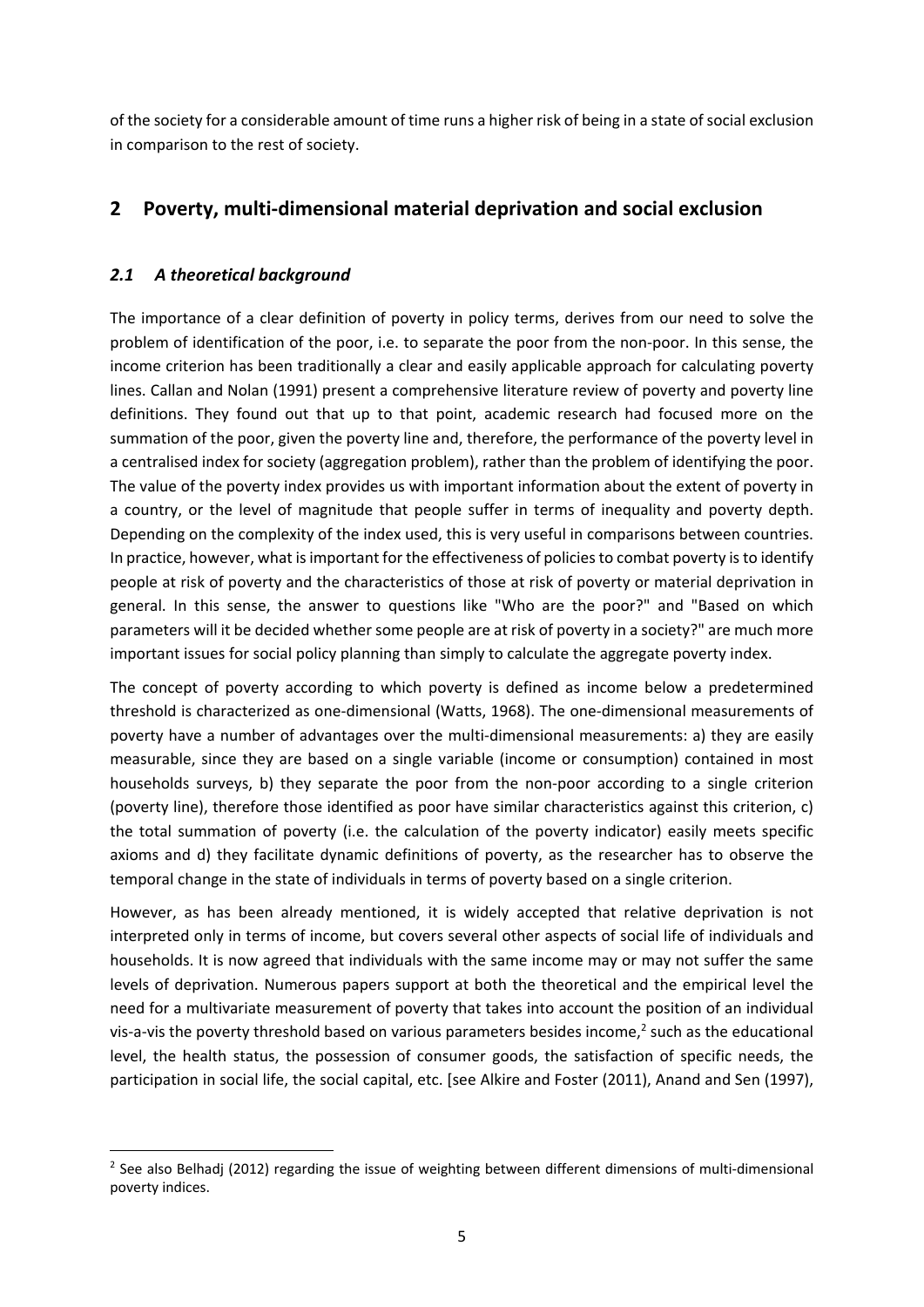Bossert et al. (2012), Bourguinon and Chakravarty (2003), Deutsch and Silber (2005), Duclos et al. (2006), Kakwani and Silber (2008), Perez‐Mayo et al. (2007) and Tsui (2002)].

The need for a comprehensive assessment of the individual's access to functions of society such as work, health, education and welfare services, the financial system, etc. becomes even more relevant during a period of economic crisis. For example, the inability to have a bank account or obtain a loan may well be factors increasing the risk of social exclusion and they ought to be considered together with other parameters. Measuring deprivation by means of a relative index has the disadvantage that during a recession (or, even worse, during a full blown economic crisis) more people in a particular society no longer have access to these services / goods which can ultimately lead to deprivation measurements that produce results that underestimate the actual level of social exclusion. This is a similar problem to the reduction of a relative poverty index when all incomesface a marginal reduction but the overall income inequality gets slightly improved.

Moreover, the inability of income alone to depict the actual level of economic welfare of a person or a household (especially during times of economic crisis) has led some researchers to explore more the idea of 'vulnerability'. According to this framework of analysis, the level of 'vulnerability' is a function of not only income but also of total wealth and the overall creditworthiness of individuals, ensuring their access to borrowing. For example, two people with the same income located marginally above the poverty line but having different levels of wealth, have very different capabilitiesto normalize their consumption in times of economic crisis. This aspect of welfare could have never been captured by a traditional poverty measure based solely on income. Azpitarte (2012) takes into account the level of a person's wealth together with income earned in a particular period in order to group the poor in the following categories: The 'twice-poor', those who are below the poverty line and have no stock of wealth; the 'protected‐poor' located below the poverty line but have some stock of wealth; and the 'vulnerable non‐poor' those that are currently above the poverty line, but do not hold any stock of wealth.

As a result, the literature on multi‐dimensional poverty measurement focuses on the following key issues: a) the aspects of economic and social life that will be considered, b) how will these aspects be grouped and assigned to one variable, c) what are the thresholds (compared to the poverty line) for each of these parameters, d) how will deprivation levels in one or several of these parameters can be synthesized in a single multi-dimensional deprivation/poverty indicator. An example of such an attempt to measure poverty using a multi‐dimensional approach isthe concept of "consistent" poverty proposed by Callan et al. (1993) and Nolan and Whelan (1996)<sup>3</sup>. According to this approach poverty status is attributed by using both income poverty measures (lack of resources) and measures of material deprivation (low standard of living). Households are classified as poor only if they fall short in both domains which, according to the authors, should be given an equal weight.

Together with the expansion of the academic literature towards a multivariate definition of poverty or material deprivation in general, the policy debate on the European Union social agenda has also shifted in recent years towards a multi‐dimensional measurement of human welfare, which defines social inclusion beyond the narrow definition of cash income and/or possession of wealth and generally beyond the person's ability to consume [Brandolini (2002)]. However, as emphasized by Atkinson et al. (2002), this broader definition and measure of social participation requires a common agreement, firstly, on the dimensions of an individual's social life which define social inclusion and, secondly, on

<sup>&</sup>lt;sup>3</sup> For a more recent study and applications on the subject see also Whelan et al. (2006), Nolan and Whelan (2011)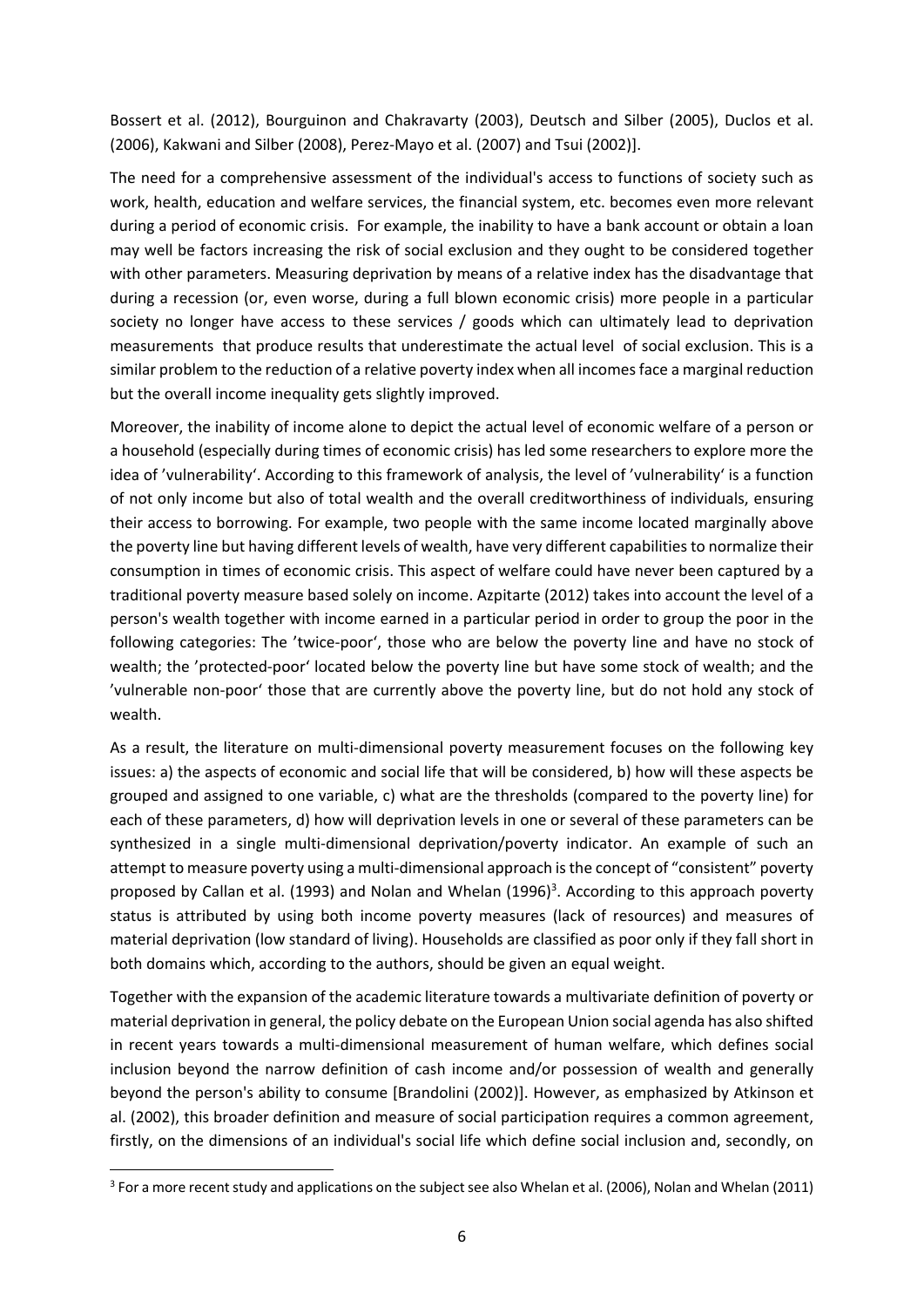the method of incorporating these dimensions into specific welfare indicators. This agreement constitutes the essence of operationally linking multivariate poverty to social exclusion.

Another framework of analysis for welfare deprivation (whether this is multivariate poverty or social exclusion) that has been used extensively over the past two decades lies within the space of Amartya Sen's theory of 'capabilities'. According to this approach, a person's failure to fulfil a particular minimum set of 'capabilities' reduces the opportunities for material prosperity. The criteria for the definition of that particular set of minimum 'capabilities' may vary depending on time and society (relative component), but the actual lack of these minimum "capabilities" defines a state of welfare deprivation in absolute terms and not in comparison to other individuals in a particular society [Sen  $(1981, 1983, 1985a, 1985b, 1987, 1993)]<sup>4</sup>$ . The combination of multi-dimensional poverty measurement under Sen's 'capabilities' framework together with the theory of relative deprivation developed by Runciman and Townsend [Runciman (1966), Runciman and Bagley (1969), Townsend (1985)] - which gave rise to the perception of poverty as a relative phenomenon dependent on a particular society's income distribution, rather than a lack of resources to meet basic survival needs<sup>5</sup> provided the basis for the development of theories of social exclusion after the 1990s.

In more general terms, a relativist approach to social welfare had already been prevalent in social sciences since 1949, when Duesenberry argued that people imitate the consumption patterns of those with higher social status than themselves, thus attributing, implicitly, the concept of relative deprivation to economic behaviour. The personal disposable income, which is the essential component of models of utility maximisation, is not by itself enough to capture, in relative terms, the individual well-being. A person's welfare level should instead be described in a comparative manner on the basis of a reference group and other non‐income parameters ought to be taken into account. According to the economics of happiness and well‐being, which have been highly developed during the past two decades, individual happiness and prosperity are in essence synonymous with the important question being the empirical identification of their determining factors [Blanchflower and Oswald (2004), Easterlin (2001, 2002) Ferrer‐i‐Carbonell (2005) Ferrer‐i‐Carbonell and Frijters (2004) Rayo and Becker (2007) and Hopkins (2008) for a direct connection between behavioural theories and the relationship between individual happiness and social inequality].

The actual term 'social exclusion' was first used in France in 1974 by René Lenoir, in order to describe the fact that about one tenth of the French population had no access to basic services provided by the state to citizens [Lenoir (1974)]. Since then, the term is widely used in the literature of economic and social inequality in a manner complementary to, or as a substitute to that of income poverty. The inability of people to participate in key political, economic and social functions or, in other words, to deprive the individual of fundamental political, economic and social rights is the core of the concept of social exclusion [Byrne (1999), de Haan (1998), Silver (1994), Walker and Walker (1997), Burchardt et al., (1999, 2002)]. In other words, social exclusion refers to the potential inability of individuals to access basic social institutions, such as the labour market, the health system, the education system, the state or the community.

<sup>4</sup> See also Betti et al. (2000), Deutsch and Silber (2005), Duclos et al. (2006), Kakwani and Silber (2008), Perez‐ Mayo et al. (2007) and Tomaszewski (2006).

<sup>&</sup>lt;sup>5</sup> See Calan and Nolan (1991), Hagenaars and De Vos (1988), Jantti and Danzinger (2000), Kakwani (1984a), Orchansky (1965) for analysis based on absolute poverty definition and measurement.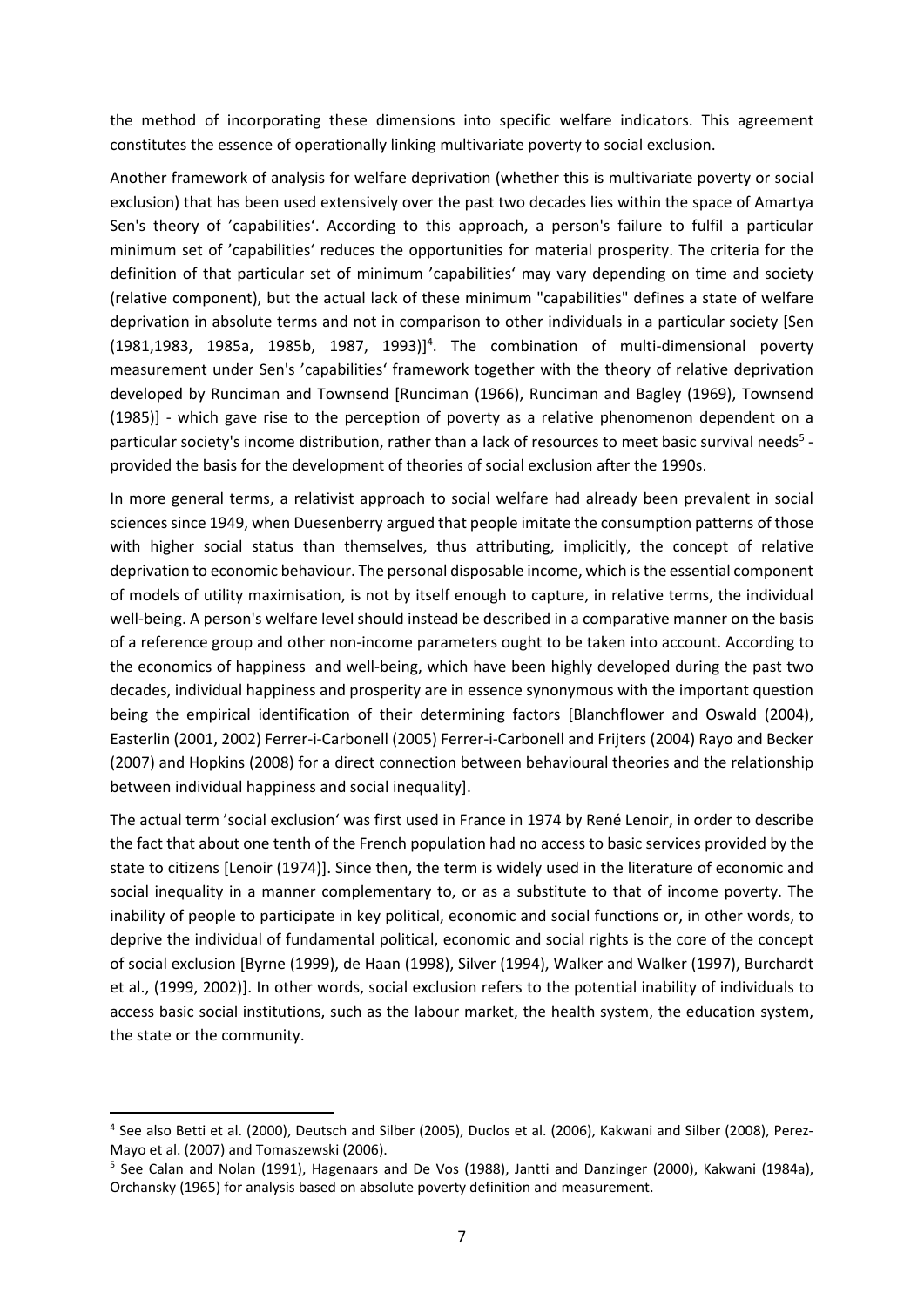Over the past decade there has been a general consensus among social scientists belonging to various disciplines regarding a number of attributes of social exclusion [Room (1995), Atkinson (1998), Sen (2000), Atkinson et al (2002)]:

- *It is multidimensional* and implies deprivation in a wide range of indicators of living standards. Usually, this deprivation has a neighbourhood dimension, since it can be caused not only by lack of personal resources but also by insufficient or unsatisfactory community resources.
- *It is dynamic* and implies that people are excluded not just because of their current situation, but also because they have little prospect for the future.
- *It is purely relative* since it implies exclusion from a particular society at a particular point in time.
- *It has an agency dimension*, in the sense that social exclusion lies beyond the narrow responsibility of the individual concerned.
- *It is relational*, in the sense that it implies a major discontinuity in the relationship of the individual with the rest of society, inadequate social participation, lack of social integration and lack of power.

Comparing the concept of social exclusion to the one‐dimensional approach to poverty, it is first understood that social exclusion is closer to the relative approach of poverty, according to which poverty is associated mainly with the inequality of income distribution in a society rather than a minimum income below of which it becomes more difficult for individuals to survive (survival benchmark). On the other hand social exclusion lies in the space of 'capabilities' and as such, it is a multi-dimensional phenomenon. In practice though, the notion of "social exclusion" is very broad and there is no full consensus on its empirical operationalisation, let alone the fact that data requirements are daunting and there is no 'perfect' data set for a full implementation of the popular definitions. Therefore, in practice, the measurement of social exclusion is usually approximated by the measurement of multidimensional poverty. Variations in the relevant literature are usually related to the criteria used to classify an individual as socially excluded or poor (heavily dependent on data availability ) and the aggregation methods developed by numerous researchers [Atkinson (1998), Bossert et al. (2007), Bradshaw et al. (2000), Burchardt et al. (2002), Burchardt et al. (1999), Byrne (1999), Chakravarty and D' Ambrosio (2006), Papadopoulos and Tsakloglou (2008), Tsakloglou and Papadopoulos (2002a, 2002b), Walker and Walker (1997), Heady et al. (2001)].

### *2.2 Empirical studies*

On the subject of the quantification of social exclusion, or more generally speaking, of multi‐ dimensional deprivation, different researchers make use of different approaches to tackle both the identification and aggregation problems, in an effort to suggest a common ground in the empirical implementation of these complex social phenomena. Sen (2000) for instance, suggests that this calls for discrete treatment in areas such as:

- lack of access to health care,
- lack of educational opportunities,
- absence of social safety nets,
- credit market exclusion,
- lack of facilities for disabled persons,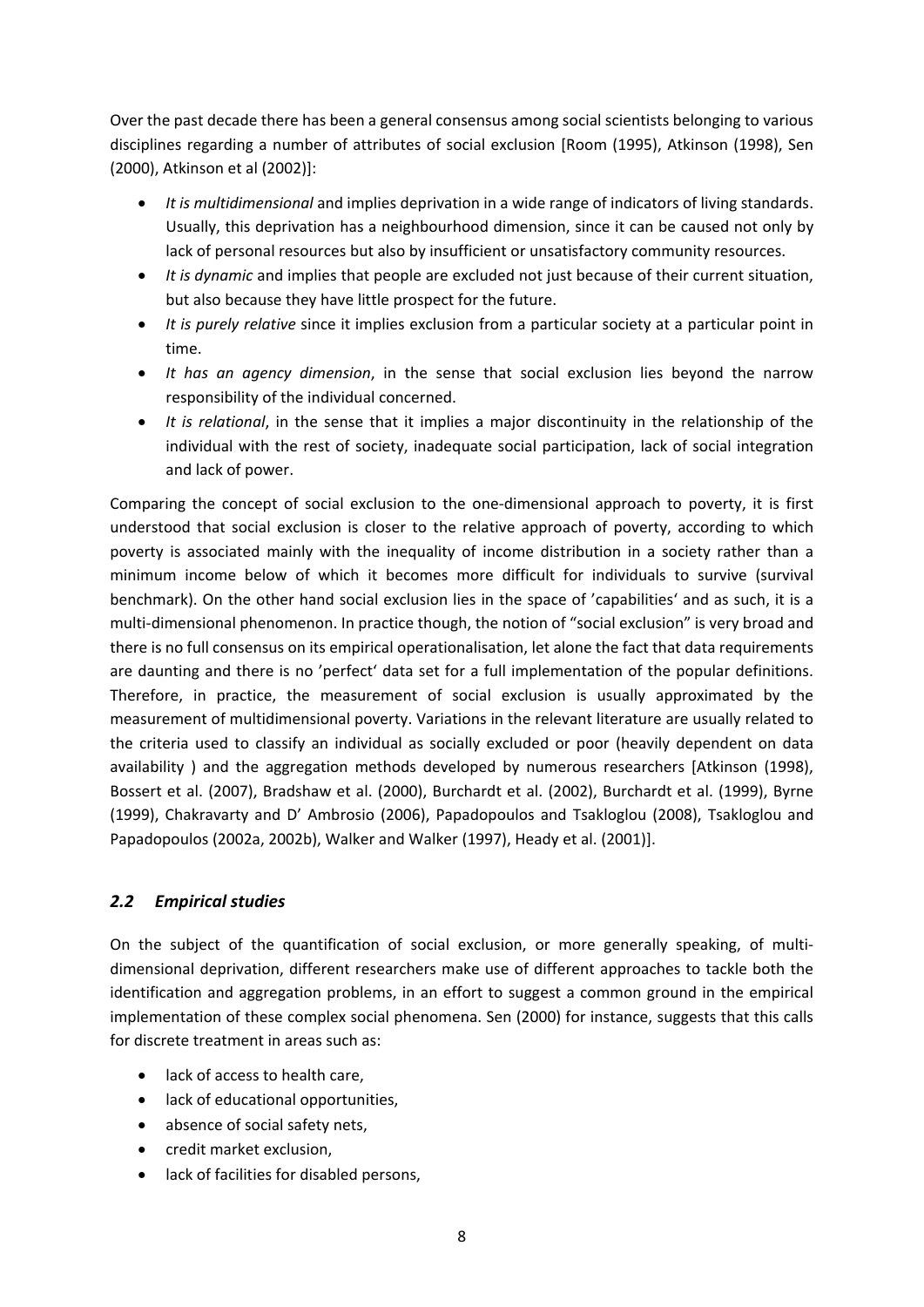- marketing limitations,
- political and cultural exclusion,
- employment exclusion, etc.

Especially for the latter, Sen (1997) points out that labour market exclusion and social exclusion are not one and the same thing and should not be treated as such; although he admits that that long term unemployment can be both a constitutive and instrumental factor in an exclusionary process.

Burchardt et al. (1999) developed a multidimensional method of measuring social exclusion based on a definition of participation in various activities and functions of the society: consumption, savings, and production, social and political participation. Using the British Household Panel, they conclude that during the period between 1991 and 1995, while there is a strong correlation between deprivation in any one of the above five factors and deprivation in the rest of factors, few people present deprivation in all five dimensions for any given year and a lot less across time. Therefore, they conclude that there is no single homogenous group of socially excluded people, but several subgroups that share some common characteristics.

On a similar note, Bradshaw et al. (2000) explore four dimensions of social exclusion: income poverty, exclusion from the labour market, exclusion from certain services and deprivation in social relations, while Eurostat (2000) proposes 15 non-income parameters for the assessment of social exclusion, which – although not totally independent from monetary income – have the following added characteristics: a) they reflect negative aspects of everyday life, common to many EU Member States and b) they allow for comparative and inter-temporal analysis under a common framework.

Tsakloglou and Papadopoulos in a series of papers [Tsakloglou and Papadopoulos (2002a, 2002b), Papadopoulos and Tsakloglou (2008)] using data from the European Community Household Panel (ECHP), investigate aspects of social exclusion related to multi‐dimensional relative deprivation in the following areas: a) income poverty, b) living conditions (which involve parameters of satisfaction of basic housing and living conditions and the possession of consumer durables), c) necessities of life (which involve the ability of households to perform a number of activities which are considered quite basic) and, finaly, d) deprivation in the domain of social relations. The results of their research show that citizens in the EU member states with a 'South European' or a 'Liberal' welfare state regime have higher chances of being socially excluded than citizens in member states with 'Social Democratic' or 'Corporatist' regimes<sup>6</sup>. Fusco (2005, 2006) also uses the European Community Household Panel to examine the overlap between income and multidimensional measurements of poverty and reports relatively limited overlapping.

Following a different route, Chakravarty and D'Ambrosio (2006) develop an axiomatic approach to measuring social exclusion by using subgroup decomposable and subgroup non‐decomposable indices, and present a case study of their indicators using data from the European Community Household Panel. They construct their indicators using variables measuring financial difficulties, basic needs, housing conditions, possession of durable goods, health, social capital and personal satisfaction. In the same spirit, Bossert et al. (2007), also by means of an axiomatic approach, address social exclusion as a multi-dimensional functioning's failure. The overall level of social exclusion in a society is defined as the sum of individual social exclusion experiences. Their case study is also based on the European Community Household Panel and, according to their analysis, EU countries can be grouped in three

<sup>6</sup> For their classification of welfare state regimes see Esping‐Andersen (1990) and Ferrera (1996).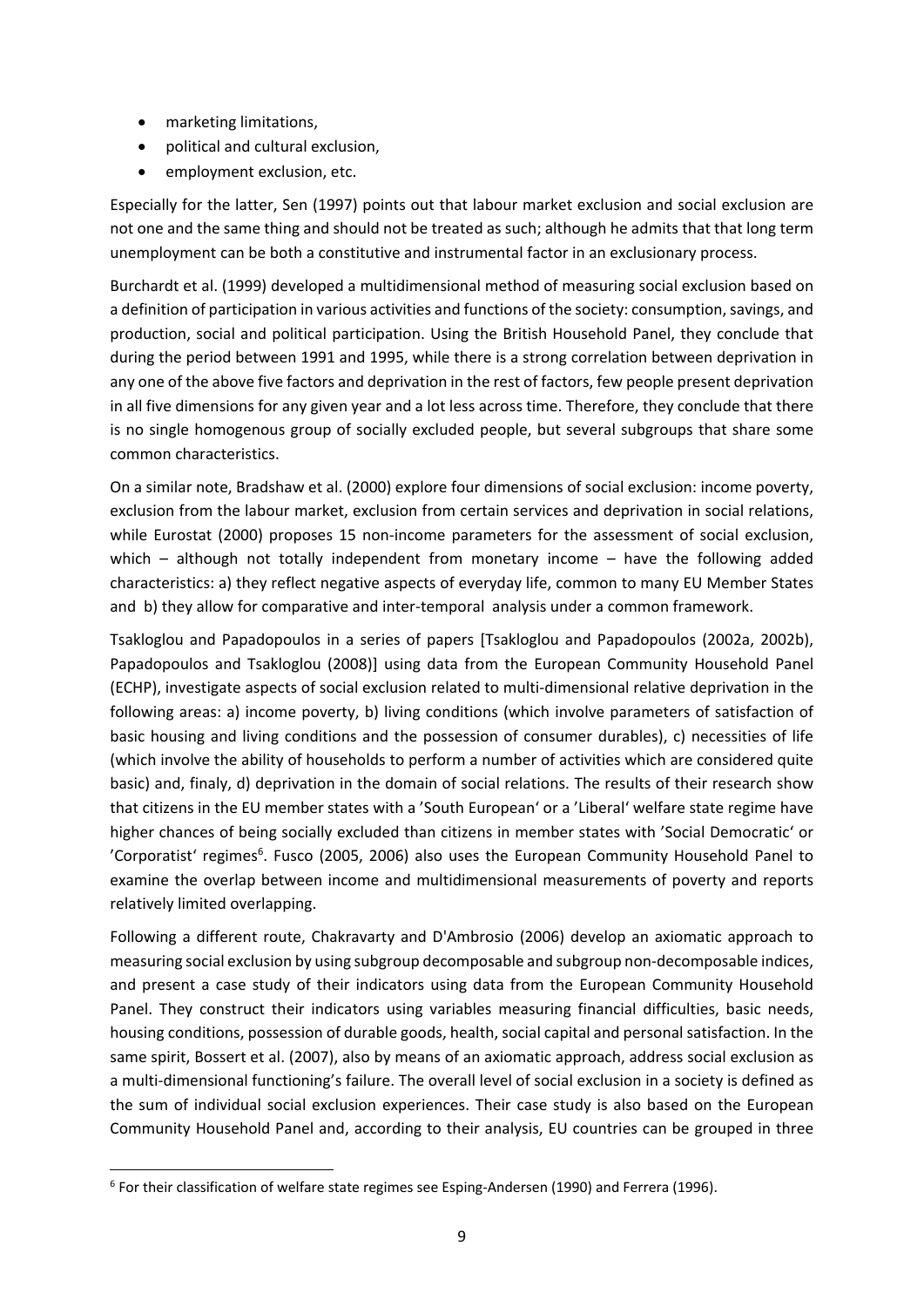categories according to their severity of social exclusion. The first group, with high levels of exclusion, consists of Portugal and Greece, the second with intermediate levels of exclusion consists of Ireland, Spain and Italy and the third that contains France, Belgium, Denmark and the Netherlands consists of countries with relatively low levels of social exclusion. The rankings remain almost unchanged for the eight years (1994‐2001) of the study.

A key question on the subject of quantification of social exclusion and/or relative multi‐dimensional deprivation, involves the reference group to which a person in a particular society compares her/his individual prosperity with. Clark and Senik (2009), attempt to empirically identify the magnitude and direction of income comparisons between individuals. They find that most people compare their income to that of their colleagues, their friends and members of their family. One practical problem with this approach is that often in the empirical analysis of poverty and social exclusion, it is not possible to identify groups with such features for each person. Therefore, it is more common in practise to measure relative deprivation by using the whole sample of a particular country (or a reference population in general). It is very rarely attempted to define reference groups by using other criteria such as income range, social class, geographic clustering etc. Van Praag (2010) tries to define a person's reference group as the distribution of people who have the characteristics that a particular person defines as determinants of her/his welfare. Research is not particularly rich when it comes to the identification of an individual's reference group at both the theoretical and the empirical level ‐ most probably due the lack of adequate data available. It should be noted, though, that these approached have an inherent drawback since the very concept of social exclusion implies that the reference group should be the entire society rather than a subset of individuals.

Finally, Whelan et al. (2003) were the first to put an emphasis on the aspect of time in relative welfare deprivation and they compared it empirically to long-term poverty, while Tsakloglou and Papadopoulos (2002a, 2002b) used the dimension of time in the way they defined empirically social exclusion by applying the concept of chronic cumulative disadvantage; that is, an index based on multidimensional static indices of deprivation over a period of time. However, only a few studies explore social exclusion or multi‐dimensional deprivation in a more dynamic context. For example Poggi (2007) examines the dynamics of state dependence, i.e. whether being in a state of social exclusion (or, more generally, at high risk of multi-dimensional deprivation) at any given time depends on the experience of social exclusion (or at high risk of multi‐dimensional deprivation) in the past. The results suggest that this holds to a significant extent in Spain (the reference country of the study).

# **3 Empirical implementation**

### *3.1 Data and methodology*

Taking the above into account, it is clear that there is no general consensus on a commonly accepted methodology for the empirical identification and measurement of the various forms of multidimensional (material) deprivation, whether this takes the form of multi‐dimensional poverty or social exclusion. The brief literature review that preceded shows that different researchers specify their methodology in different ways in order to address issues of identification and aggregation in an effort to identify: a) population groups at high risk of multi‐dimensional deprivation and b) factors associated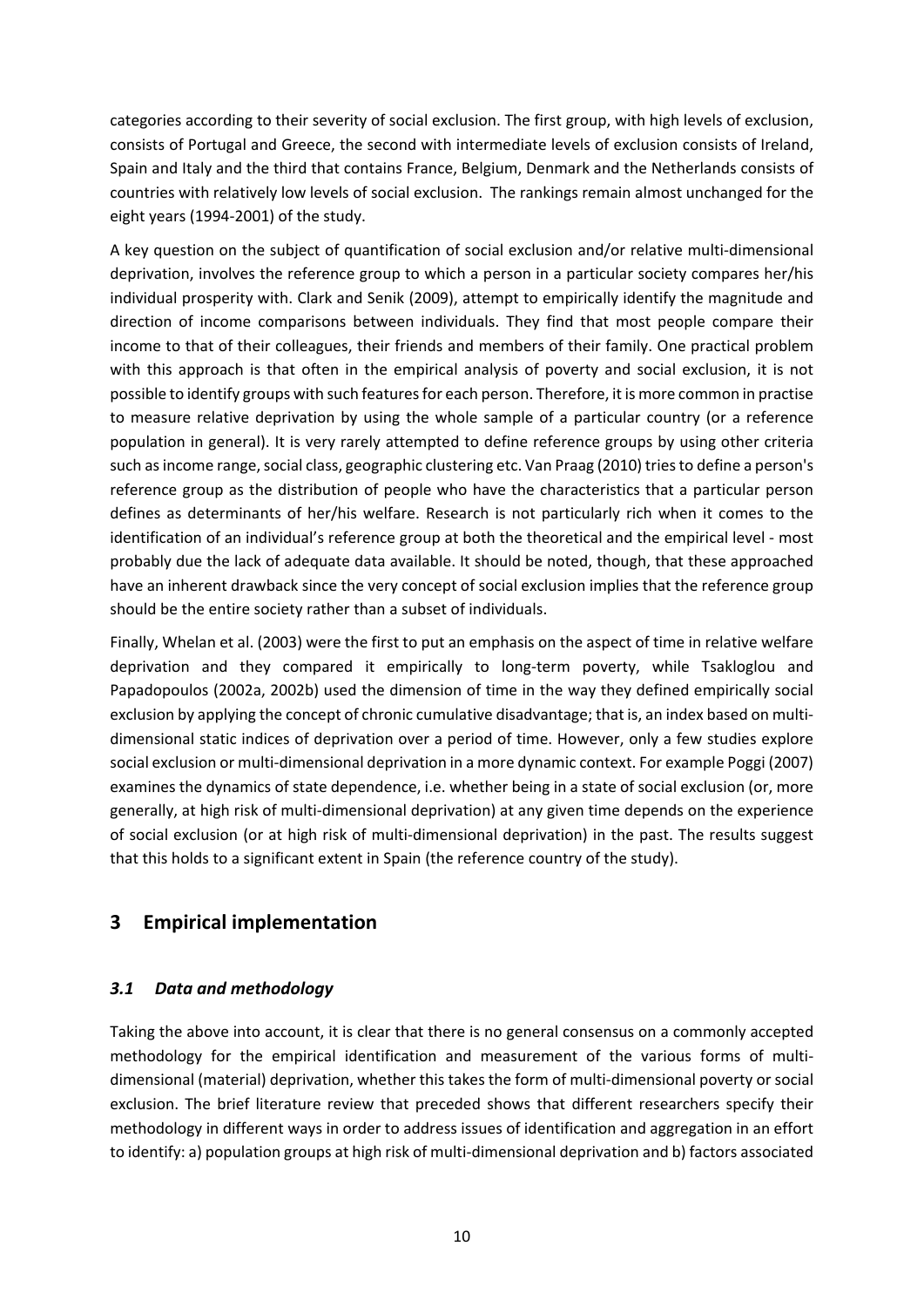with the probability of being in a state of deprivation. Moreover, quite often the methodology used is driven by data availability.

Any attempt for an empirical application is likely to encounter serious obstacles that have to do with the availability of the necessary data for such analysis. Because of the multi‐dimensional and dynamic nature of this phenomenon, it is required to have information on living conditions and individual characteristics of population members, for a number of variables covering all key constituent aspects of social deprivation. Moreover, it is not enough for the data to be cross‐sectional, it is also necessary to have a time dimension, given the dynamic nature of the phenomenon under study. It is very difficult, if not impossible, to have a 'perfect' dataset in any country or international organization, which fully covers all the facets of multi-dimensional deprivation without the researcher having to make compromises dictated by the availability of the existing information.

For the purposes of our analysis we will be using the longitudinal data set of the European Union Statistics on Income and Living Conditions (EU‐SILC) UDB 2008 version 4. This is a harmonized survey, conducted annually throughout the European Union's Member States since 2003, under the responsibility of Eurostat and it is the follow‐up survey of the European Community Household Panel (ECHP), which covered the period 1994‐2001 (for the EU‐15 countries). The main difference between the two surveys is that while ECHP was a full panel, i.e. the whole sample of individuals and their households that participated in the initial wave was followed in all subsequent waves, EU‐SILC is a rotating panel and every year one quarter of the initial sample is renewed. Therefore, in a total of four years, the initial sample will be completely replaced; in other words, the maximum amount of time that any given individual remains in the sample is four years. This method has, on one hand, the advantage of dealing with the problem of attrition which is prevalent in full panels as years go by, but on the other hand, it suffers from the fact that four years is a rather short period of time for the purposes of a dynamic analysis of income or multi‐dimensional deprivation.

Nonetheless, the sample at any given time is representative for the total population living in private households and the collected data contain information on the living standards of households and their members using common definitions, information collection methods and editing procedures. It contains detailed information on incomes, socio-economic characteristics, housing amenities, possession of consumer durables, employment status, subjective evaluations of well-being etc. Finally, the fact that the survey isrepeated every year in the form of a panel data set (even as a rotating panel), allows for the study of not only static but also dynamic (or chronic) phenomena, such as social exclusion or long term poverty. Unfortunately, no one can claim that this ambitious effort is not without problems, especially with regards to a multi-dimensional deprivation analysis. Firstly, only a relatively small number of the many variables that are proposed in the literature as constituent to the various aspects of multi‐dimensional deprivation is collected and an even smaller number actually appears in the longitudinal data set. Secondly, it should be noted that with regards to a potential analysis of deprivation under Sen's framework of 'capabilities', the information collected more often refers to simple 'functionings'7 of the individuals rather than their 'capabilities'. In any case, despite all these restrictions the EU‐SILC provides us with data that allow us to develop an empirical method of quantifying multi‐dimensional material deprivation, examining its overlap with income poverty, performing cross country comparisons while identifying risk groups within the population of EU member states.

<sup>7</sup> See Sen (1985a).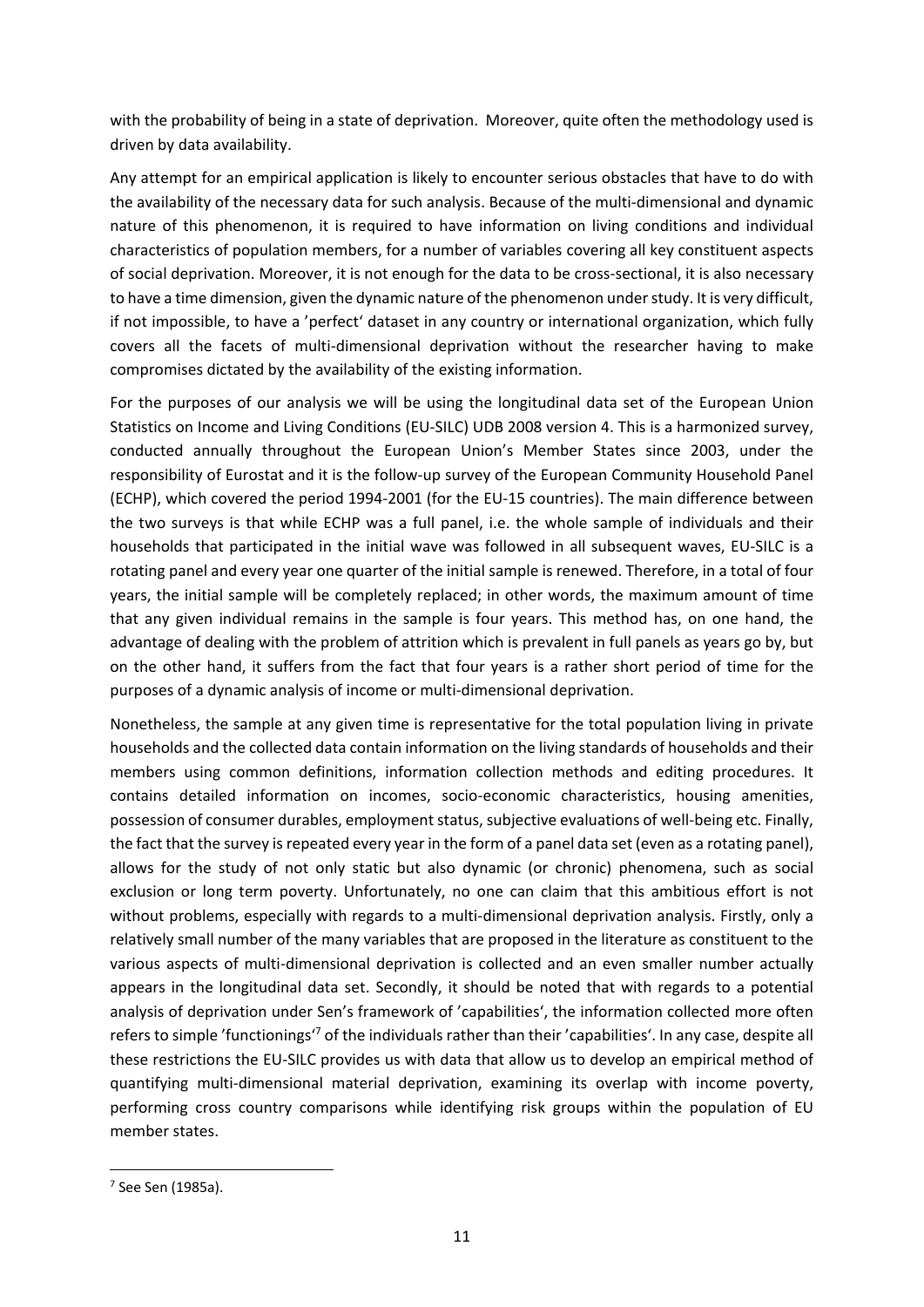The sample used for the purposes of our analysis consists of the balanced panel of all individuals<sup>8</sup> who appear in the longitudinal dataset for three or four years. The reason behind this restriction is that we aim for the construction of an index of chronic deprivation and, as it has already been mentioned, the maximum amount of years an individual appears in the sample is four. Given this, we needed to find a compromise between having a sample for the maximum amount of time (four years) and not dropping too many cases that could bias our results. Every version of the longitudinal dataset of the EU‐SILC contains four years of information. The one we use here (UDB 2008 version 4) contains information for years 2005 – 2008. Due to the rotating nature of the panel, only a small fraction of the sample is present for the whole four year period. Hence, our choice is to include all individuals who appear also in the first or the last three waves of the 2005 – 2008 period and restrict the construction of our chronic deprivation indicator to a window of any three years between 2005 – 2008. This choice is not uncontroversial but it is probably the best approximation given the nature of the initial data set. We still cannot really tell whether this biases our estimations since for any given wave we drop a considerable number of records (those that appear in the panel for only one or two waves).

In terms of cross-country comparisons we managed to use information for 22 EU member states. Unfortunately, Germany, Croatia and Malta are missing from the longitudinal EU‐SILC UDB 2008 (version 4) . Further, we were unable to use the available information on Bulgaria and Romania due to the fact that only three waves within this period were available for the former and two for the latter. Finally, we had to drop Netherlands from our analysis since we did not have information for the full set of variables needed for the construction of our indices.

Our three step approach is the following: first, we construct static indicators of relative deprivation in particular domains. In the second step, we aggregate this information in order to derive a static indicator of cumulative relative disadvantage. In the final step, we focus on chronic material deprivation which will be approximated by our index of chronic cumulative relative disadvantage.

Of the various blocks of information available in the EU‐SILC, we selected three in order to proceed to the construction of the static deprivation indicators for each wave (satisfaction of basic needs, possession of consumer durables, being able to meet housing needs). EU‐SILC contains information on a number of other domains that, under different circumstances, could be exploited for the purposes of the identification of population members at high risk of chronic material deprivation (such as highest education level attained, indebtedness, social security coverage, etc.). This information is not used for various reasons (quality of information, cross‐country comparability, information related to outcomes rather than the causes of deprivation). Moreover, we are not using income as one of the dimensions of deprivation because we tend to compare our estimates of chronic cumulative disadvantage to long term income poverty by comparing the overlap between the two phenomena. Finally, no indicators of labour market exclusion are included among the deprivation indicators for two reasons. First, if we were to include labour market status among the indicators of deprivation, a considerable proportion of the population that cannot participate in the labour market is left out of the analysis (including some potentially vulnerable groups such as the elderly, the inactive, etc.). Second, using the information available we run the risk of confusing the cause (adverse employment history) with the outcome (material deprivation or social exclusion).

<sup>8</sup> It should be noted that all our results are based on distributions of individuals (household members), although almost all the variables used were collected at the household level.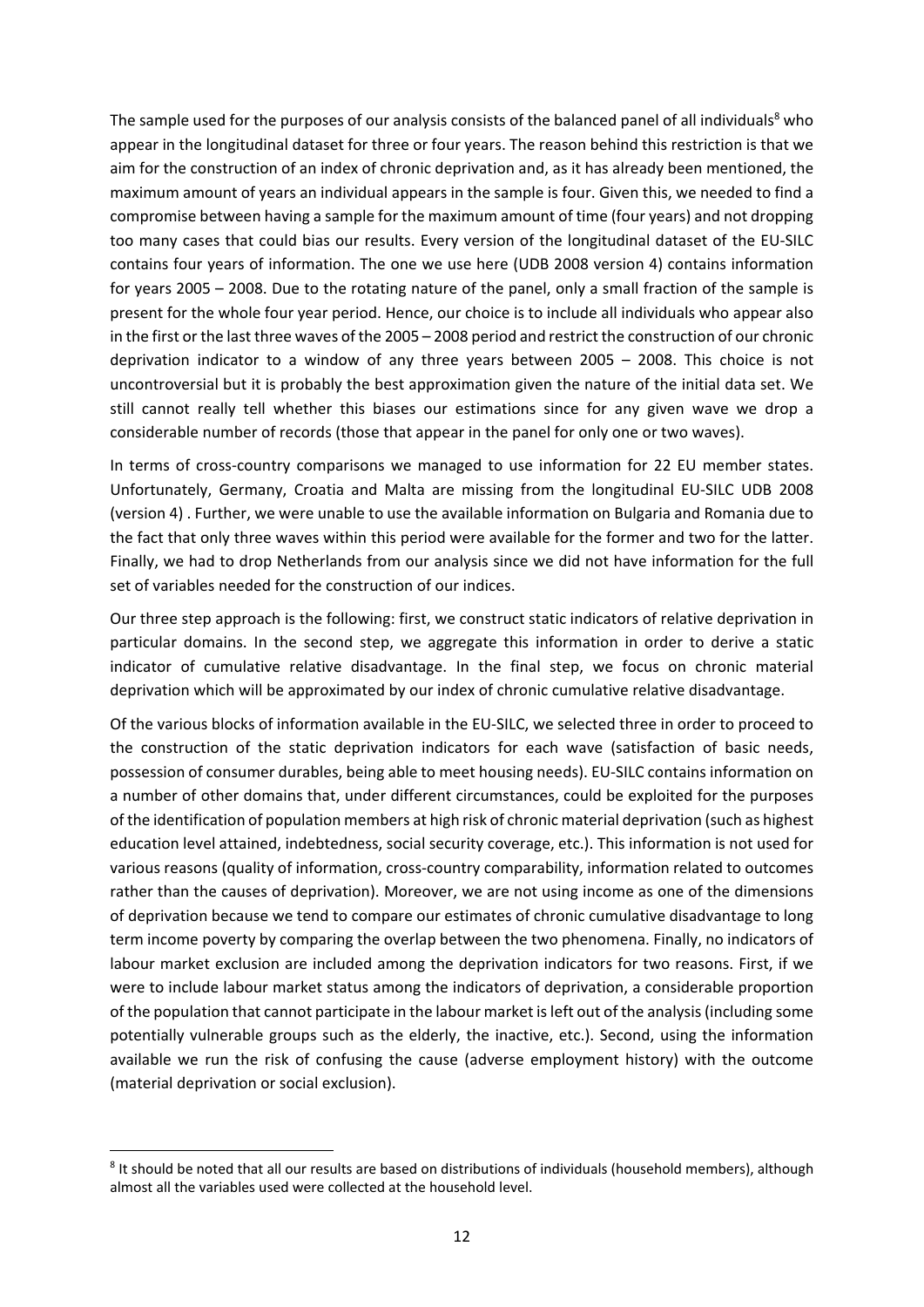#### *3.2 Chronic material deprivation and long term poverty – empirical results*

Regarding the construction of static indicators, the pieces of information used, in more detail, are the following<sup>9</sup>:

- 1. Deprivation in the possession of consumer durables. A person's household cannot afford to own the following goods:
	- a. Telephone (land line or cellular)
	- b. Colour TV
	- c. Computer
	- d. Washing machine
	- e. Car

- 2. Deprivation in satisfaction of basic household needs. A person's household:
	- a. Faces arrears in paying utility bills
	- b. Cannot afford paying for one week annual holiday away from home
	- c. Cannot afford a meal with meat, chicken, fish (or vegetarian equivalent) every second day
	- d. Does not have the capacity to face unexpected financial expenses
- 3. Deprivation in meeting housing needs. A person's household:
	- a. Does not dwell in a home with enough rooms to cover all its members' needs<sup>10</sup>
	- b. Faces problems with leaking roof, damp walls / floors / foundation, or rot in window frames or floor
	- c. Does not have the ability to keep home adequately warm
	- d. Does not have a bath or shower in the dwelling
	- e. Does not have an indoor flushing toilet for the sole use of the household

<sup>&</sup>lt;sup>9</sup> We are following a slightly different route than the one adopted by EUROSTAT in order to calculate their headline indicator to monitor the EU 2020 strategy poverty target, namely the AROPE indicator. This refers to the situation of people either at risk of poverty (1), or severely materially deprived (2) or living in a household with a very low work intensity (3) [see http://ec.europa.eu/eurostat/statistics-explained/index.php/Glossary: At\_risk\_of\_poverty\_or\_social\_exclusion\_%28AROPE%29]. Starting from the last component, persons living in households with low work intensity are defined as those that live in a household with a work intensity score (total actual number of months all household members have worked over the maximum amount of months the same members could have worked during a year) below 0.20. The first component is a standard head count ratio where the poverty line is set at the 60% of the median equivalised household disposable income. Finally, as severely materially deprived are people that are not able to afford at least four of the following nine items (pay rent, mortgage or utility bills, keep their home adequately worm, face unexpected expenses, eat meat or proteins regularly, go on holiday, a tv, a washing machine, a car and a telephone). For further information on the matter and more particularly on the EU material deprivation indicators currently used and possible expansions see Guio (2009), Guio, Fusco and Marlier (2009), Guio, Gordon and Marlier (2012), and Guio and Marlier (2013) as well as the work of Ayllón and Gábos (2015) regarding the interrelationships between the three components of the AROPE indicator and the possible prevalence of dynamic state dependence and feedback effects.

<sup>&</sup>lt;sup>10</sup> In order to construct this particular variable, we follow Neufert (1974) and compare the rooms that every home actually have with the household's potential minimum needs in rooms. To identify these needs we estimate that a separate room (except from the bathroom and the kitchen) is required for each pair, for every two children up to 12 years old and for each additional person over 12 years of age. Then, we compare the sum of the minimum necessary rooms for every household in comparison to the actual number. If the actual number of rooms is greater than or equal to the number resulting from the potential household needs, we consider that it is the specific housing need is met.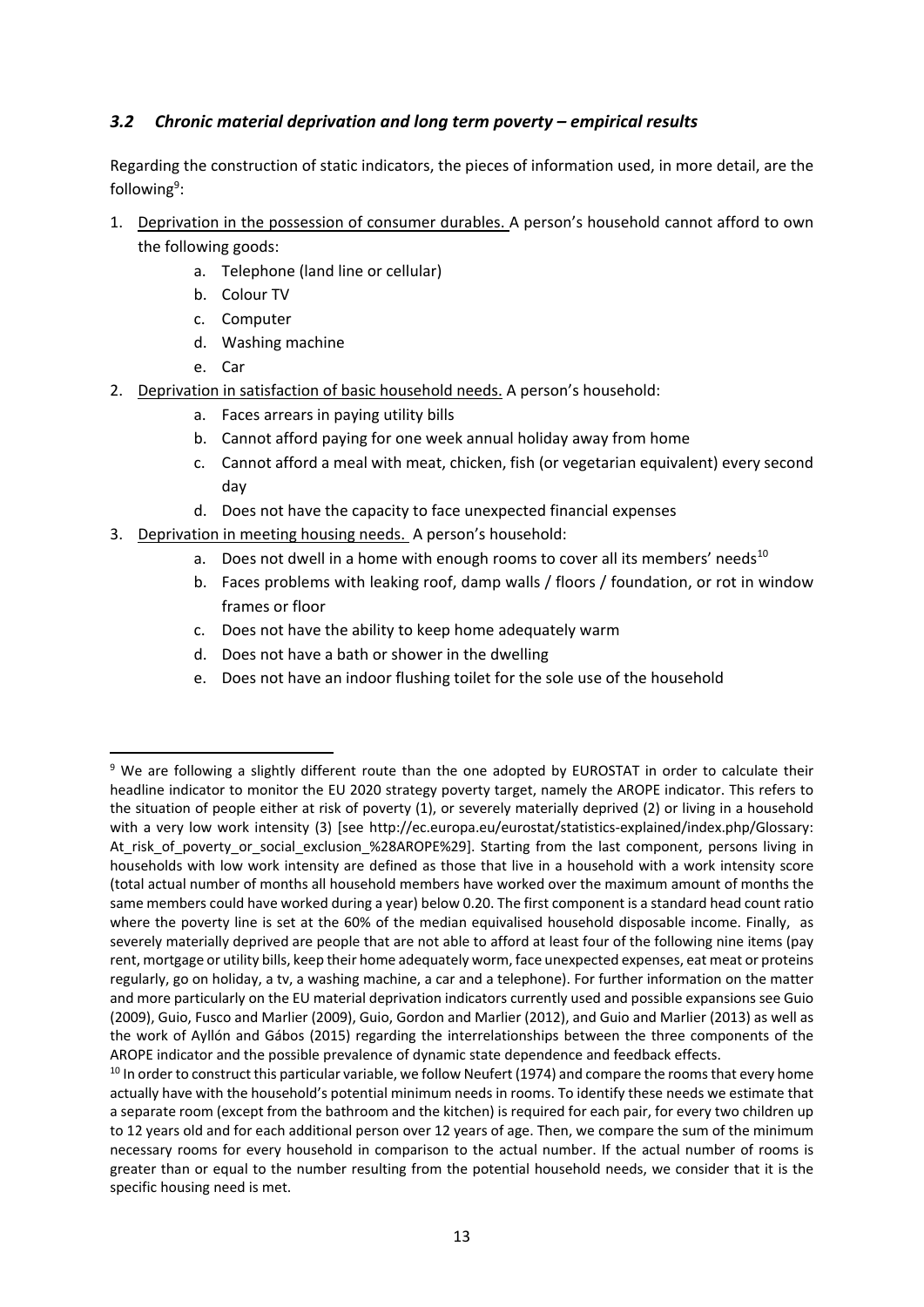It is understandable that each one of the used variables within these three static indicators is not equally important in all countries. Hence, in order to aggregate the available information into a single 'welfare' indicator in each of the three domains, for every item under consideration, we assigned to each population member living in a particular country and having access to a particular item (housing amenity or lack of a problem or possession of a particular durable good), a weight equal to the proportion of the country's population living in dwellings not lacking the corresponding amenity, or not reporting the relevant problem or not reporting enforced lack of the particular durable good. As a consequence if a particular item is very rare (common) in a particular country, an individual living in a household with such an item is assigned a low (high) welfare weight. Then, the weights of each person are added and the resulting sum is divided by the sum of the average welfare scores for each item for the entire population of the country under consideration. In algebraic terms, the formula used for the calculation of each person's welfare indicator (*uj)* is:

$$
u_{j} = \frac{\sum_{i=1}^{I} w_{i} X_{ij}}{\sum_{i=1}^{I} w_{i}}
$$
 (1)

Where *I* is the total number of items for which information is available (i.e. 5 items for the index of deprivation in the possession of consumer durables, 4 items for the index of deprivation in satisfaction of basic household needs and 5 items for the index of deprivation in meeting household needs), *wi* is the proportion of the country's population living in accommodation with housing amenity or lack of a problem or possession of a particular durable good *i,*and *Xij* is a binary variable that takes the value of one (1) if individual *j* lives in a household that possesses the particular durable or meets the specific need or does not have the particular problem *i* and the value of zero (0) otherwise. As a result, for each population member we estimate three welfare indicators, *ui*, ‐one for each category of static material deprivation, as presented above – that take values between 0 (complete deprivation) and 1 (no deprivation).

Finally, a cut‐off point in the distribution of each of these three welfare indicators is selected and the population members falling below this threshold are defined as persons at high risk of deprivation in the respective domain. For the purposes of our analysis, we selected a cut‐off point equal to 85% of the median of each distribution of the above three indicators. One note needs to be made on the subject before we proceed with the presentation of the results of our exercise. We experimented with various cut-off points before selecting the 85% cut-off point. While doing so, we faced two problems. First, the idea behind the construction of the three static indicators of material deprivation is to create three quasi‐continuous distributions and then treat those distributions in the same way as one would do for the case of relative income poverty and end up with a particular deprivation ratio for the total population (one for each category). The more variables (items) enter in the construction of these welfare indicators, the smoother the distribution gets and, as a result, the deprivation outcomes behave smoothly as one moves the deprivation cut-off point to different percentages of the median of the distribution. Unfortunately, we did not have a large number of variables for each deprivation indicator with the result being that the final distributions are more discrete than linear. This means that moving the cut‐off point leads to discrete jumps in the final outcomes of the deprivation ratios for the total population. While having this in mind, the second issue we had to tackle is that since this is a comparative study, we needed to choose a cut-off point that would allow us to perform our analysis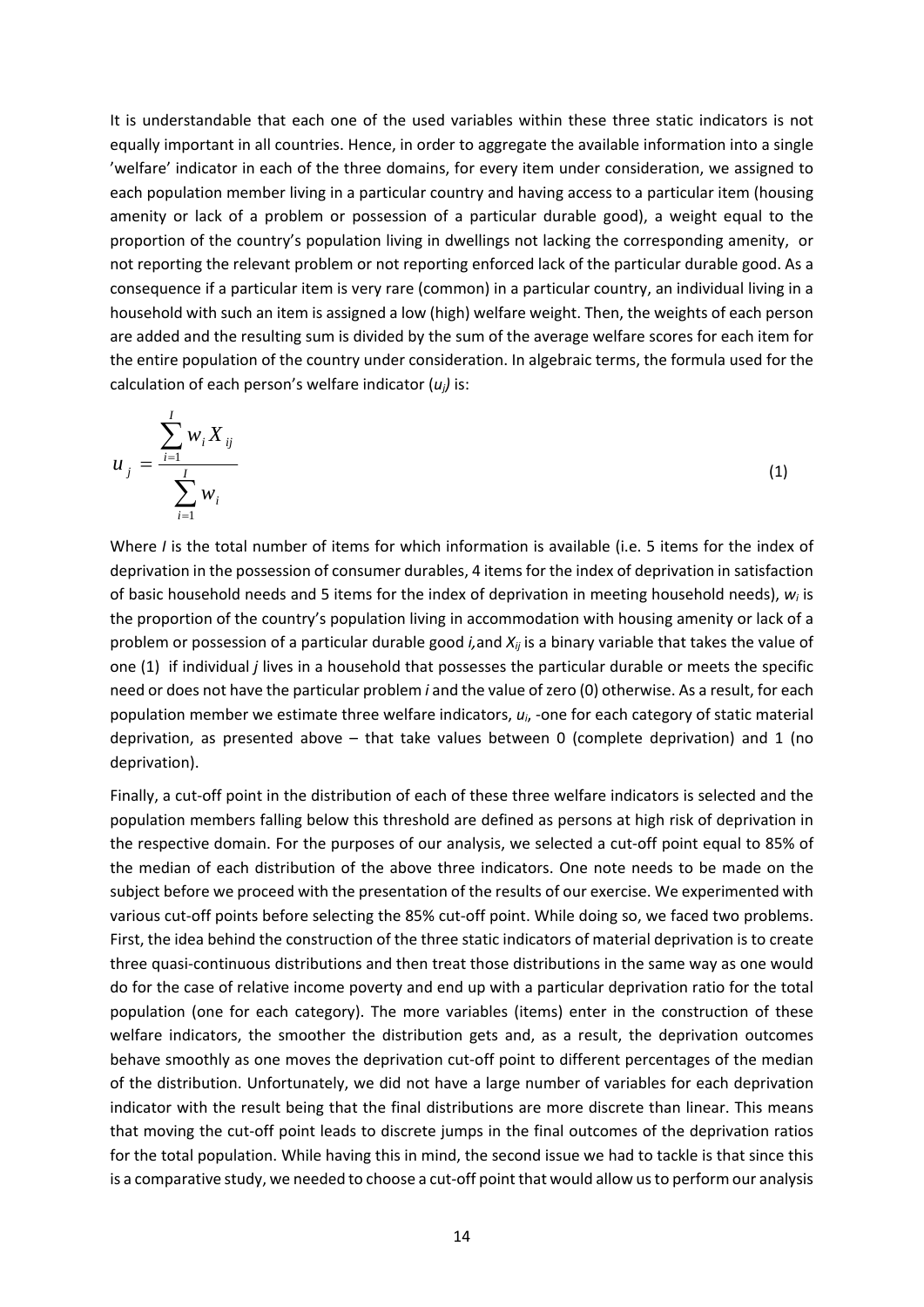for all countries of our sample. Some countries perform badly and some extremely well and we had to compromise between having enough cases to perform our analysis for the countries that perform well but at the same time having somewhat 'larger than usual' deprivation ratios in the case of countries that do not perform very well. Naturally, the particular threshold that was finally selected is quite arbitrary. However, evidence available from the authors on request shows that the results are fairly robust in terms of the ranking of the various countries when the cut‐off point changes but, of course, not so much regarding the share of the population classified as deprived.

The resulting estimates of the methodology we presented so far by using the third wave of the longitudinal dataset of the EU‐SILC UDB 2008 version 4 (i.e. year 2007) are reported in Table 1. The three columns report the proportion of the population of each country that is found to be deprived by using the estimated indices of deprivation in the possession of consumer durables, in the satisfaction of basic household needs and in meeting housing needs. In order to better present our estimates and capture effects that can be attributed to differences in welfare state regimes, traditions, economic history, etc., we are grouping countries by using mainly geographical criteria. We follow a rather standard type of clustering where the 22 available countries are grouped into six clusters: Southern Europe (Cyprus, Greece, Italy, Portugal and Spain), Continental Europe (Austria, Belgium, France and Luxembourg), the Nordic Countries (Denmark, Finland and Sweden), the Baltic Countries (Estonia, Latvia and Lithuania), the Central-Eastern European cluster consisting of the ex-socialist countries (Czech Republic, Hungary, Poland, Slovakia and Slovenia) and finally the more liberal Anglo‐Saxon group of UK and Ireland. All results on the clusters presented are produced ex‐post by taking the means of the individual countries of a cluster for the relevant deprivation index. We follow this presentation template for all results presented in the paper.

With regards to the deprivation index in the possession of consumer durables, there appear to be some substantial cross country/cluster differences. In general, higher deprivation rates are reported in the poorest EU member states. Nonetheless, it should be kept in mind that these scores are purely relative, in the sense that they have been derived by using cut-off points based on national distributions. This particular index produced the lower deprivation rates of the three and this comes as no surprise since the constituent variables that were used in the calculation of the index refer to the possession of very basic durable goods. Nevertheless, there are cases of countries and clusters that present a considerable level of deprivation. The three Baltic countries score over 20% on the index; with the Central‐Eastern European cluster following with 12.9% (only Slovenia has a deprivation rate lower than 10%). On the other side the relevant number is only 4.6% for the Nordic countries. Other cases that score relatively high percentages of deprivation especially in comparison to their cluster are Portugal and Greece with deprivation rates of 15.2% and 10.1% respectively, in comparison to the Southern European average of 7.1% and Belgium with 10% in comparison to the average 7.5% of its cluster.

The general picture is quite similar in the case of the basic household needs indicator. The main difference is that the deprivation scores are substantially higher. This time, the variables used for the calculation of this indicator refer to subjective evaluations of well‐being and, as a result, there are considerable cross‐country differences in the estimates. Although with regards to the country clusters estimates are over 30% in all clusters but the Nordic Countries, were the respective percentage is 18.8%, there appears to be quite large dispersion regarding the deprivation ratios within each cluster. In Southern Europe for example estimates vary from 21.3% in Portugal to 44% in Spain. Even in the Nordic Countries the highest ranking Finland is scoring almost twice as much in the relevant ratio as Denmark (the lowest ranking country of the cluster). Cross-cluster differences are much more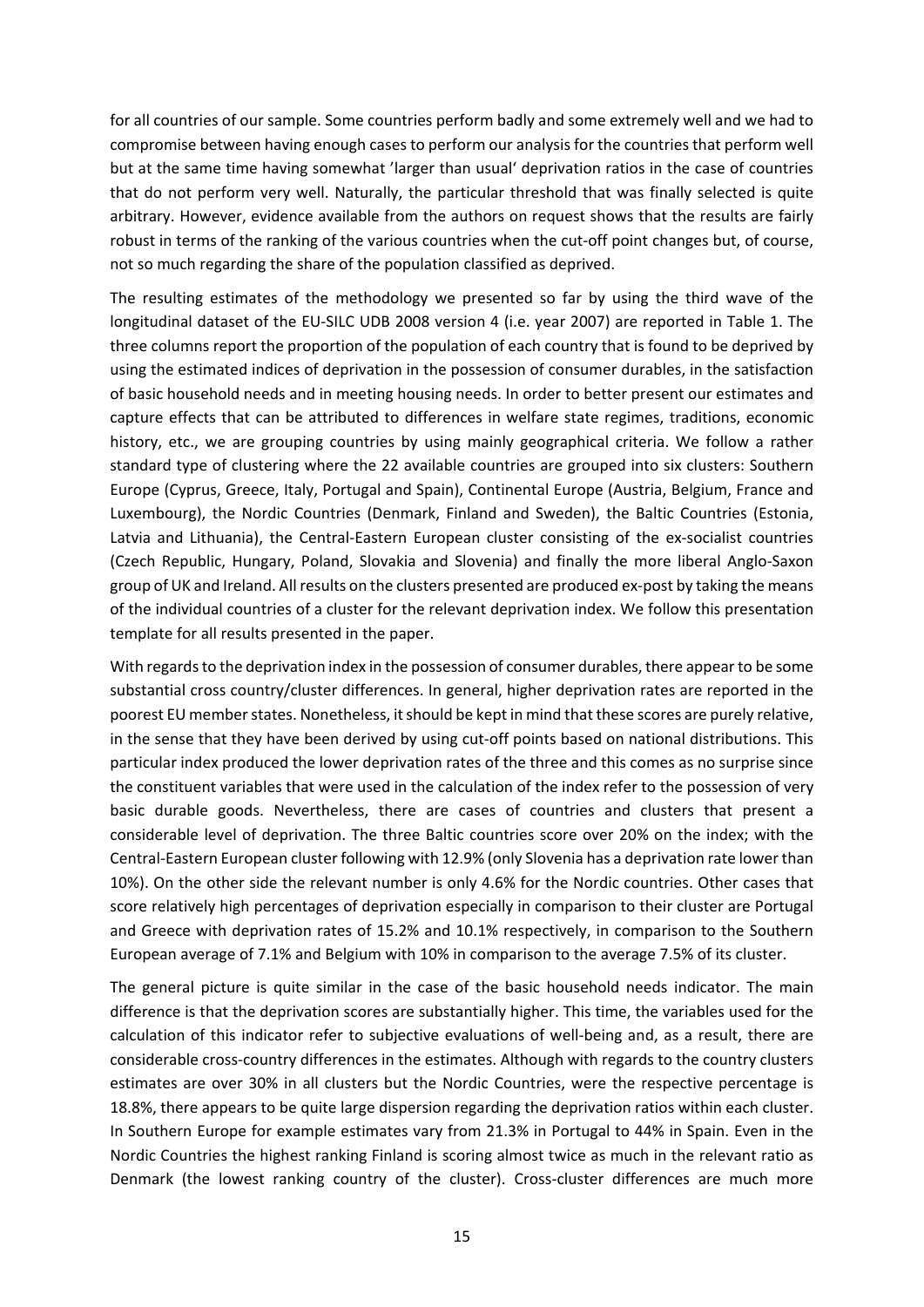prevalent when it comes to the final static indicator of deprivation in meeting basic housing needs. In this case the variables used are a mixture of subjective evaluation of well‐being and objective deprivation of basic amenities related to the dwellings of households. Nordic Countries again are found to have the lowest ratios of people deprived in this area with a respective average percentage of 14%, while at the other end of the distribution the corresponding figure for the Baltic countriesis on average 38.9%. It is interesting to note that in comparison to the other two indices of static deprivation where the Central‐Eastern European cluster's estimated average deprivation rate was considerably higher than that of Southern Europe, the picture in the housing index is reversed and the actual deprivation rates in Central‐Eastern Europe are, on average, on par with those for the Continental Europe (in fact Slovakia has the lowest percentage across all countries with 7%). Again, there are also considerable within cluster differences with the most striking ones being in Southern Europe (17.6% in Cyprus compared to 41.1% in Italy) and in Central‐Eastern Europe (7% in Slovakia compared to 43.8% in the Czech Republic $11$ ).

In the next stage, we proceed to the examination of the 'cumulative relative disadvantage' experienced by the members of each country's population; that is, the number of indicators according to which each population member is classified as deprived. It should be noted that this approach is not uncontroversial, since it gives equal weight to all three deprivation indicators used. The corresponding estimates, using the third wave of the longitudinal dataset of the EU‐SILC UDB 2008 version 4 (i.e. year 2007) are reported in Table 2. In three out of six clusters (namely, Central Europe, the Nordic Countries and UK & Ireland), consisted mainly of "richer" countries, the majority of the population is not classified as deprived according to any of the four deprivation indicators. The population is more or lesssplit in half between not being deprived in any indicator and being deprived in any one of the three indicators in Central‐Eastern and Southern Europe and only about 42% on average is not deprived in any of the three categories in the Baltic Countries. The proportion of the population classified as deprived according to at least one indicator varies extensively even within clusters and across the board from 23.5% in Denmark to over 60% in Greece, Italy, Latvia and the Czech Republic. In all countries, substantially fewer population members are classified as deprived according to at least two indicators than according to one indicator. Finally, the proportion of the population classified as deprived according to all three indicators varies between 1.1% in Denmark (the 0.9% in Cyprus should be treated with caution since it is based on a small number of observations) and 11.5% in Latvia. Undoubtedly, being classified as deprived according to one criterion only may be due to a chance factor. On the contrary, limiting the group of people at high risk of cumulative disadvantage to those classified as deprived according to all three criteria would, in many cases, restrict our focus to an extremely small group of seriously disadvantaged persons and would not allow any further analysis of the group's characteristics. Therefore, we decided to consider as persons at high risk of (static) cumulative relative disadvantage, those that are classified as deprived according to at least two of the above deprivation indicators. Using this criterion the population share of the group varies between

 $11$  Further analysis on this outcome revealed that it is attributed to the aforementioned issue with the discrete nature of the initial welfare index distributions (discontinuous distribution of welfare scores). Moving the cut‐off point from 85% to 80% of the median of the distribution of the respective deprivation indicator produces 7% deprivation for Slovakia and 12.9% for Czech Republic. This is actually a good illustration of the issue presented before regarding the arbitrary cut-off points used. Again, the ranking between countries remains robust (although less so for the case of the housing indicator) but the share of the population classified as deprived may change dramatically especially if there is considerable concentration of cases near the threshold. Of course this is a problem inherent to all relative deprivation indicators, like the poverty head count ratio.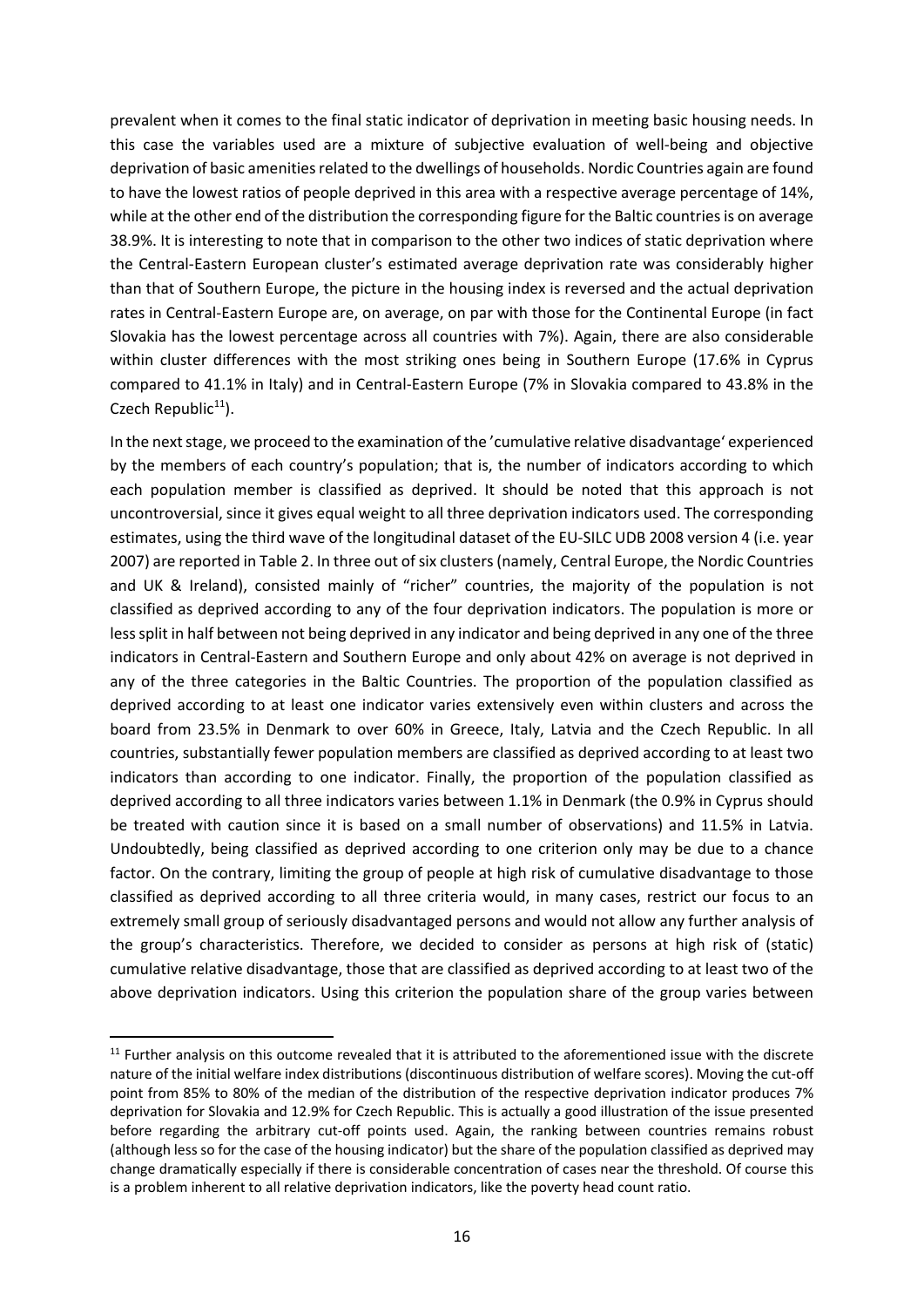5.6% in Denmark and about 30% in Lithuania, Latvia and the Czech Republic<sup>12</sup>. High shares are recorded in the Baltic Countries, Southern and Central‐Eastern Europe, although, again, cross country differences within the clusters are considerable.

As noted earlier, one of the characteristics of welfare deprivation that has been emphasised in the literature, especially that of social exclusion, is its dynamic nature. Being excluded today may lead an individual into a trap with little prospect of escaping exclusion in the future. Table 3 provides estimates about the number of times each country's population members are classified as being at high risk of cumulative relative disadvantage during a period of three years using the longitudinal sample of EU‐ SILC UDB 2008 version 4. Taking into account the evidence of Tables 1 and, particularly Table 2, it is not surprising to find that in all countries the majority of the population is not classified as being at high risk of cumulative relative disadvantage in any of the three years. The share of those classified as being at high risk of cumulative relative disadvantage in at least one year varies significantly across countries; from 13% in Denmark to 45% in Latvia and Lithuania. In terms of country clusters the respective average figures vary from 15.5%, on average, in the Nordic countries to over 40%, on average, in the Baltic countries. Substantial variation is also observed with respect to the population share of those classified as being at high risk of cumulative relative disadvantage during all three years; from just 1.9% in Denmark to 15.5% in Latvia (with the same pattern appearing on average for the country clusters as well).

Choosing a particular threshold to classify somebody as suffering from chronic cumulative relative disadvantage is not an easy task. Being at high risk of cumulative relative disadvantage only once may be attributed to a chance factor and it certainly does not provide a strong indication of a high risk of chronic relative material deprivation [Atkinson et al (2002)]. Therefore, we decided to focus on those classified as being at high risk of cumulative relative disadvantage at least twice during a period of three years and classify them as being at high risk of chronic cumulative disadvantage. The corresponding estimates are shown in the third column of Table 3. They demonstrate that the substantial cross‐country variation observed before remains here as well. Only 4.7% of the Danish population are classified as being at high risk of chronic material deprivation, whereas the corresponding proportion for Latvia and Lithuania is well over 25%. High proportions are also recorded in Greece (22.5%), Italy (25.9%), the Czech Republic (24.8%) and Poland (25.7%). In terms of country clusters the lower percentages of chronic material deprivation are recorded on average in the Nordic countries (7%) and the highest in the Baltic countries (25%), with the rest of the observed EU countries ranking in between.

As mentioned before, it is our intention to examine chronic multi‐dimensional relative material deprivation (approximated here by our index of chronic cumulative relative disadvantage) in comparison to a more traditional index of deprivation like income poverty. The panel nature of the EU‐ SILC data used provides the opportunity to take into account aspects of intertemporal transfers and income smoothing and actually examine aspects of longitudinal poverty in EU countries. Then, we are able to compare the level and the structure of the risks of chronic multi-dimensional relative deprivation and longitudinal poverty in these countries. The distributions used for the derivation of

 $12$  Again, the magnitude of static cumulative disadvantage in Czech Republic should be treated with caution as it is heavily dependent on the choice of the initial cut-off point for the calculation of the three static deprivation indicators.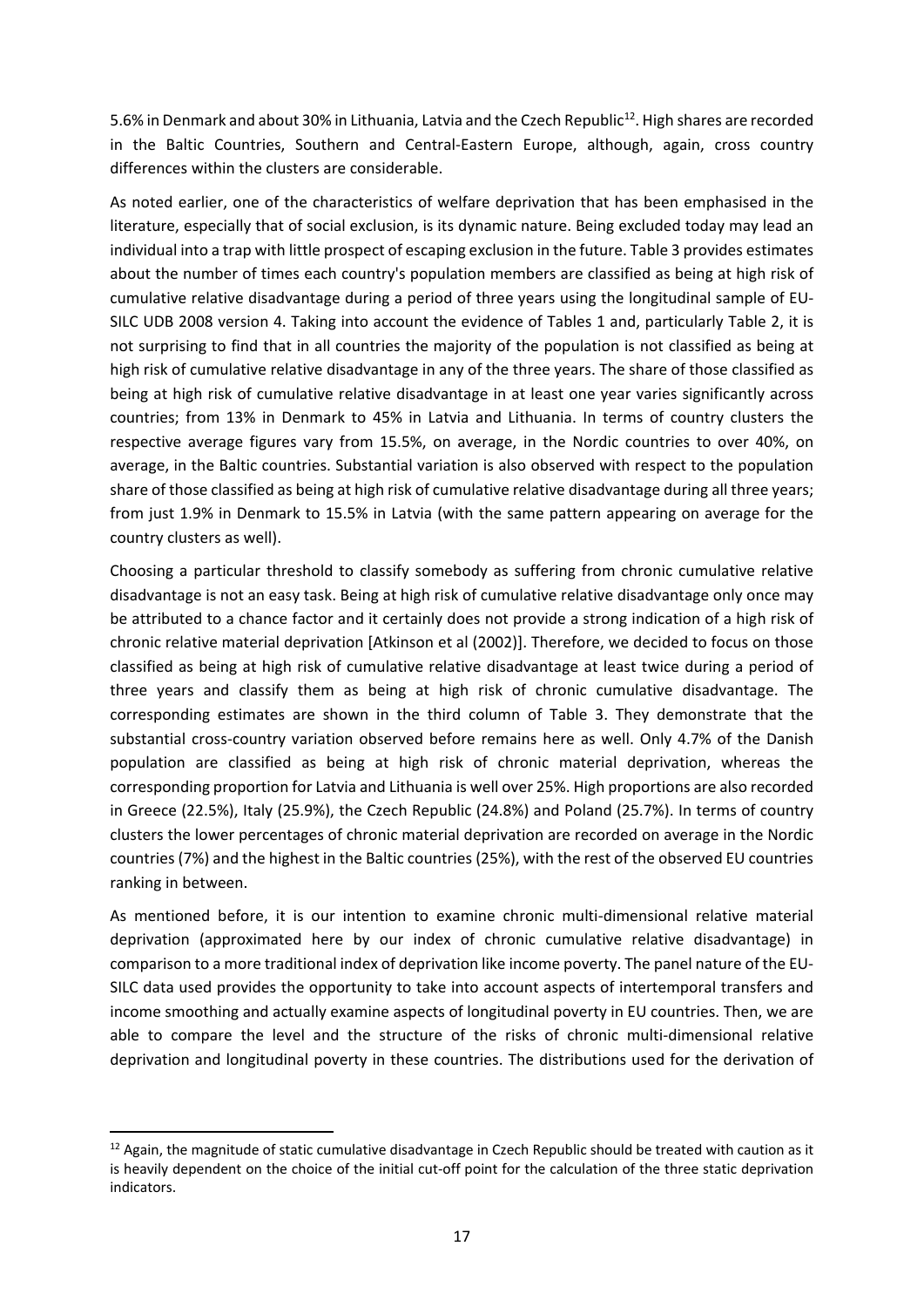the longitudinal poverty measures were derived as follows. Equivalent<sup>13</sup> household incomes adjusted for inflation for all members of the balanced panel were estimated for each year (wave). Then they were averaged (per person) and the poverty line was set equal to the 60% of the median of the resulting distribution (for each country). Estimates of the (relative) poverty rates derived in this manner are reported in the second column of Table 4. The first column reproduces the estimates of the third column of Table 3 (share of the population at high risk of chronic relative material deprivation). In most countries the average risk of material deprivation appears to be higher than the average risk of longitudinal poverty. The opposite holds only for the cases of Portugal, Luxembourg, the Nordic countries and the UK. In broad terms, the rankings of countries in the two distributions are somewhat similar. A striking exception is the case of the Czech Republic where, as mentioned before, the share of people at high risk of relative material deprivation is probably over‐estimated. In both cases differences across countries and clusters are considerable. In general, it seems that citizens appear to be better protected against the risk of chronic relative material deprivation in countries where they are better protected against longitudinal poverty as well. This is something that is better captured by looking at the rankings of the total set of countries and not the ranking of the clusters used here. Averaging across countries within a cluster distorts the picture in this case, since there is considerable within‐cluster variation in the reported percentages of both deprivation indicators.

The last two columns of Table 4 examine the overlap of the groups of persons at high risk of chronic relative material deprivation and longitudinal poverty. In general terms (on average across countries), a little over by one third of the people at high risk of relative material deprivation are also poor and on the other hand about half of the longitudinally poor are in high risk of relative material deprivation at the same time. There is, naturally, sizeable cross country variation with the proportion of the materially deprived who are poor ranging from 17.7% in the Czech Republic to 60.1% in Luxembourg and the proportion of the longitudinally poor who face high risk of material deprivation lying between 17.9% in Denmark and 74.6% in the Czech Republic. It is clear from these estimates that although there is considerable overlap between the two groups, there are also important elements of deprivation captured by the chronic relative material deprivation index that would have never been captured by studying solely longitudinal (income) poverty and vice versa. These results provide evidence that these are two distinct social phenomena and ought to be treated as such.

Further, taking into account that policy makers interested in designing policies aimed to alleviate longitudinal poverty and material deprivation, or social exclusion in general, have only imperfect knowledge of both, the precise level of income and the quality of life of individual citizens, policies are mainly designed according to the characteristics of the groups perceived to be at high risk of deprivation, in our case longitudinal poverty and chronic relative material deprivation. Therefore, it is important to examine whether the composition of the population at high risk of relative material deprivation differs substantially from the composition of the population at high risk of longitudinal poverty. Otherwise, it may be easier to "kill two birds with one stone"; i.e. design policies aiming to fight simultaneously the two social phenomena. For the purposes of our analysis, each country's population (balanced sample only) is subdivided into mutually exhaustive and exclusive groups

<sup>&</sup>lt;sup>13</sup> Following Eurostat, we derived the household equivalent income per capita using the "modified OECD equivalence scales". The latter assign a weight of 1.00 to the household head, a weight of 0.50 to each of the remaining adults in the household and a weight of 0.30 to each child (person below 14).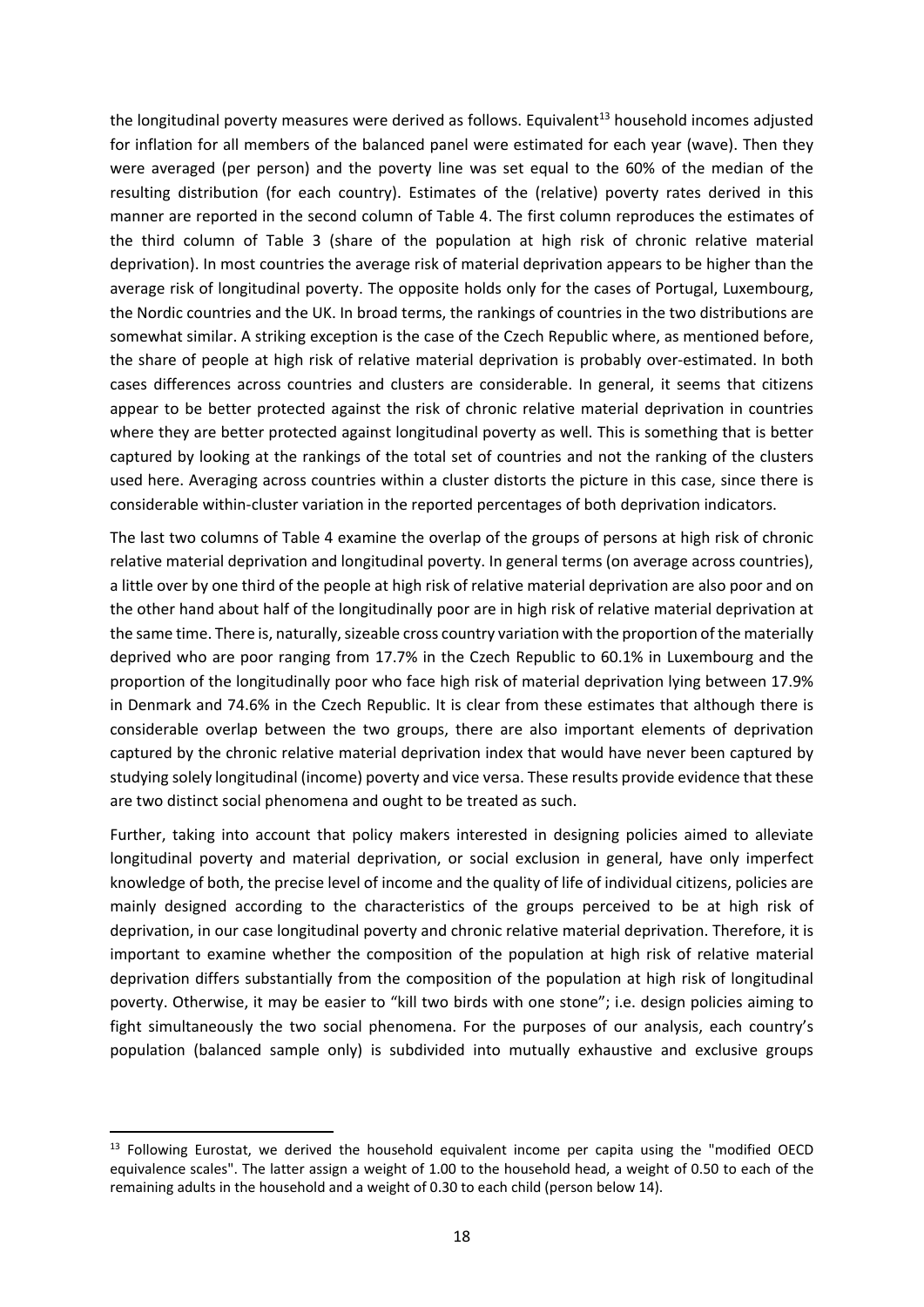according to the wave  $3^{14}$  (2007) status of the population member, when the population is grouped according to seven criteria: sex of the household's reference person<sup>15</sup>, age group of the household's reference person and the individual, employment status of the household's reference person and the individual, education level of the household's reference person and household type. Tables 5a‐g present results on the structure of relative risk of chronic relative material deprivation and longitudinal poverty according to the aforementioned criteria. More specifically, there are two columns for each country. Column A reports the relative risk of chronic relative material deprivation (i.e. the chronic relative material deprivation rate of the group divided by the chronic relative material deprivation rate of the entire population), while column B reports the relative risk of longitudinal poverty. The relevant figures for the country clusters are calculated by dividing the mean ratio of a particular group in a cluster by the ratio of the mean population rates of the countries belonging to the same cluster. In order to better present our results, the tables produced aggregate the relevant information regarding population groups into three categories: 'high risk groups' with a relative risk factor of larger than 1.5 times the population rate are given a red background, 'medium risk groups' with a relative risk factor of larger than 1 and lower or equal to 1.5 times the population rate are given a yellow background, and 'low risk groups' with relative risk factors lower to 1 are given a white background.

With respect to the sex of the household's reference person, it is clear that persons living in households headed by a woman run a higher risk of both material deprivation and longitudinal poverty across most countries examined. In most cases the relative risk factors do not differ substantially between material deprivation and longitudinal poverty. Even when the colours differ the two relative risk groups lie close to the borderline (with the exception of Czech Republic). The relative risk factors for persons living in households headed by women are particularly high in Cyprus, Belgium and the Czech Republic in both factors, while in terms of only relative risk of chronic material deprivation, high risks of this particular group are also reported in Portugal and Slovakia.

Moving to the classification of the population based on the household's reference person's age group, we record higher prevalence of increased risk of deprivation in households headed by persons in both ends of the age distribution, particularly the younger end. Persons living in households whose reference persons are aged between 18 to 24 years run a higher risk in both relative risk factors in the majority of countries with the exception of Estonia and Latvia regarding both factors and Spain, Luxembourg and Greece with respect to longitudinal poverty only. Some prevalence of medium risk can be found in the following risk group of those headed by persons aged between 25‐40 but the only other age group with recorded high risk prevalence is the one of the people headed by elderly persons aged over 65 years old. Here the evidence is not uniform across countries. Only in Cyprus this particular

 $14$  Due to the revolving nature of the panel, we used the wave 3 status in order to obtain population statuses from a common wave between the two sample groups we used for each country of the sample. As a reminder, the first group appears in the sample for the first three waves and the second group for the last three waves of the four year period under consideration. We experimented with the same analysis using "dominant" or "first wave" status and the results were not substantially different.

<sup>&</sup>lt;sup>15</sup> The closest definition of a household's reference person (or household head) we are able to use in the EU-SILC dataset is the "Person 1 responsible for the accommodation". According to the EU‐SILC guidelines, in the target variables description document, the first person responsible for the accommodation is defined as follows: "The person responsible for the accommodation is the person owning or renting the accommodation. If the accommodation is provided free, the person to whom the accommodation is provided is the responsible person...". Also, "...If the person owning the accommodation is a child or if the person owning or renting the accommodation does not belong to the household, then take in these cases the person 'financially responsible' for the accommodation".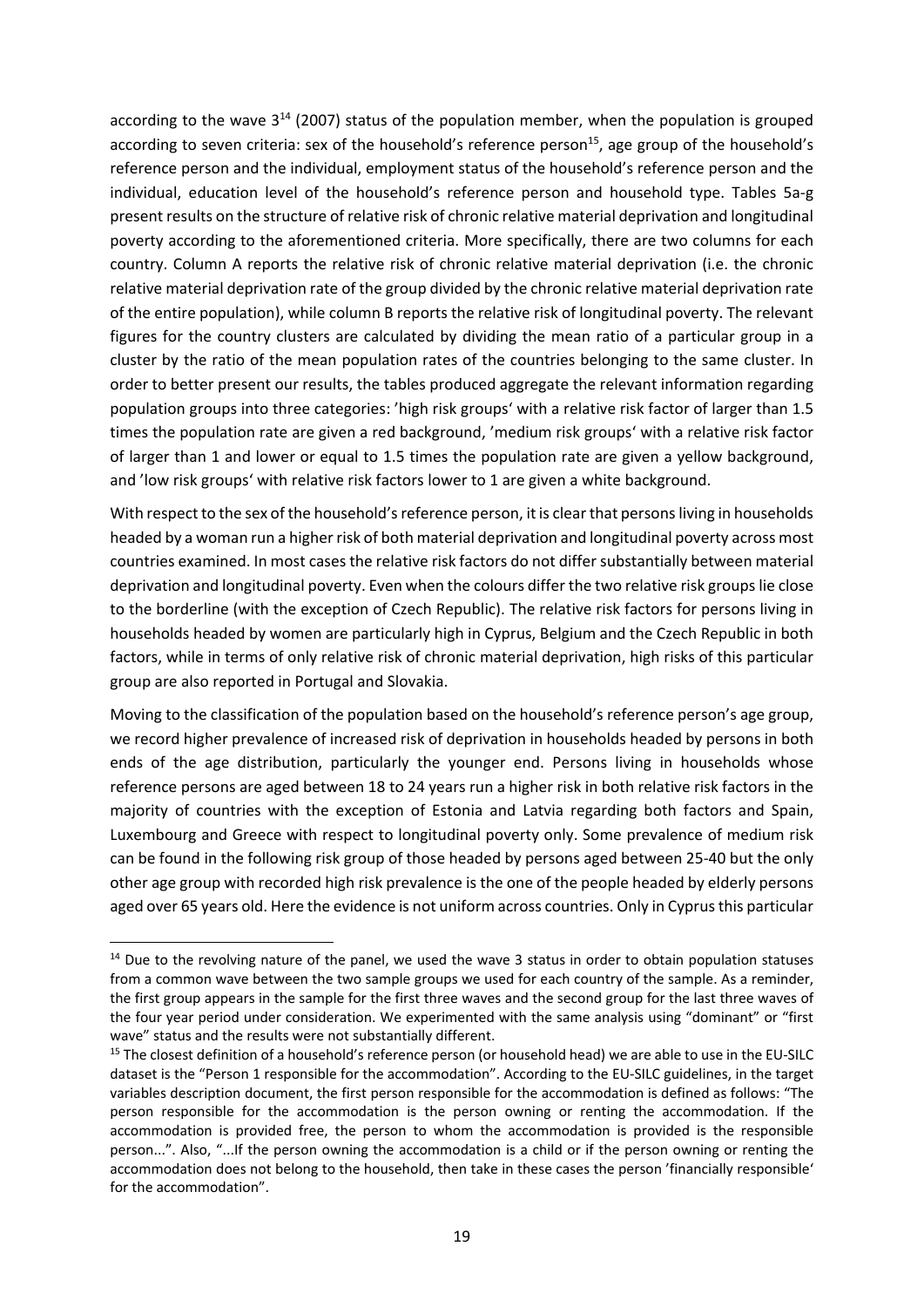group is marked as high risk in both factors. For the rest of the countries is either medium or no risk for most of the cases and the only high risk recorded is with respect to longitudinal poverty in Austria, Denmark and Finland (it is striking to compare the 0.7 relative risk of chronic material deprivation of this particular group to the 3.1 relative risk of longitudinal poverty in Denmark). A somewhat similar picture is painted when we group populations by the individual's age group. Again most medium and high risk groups are found in the ends of the age distribution. The difference is that the magnitude of the increased risk is as not as high compared to the decomposition based on the age group of the household's reference person, which is hardly a surprise since all variables used to calculate our deprivation indicators as well as income are collected at the household level.

The analysis based on the decomposition of the populations according to the household's reference person's employment status, produced three very clear risk groups. People living in households headed by a person who is either unemployed, unpaid family worker or inactive, run a high risk in both relative factors, in almost all EU countries. The few cases that are not classified as high risk groups are classified as medium risk. On the other hand, the only group with a guaranteed low welfare risk is that of people living in households headed by a full time employee. Finally, there is cross-country variability regarding the three remaining groups of individuals whose reference person is part time worker, self‐ employed or retired. In broad terms there is some evidence of a pattern suggesting that part‐time work is connected with higher risks in chronic material deprivation, while self-employment and retirement with higher risks in longitudinal poverty. The decomposition of welfare risks according to the employment status of the individuals produced similar patterns across EU countries.

In several instances in the public discourse, low educational qualifications are cited as one of the main sources of welfare deprivation. The evidence produced in Table 5f suggests that, indeed high educational qualifications are effective barrier against both the risks of chronic material deprivation and longitudinal poverty. In all countries, both welfare risks of members of households where the reference person has completed tertiary education are significantly lower than the national average. On the other hand, members of households where the reference person has completed only primary education face, in the vast majority of the countries, a high risk of both material deprivation and longitudinal poverty (in only a few cases medium risks are recorded). This risk is decreasing steadily as educational qualifications rise $16$ .

Finally, in terms of household types, the group of lone parent households is the clearest high risk group across EU countries (with the partial exception of Greece), in comparison to the population average. Other than that, there is quite extensive cross country variability regarding the first two groups of households consisting only of adult members (single persons or couples both aged less than 65 years old and single persons or couples with at least one person aged over 65 years old). A mild pattern observed across EU countries for these two household types, suggests that any prevalence of high risk of deprivation is mainly connected to longitudinal poverty than chronic relative material deprivation.

## **Conclusion**

The aim of this paper was twofold; first, to outline a methodology for identifying individuals at high risk of chronic relative material deprivation (or, in fact, any form of chronic multi‐dimensional

<sup>&</sup>lt;sup>16</sup> The relevant evidence for Portugal is not reported. The variable on educational level appeared to be problematic with a large amount of missing cases.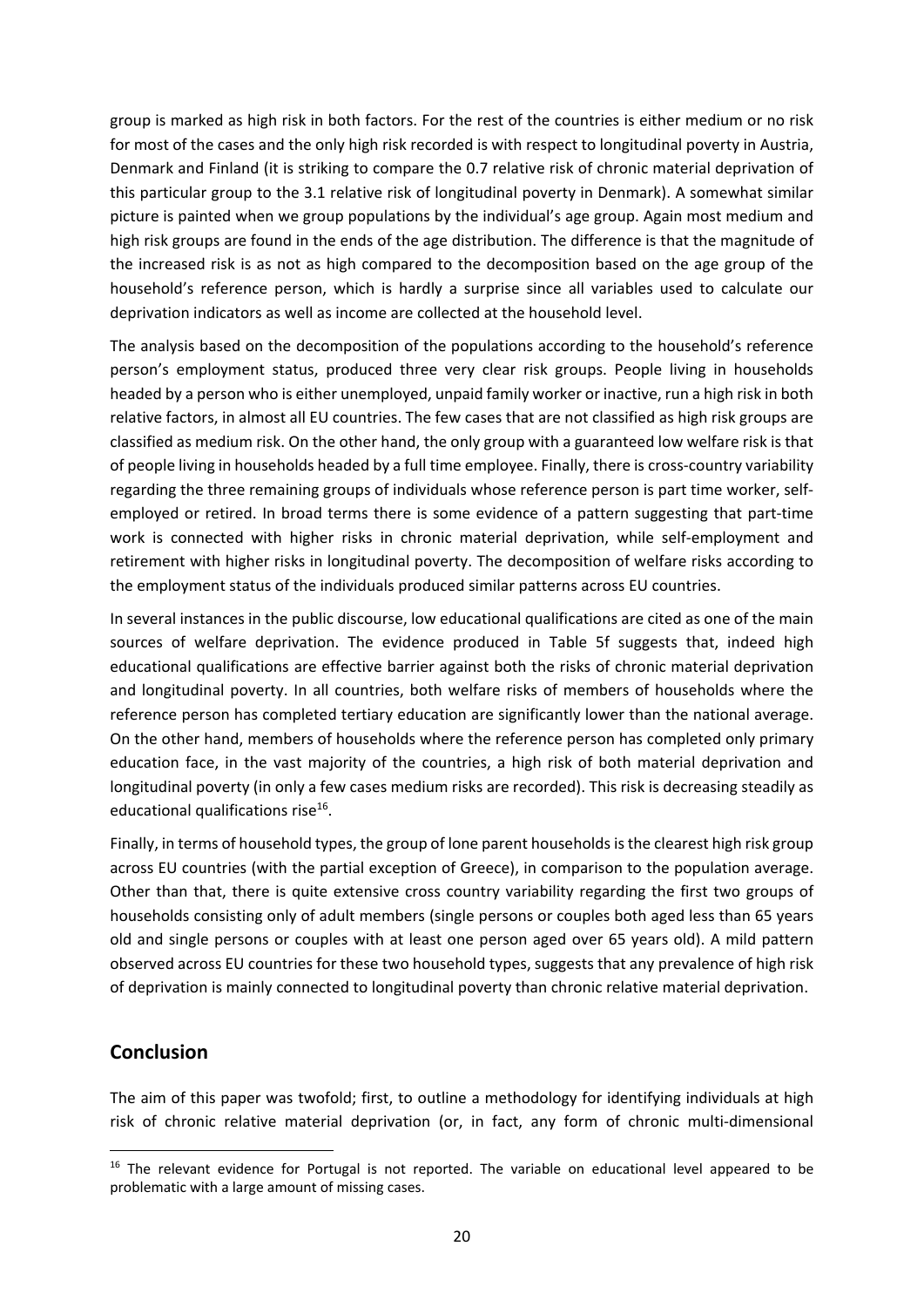deprivation depending on the available data) and, second, to examine how those who suffer from chronic material deprivation and long term poor overlap, what are the common determinants and which are the differences between material deprivation and income poverty. The dataset used in this exercise was the longitudinal data of the EU‐SILC UDB 2008 version 4; thus enabling us to identify patterns of chronic relative material deprivation and long‐term poverty in the pre‐crisis period.

Regarding our first aim, we constructed an index of chronic relative material deprivation using a three‐ step method. In the first step, population members deprived in three domains of static relative material deprivation (satisfaction of basic needs, possession of consumer durables, being able to meet housing needs) were identified. In the second step, the extent of cumulative relative disadvantage of these individuals was examined and, in the final step, we identified as persons at high risk of chronic relative material deprivation those who were found suffering from chronic relative cumulative disadvantage. Application of this method to the data of 22 EU countries revealed very substantial cross‐country differences in the population shares of those classified as being at high risk of chronic cumulative disadvantage. The highest levels of aggregate risk of chronic relative material deprivation were recorded in some countries of Southern and Central ‐ Eastern Europe and the Baltic countries and the lowest in a number of Northern and Continental European countries.

Regarding the second goal of the paper, results show that there are considerable differences across EU member states regarding both the level and the structure of population members at high risk of chronic material deprivation and longitudinal poverty. There appears to be a considerable overlap of the two groups within countries, although in quantitative terms the extent of overlap varies across countries. Nevertheless, there are also considerable elements of deprivation captured by the chronic material deprivation index that are independent of being in a state of longitudinal poverty and vice versa.

Finally, in terms of particular population groups at high risk of deprivation (material or income poverty), the results of the analysis revealed a number of qualitative similarities regarding the population groups that tend to be classified as "high risk" groups and quantitative differences regarding the "magnitude" of risk faced by these population groups, across EU member states. In almost all countries under examination lack of full employment by the individual or, especially, by the household's reference persons leads to higher risks of chronic material deprivation and longitudinal poverty. In addition the risk of both forms of deprivation was found to be strongly negatively associated with educational qualifications. Other risk groups, with respect to both types of deprivation, are members of lone parent households and members of households headed by a woman or by a very young or, to a lesser extent, an elderly person. Finally, children and the elderly are facing moderate risks of deprivation with the age being more important factor of deprivation regarding the reference person of the household rather than the individual member.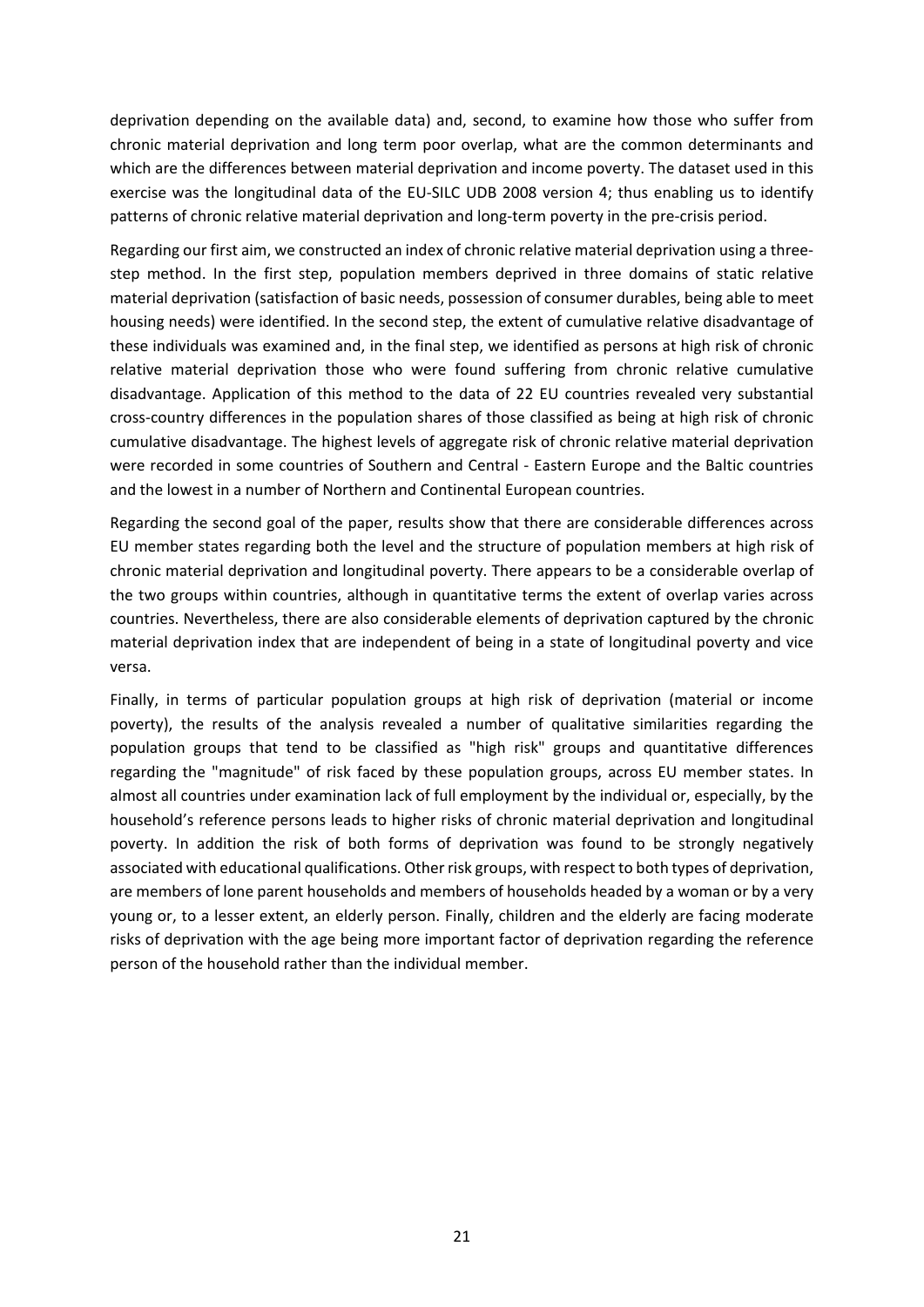#### **References**

- Alkire, S. and Foster, J. (2011). "Counting and multidimensional poverty measurement", *Journal of Public Economics*, 95 (7‐8), pp. 476‐487.
- Anand, S. and Sen, A. K. (1997). "Concepts of human development and poverty: A multidimensional perspective", New York: UNDP.
- Atkinson, A. B. (1998). "Social exclusion, poverty and unemployment", CASE 4, Centre for Analysis of Social Exclusion, London School of Economics, London.
- Atkinson, A. B., Cantillon, B., Marlier, E. and Nolan, B. (2002). *Social Indicators: The EU and Social Inclusion*, Oxford: Oxford University Press.
- Ayllón, S. and Gábos, A. (2015). "The interrelationships between the Europe2020 social inclusion indicators", ImPRovE Discussion Paper No. 15/01. Antwerp
- Azpitarte, F. (2012). "Measuring poverty using both income and wealth: A cross-country comparison between the U.S. αnd Spain", *Review of Income and Wealth*, 58 (1), pp. 24‐50.
- Belhadj, B. (2012). "New weighting scheme for the dimensions in multidimensional poverty indices", *Economics Letters*, 116 (3), pp. 304‐307.
- Betti, G., D'Agostino, A. and Neri, L. (2000). "Panel regression models for measuring multidimensional poverty dynamics", Dipartimento Metodi Quantitativi, Universita di Siena, Siena.
- Blanchflower, D. G. and Oswald, A. J. (2004). "Well-being over time in Britain and the United States", *Journal of Public Economics*, 88 (7‐8), pp. 1359‐1386.
- Bossert, W., Chakravarty, S. R. and D'Ambrosio, C. (2012). "Multidimensional poverty and material deprivation with discrete data", *Review of Income and Wealth*, 59 (1), pp. 39‐43.
- Bossert, W., D'Ambrosio, C. and Peragine, V. (2007). "Deprivation and social exclusion", *Economica*, 74 (296), pp. 777‐803.
- Bourguignon, F. and Chakravarty, S. R. (2003). "The measurement of multidimensional poverty", *Journal of Economic Inequality*, 1 (1), pp. 25‐49.
- Bradshaw, J., Williams, J., Adelman, L., Ashworth, K., Middleton, S., Gordon, D., Levitas, R., Pantazis, C., Patsios, D., Payne, S. and Townsend, P. (2000). *Poverty and Social Exclusion in Britain*, York: Joseph Rowntree Foundation.
- Brandolini, A. (2002). "Education and employment indicators for the EU social agenda", *Politica Economica*, 17 (1), pp. 55‐62.
- Burchardt, T., Le Grand, J. and Piachaud, D. (1999). "Social exclusion in Britain 1991‐1995", *Social Policy and Administration*, 33 (3), pp. 227‐244.
- Burchardt, Τ., Le Grand, J. and Piachaud, D. (2002). "Degrees of exclusion: Developing a dynamic, multidimensional measure", in Hills, J., Le Grand, J. and Piachaud, D. (eds), *Understanding Social Exclusion*, Oxford: Oxford University Press.
- Byrne, D. (1999). *Social Exclusion*, Buckingham: Open University Press.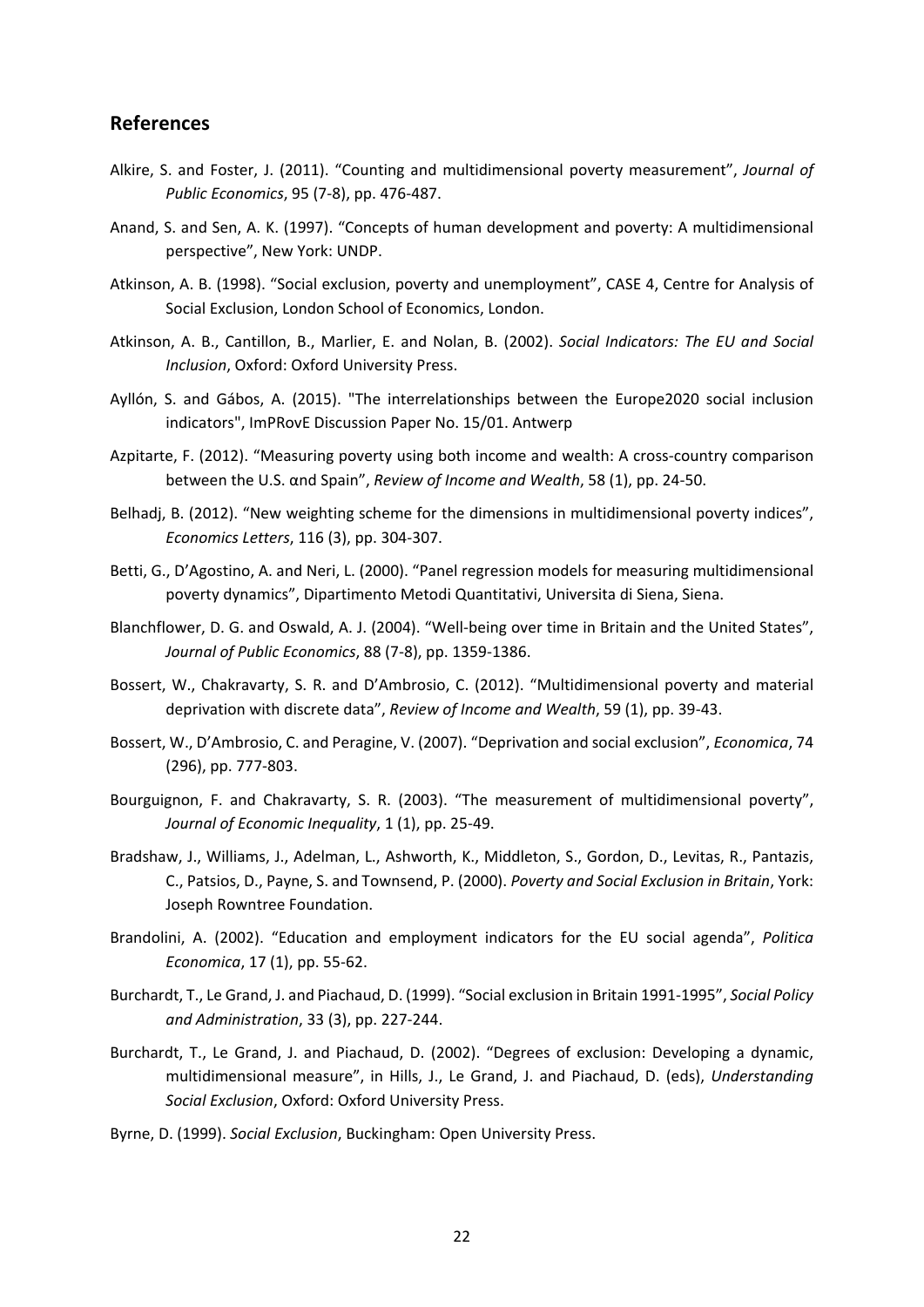- Callan, T. and Nolan, B. (1991). "Concepts of poverty and the poverty line: A critical survey of approaches to measuring poverty", *Journal of Economic Surveys*, 5 (3), pp. 244‐261.
- Callan, T., Nolan, B. and Whelan, C.T. (1993). "Resources, deprivation and the measurement of poverty", *Journal of Social Policy,* 22 (2), pp. 141‐172.
- Chakravarty, S. R. and D'Ambrosio, C. (2006). "The measurement ofsocial exclusion", *Review of Income and Wealth*, 52 (3), pp. 377‐398.
- Clark, A. E. and Senik, C. (2009). "Who compares to whom? The anatomy of income comparisons in Europe", IZA Discussion Paper Series 4414, Institute for the Study of Labor, Bonn.
- de Haan, A. (1998). "Social exclusion: An alternative concept for the study of deprivation?", *IDS Bulletin*, 29 (1), pp. 10‐19.
- Deaton A.S. (1981) "Three essays on a Sri Lanka Household Survey", World Bank Living Standards Measurement Stude Working Paper No 11.
- Deutsch, J. and Silber, J. (2005). "Measuring multidimensional poverty: An empirical comparison of various approaches", *Review of Income and Wealth*, 51 (1), pp. 145‐174.
- Duclos, J.‐Y., Sahn, D. E. and Younger, S. D. (2006). "Robust multidimensional poverty comparisons", *The Economic Journal*, 116 (514), pp. 943‐968.
- Duesenberry, J. S. (1949). *Income, Saving and The Theory of Consumer Behavior*, Cambridge, Massachusetts: Harvard University Press.
- Easterlin, R. A. (2001). "Income and hapiness: Towards a unified theory", *Economic Journal*, 111 (473), pp. 465‐484.
- Esping‐Andersen, G. (1990). *The Three Worlds of Welfare Capitalism*, Oxford: Polity Press.
- Eurostat (2000). "European social statistics: Income, poverty and social exclusion", THEME 3, Population and Social Conditions, Luxembourg.
- Ferrera, M. (1996). "The 'Southern model' of welfare", *Social Europe*, 6 (1), pp. 17‐37.
- Ferrer‐i‐Carbonell, A. (2005). "Income and well‐being: An empirical analysis of the comparison income effect", *Journal of Public Economics*, 89, pp. 997‐1019.
- Ferrer‐i‐Carbonell, A. and Frijters, P. (2004). "How important is methodology for the estimates of the determinants of happiness?", *Economic Journal*, 114 (497), pp. 641‐659.
- Fusco, A. (2005). "La contribution des analyses multidimensionnelles à la compréhension et à la mesure du concept de pauvreté: Application empirique au Panel Communautaire des Ménages", Unpublished Doctoral Thesis, Nice: Université de Nice – Sophia Antipolis.
- Fusco, A. (2006). "On the overlap of multidimensional and income poverty", Paper presented at the 2006 Conference of the EuroPanel Users Network (EPUNet), Universitat Pompeu Fabra, Barcelona.
- Guio, A.‐C. (2009). "What can be learned from deprivation indicators in Europe", Eurostat methodologies and working papers , Eurostat, Luxemburg.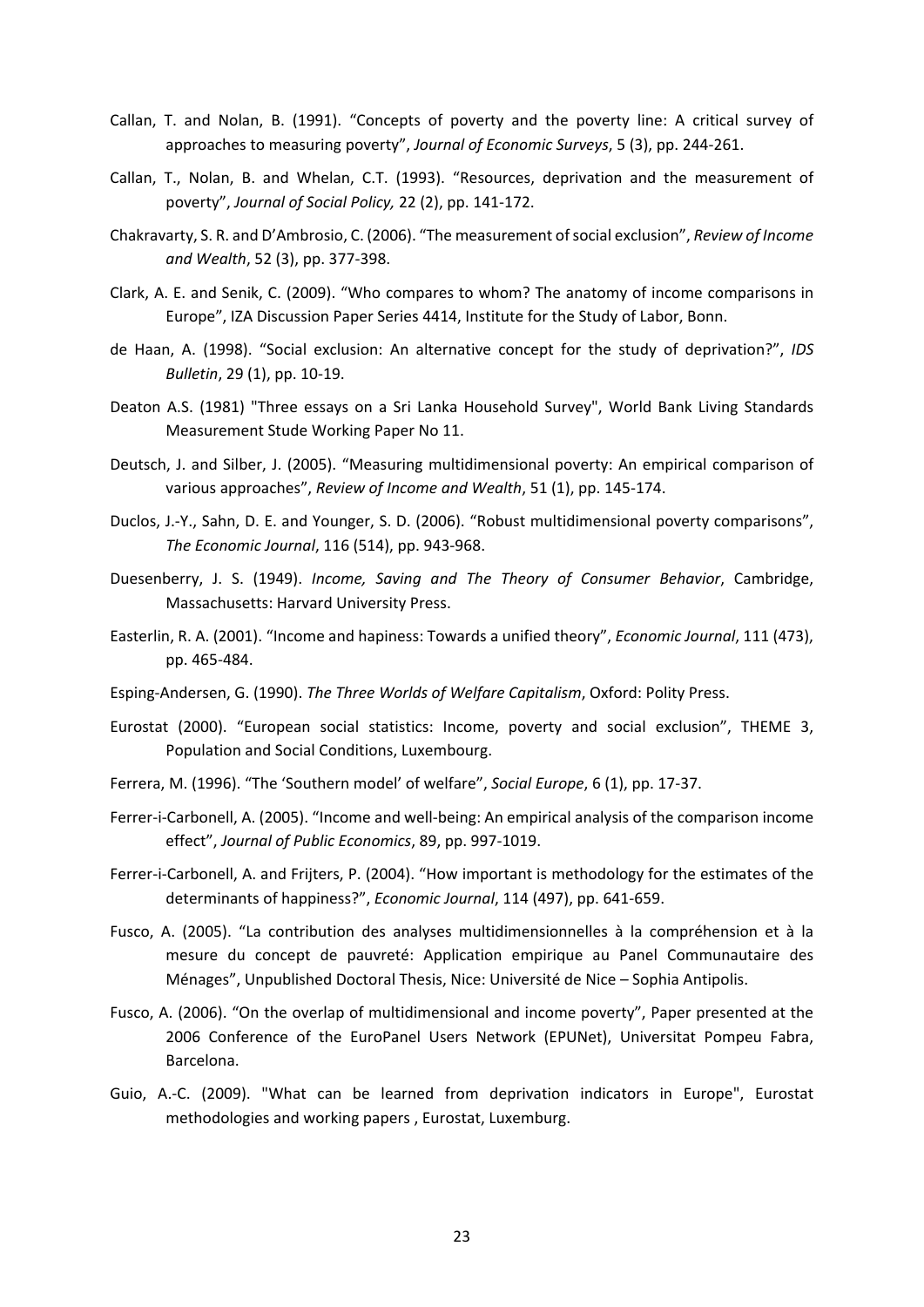- Guio, A.‐C., Fusco, A. and Marlier, E. (2009). "A European union approach to material deprivation using EU‐SILC and Eurobarometer data", IRISS Working Paper 2009‐19, CEPS/INSTEAD, Differdange, Luxembourg.
- Guio, A.‐C., Gordon D. and Marlier, E. (2012). "Measuring material deprivation in the EU: Indicators for the whole population and child‐specific indicators", Eurostat methodologies and working papers , Eurostat, Luxemburg.
- Guio, A.‐C. and Marlier, E. (2013). "Alternative vs. current measures of material deprivation at EU leve: What differences does it make?", ImPRovE Discussion Paper No. 13/07. Antwerp.
- Hagenaars, A. and de Vos, K. (1988). "The definition and measurement of poverty", *The Journal of Human Resources*, 23 (2), pp. 211‐221.
- Heady, C., Mitrakos, T. and Tsakloglou, P. (2001). "The distributional impact of social transfers in the EU: Evidence from the ECHP", *Fiscal Studies*, 22 (4), pp. 547‐565.
- Hopkins, E. (2008). "Inequality, happiness and relative concerns: What actually is their relationship?", *Journal of Economic Inequality*, 6 (4), pp. 351‐372.
- Jantti, M. and Danzinger, S. (2000). "Income poverty in advanced countries", in Atkinson, A. B. and Bourguignon, F. (eds), *Handbook of Income Distribution*: North Holland.
- Kakwani, N. (1984a). "Issuesin measuring poverty", in Basmann, R. L. and Rhodes, G. F. (eds), *Advances in Econometrics*, London: JAI Press Inc.
- Kakwani, N. and Silber, J. (2008). "Multidimensional poverty analysis: Conceptual issues, empirical illustrations and policy implications", *World Development*, 36 (6), pp. 987‐991.
- Lenoir, R. (1974). *Les Exclus: Un Francais Sur Dix*, Paris: Editions du SEUIL.
- Nolan, B. and Whelan, C. T. (1996). *Resources, deprivation and poverty,* Oxford, Oxford University Press.
- Nolan, B. and Whelan, C. T. (2011). *Poverty and deprivation in Europe,* Oxford, Oxford University Press.
- Orchansky, M. (1965). "Counting the poor: Another look at the poverty profile", *Social Security Bulletin*, 28 (1), pp. 3‐29.
- Papadopoulos, F. and Tsakloglou, P. (2008). "Social exclusion in the EU: A capability-based approach", in Comim, F., Qizilbash, M. and Alkire, S. (eds), *The Capability Approach: Concepts, Measures and Applications*, Cambridge: Cambridge University Press.
- Perez‐Mayo, J., Bishop, J. and Amiel, Y. (2007). "Latent vs. fuzzy methodology in multidimensional poverty analysis", *Research on Economic Inequality*, 14, pp. 95‐117.
- Poggi, A. (2007). "Does persistence of social exclusion exist in Spain?", *Journal of Economic Inequality*, 5 (1), pp. 53‐72.
- Rayo, L. and Becker, G. S. (2007). "Habits, peers and happiness: An evolutionary perspective", *American Economic Review*, 97 (2), pp. 487‐491.
- Room, G. (1995). *Beyond the Threshold: The Measurement and Analysis of Social Exclusion*, Bristol: Policy Press.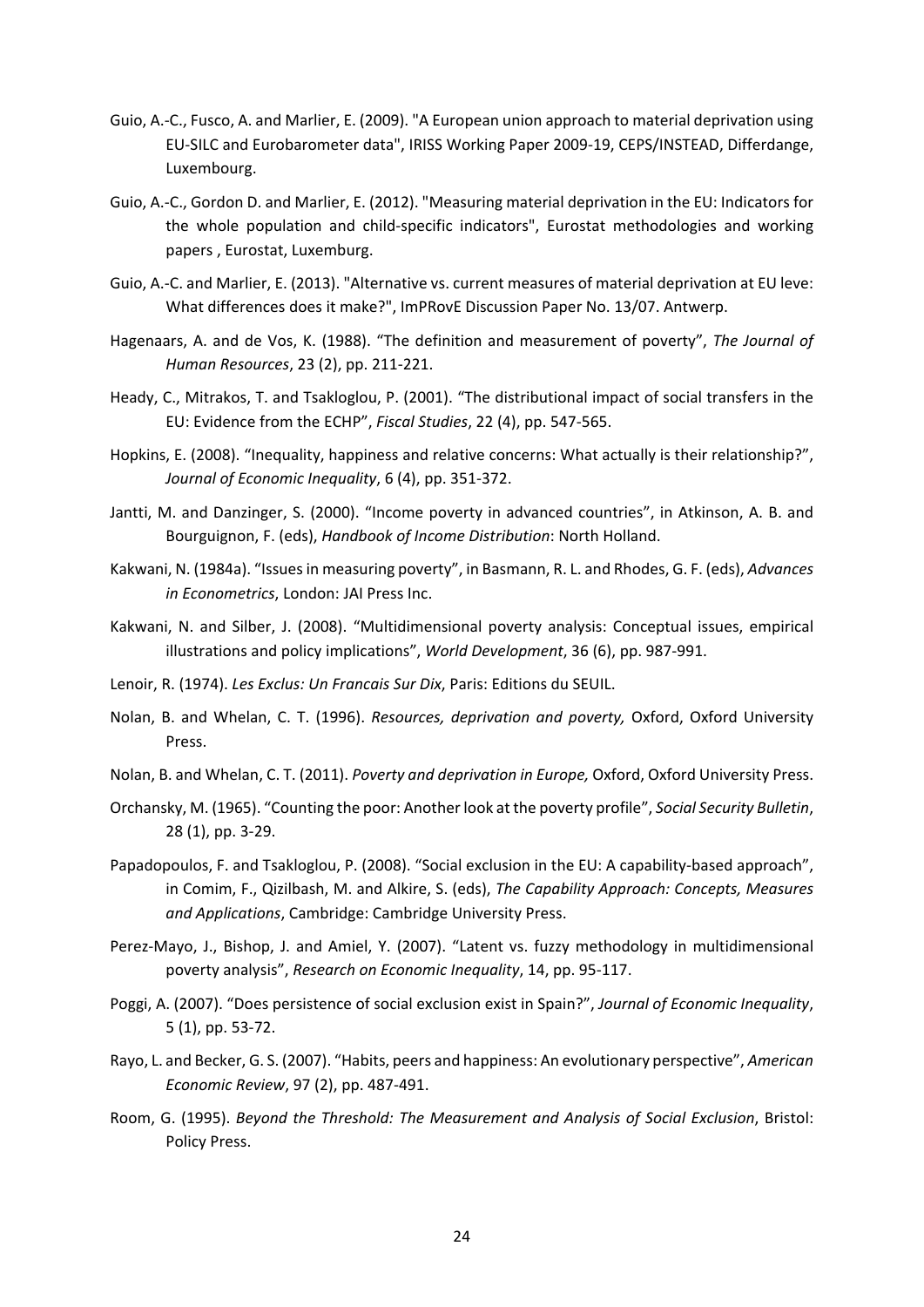- Runciman, W. G. (1966). *Relative Deprivation and Social Justice: A Study of Attitudesto Social Inequality in Twentieth‐century England*, California: University of California Press.
- Runciman, W. G. and Bagley, C. R. (1969). "Status consistency, relative deprivation, and attitudes to immigrants", *Sociology*, 3 (3), pp. 359‐375
- Sen, A.K. (1976) "Real national income", Review of Economic Studies 43, pp. 19‐39.
- Sen, A. K. (1981). *Poverty and Famines: An Essay on Entitlement and Deprivation*, Oxford: Oxford University Press.
- Sen, A. K. (1983). "Poor, relatively speaking", *Oxford Economic Papers*, 35 (2), pp. 153‐169.
- Sen, A. K. (1985a). *Commodities and Capabilities*, Amsterdam: North‐Holland.
- Sen, A. K. (1985b). "A sociological approach to the measurement of poverty: A reply to Prof. Peter Townsend", *Oxford Economic Papers*, 37 (4), pp. 669‐676.
- Sen, A. K. (1987). *The Standard of Living*, Cambridge: Cambridge University Press.
- Sen, A. K. (1993). "Capability and well‐being", in Nussbaum, M. and Sen, A. K. (eds), *The Quality of Life*, Oxford: Clarendon Press.
- Sen, A. K. (1997). "Inequality, unemployment and contemporary Europe", *International Labour Review*, 136 (2), pp. 155‐172.
- Sen, A.K. (2000) "Social exclusion: Concept, application and scrutiny", Social Development Papers No 1, Asian Development Bank, Manila.
- Silver, H. (1994). "Social exclusion and socialsolidarity: Three paradigms", *International Labour Review*, 133 (5‐6), pp. 531‐578.
- Townsend, P. (1979). *Poverty in the United Kingdom: A Survey of Household Sources and Standards of Living*, Harmondsworth: Penguin.
- Townsend, P. (1985). "A sociological approach to the measurement of poverty: A rejoinder to Professor Amartya Sen", *Oxford Economic Papers*, 37 (4), pp. 659‐668.
- Tsakloglou, P. and Papadopoulos, F. (2002a). "Aggregate level and determining factors of social exclusion in twelve European countries", *Journal of European Social Policy*, 12 (3), pp. 211‐255.
- Tsakloglou, P. and Papadopoulos, F. (2002b). "Identifying population groups at high risk of social exclusion", in Muffels, R. and Tsakloglou, P. (eds), *Social Exclusion in European Wefare States*, Cheltenham: Edward Elgar.
- Tomaszewski, W. (2006). "Multidimensional poverty and social exclusion in Western Europe: Evidence from the European Community Household Panel", European University Institute, Department of Political and Social Sciences, Florence.
- Tsui, K. Y. (2002). "Multidimensional poverty indices", *Social Choice and Welfare*, 19 (1), pp. 69‐93.
- Van Praag, B. M. S. (2010). "Well‐being, inequality and reference groups: An agenda for new research", IZA Discussion Paper Series 4727, Institute for the Study of Labor, Bonn.
- Walker, A. and Walker, C. (eds) (1997). *Britain Divided: The Growth of Social Exclusion in the 1980s and 1990s*, London: Child Poverty Action Group.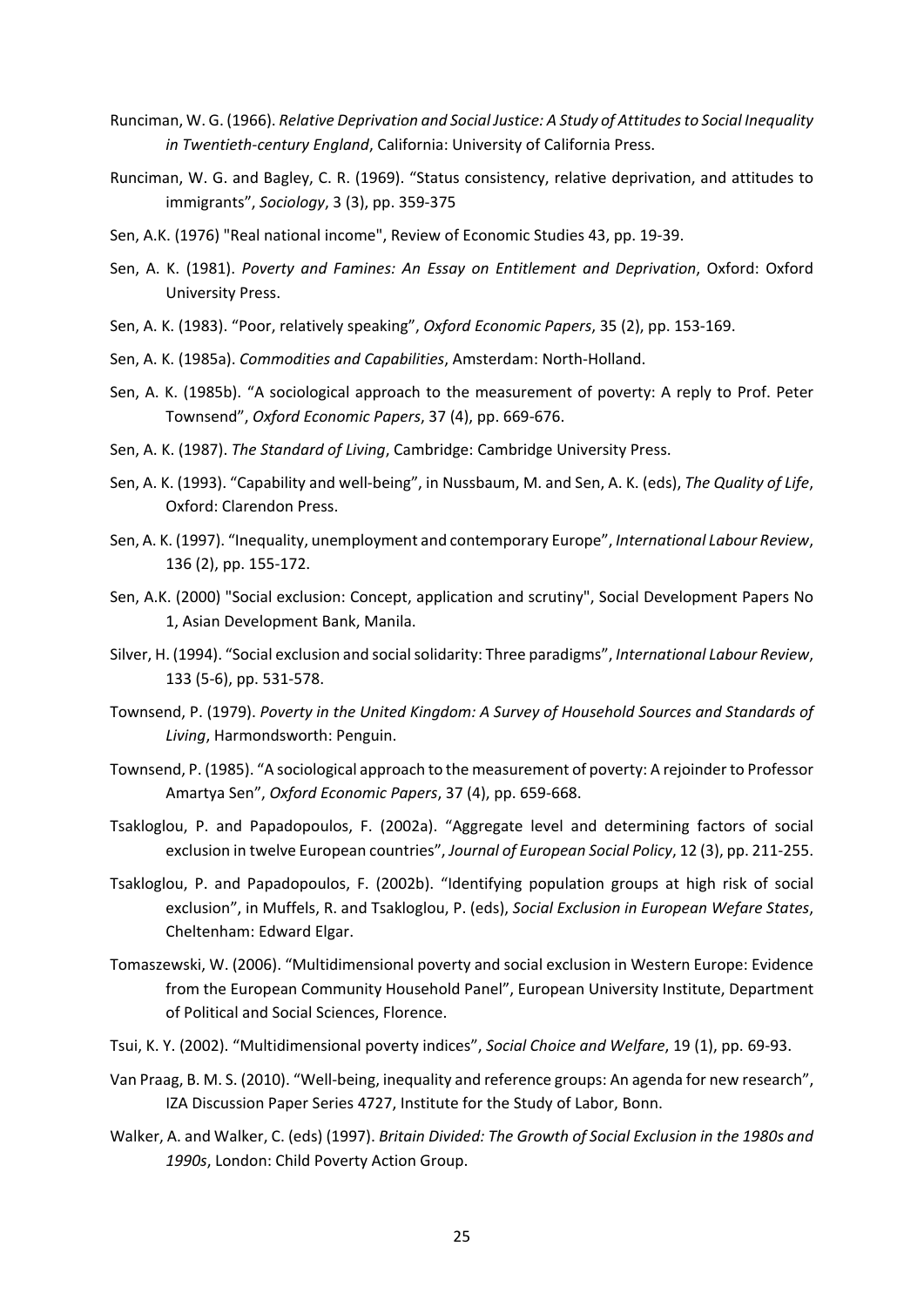- Watts, H. W. (1968). "An economic definition of poverty", in Moynihan, D. P. (ed.), *On Understanding Poverty*, New York: Basic Books.
- Whelan, C. T., Layte, R. and Maître, B. J. (2003). "Persistent income poverty and deprivation in the European Union: An analysis of the first three waves of the European Community Household Panel", *Journal of Social Policy*, 32, pp. 1‐18.
- Whelan, C.T., Nolan, B. and Maître, B. (2006). "Measuring consistent poverty in Ireland with EU SILC Data", ESRI Working Papers No 165, Economic and Social Research Institute, Dublin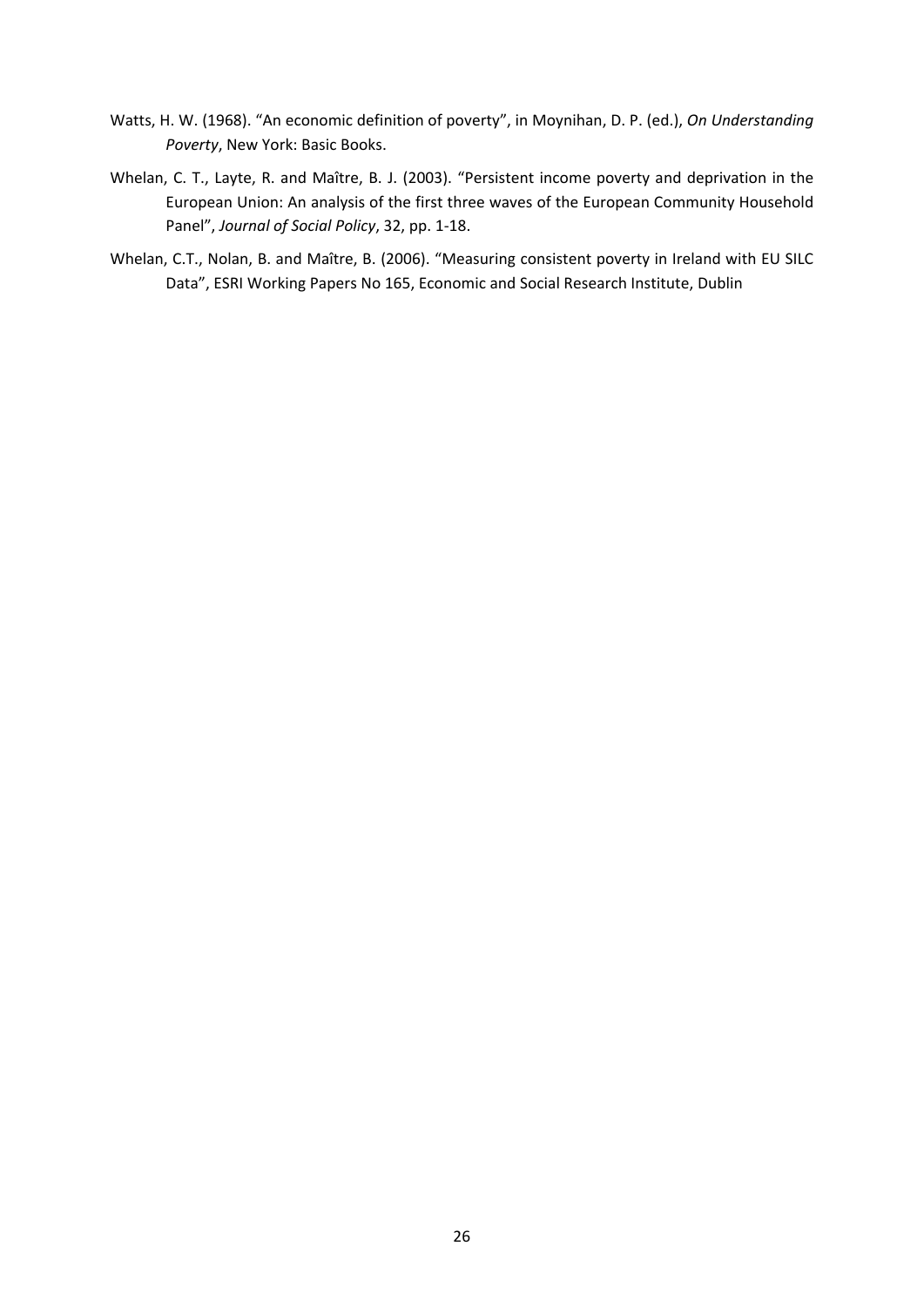| <b>Country</b>                    | Proportion of the population classified as deprived according to: |                                |                      |  |  |  |  |  |
|-----------------------------------|-------------------------------------------------------------------|--------------------------------|----------------------|--|--|--|--|--|
|                                   | <b>Consumer</b><br>durables                                       | <b>Basic household</b><br>need | <b>Housing needs</b> |  |  |  |  |  |
| Cyprus                            | 2.6                                                               | 39.8                           | 17.6                 |  |  |  |  |  |
| Greece                            | 10.1                                                              | 31.5                           | 49.5                 |  |  |  |  |  |
| <b>Italy</b>                      | 3.1                                                               | 45.4                           | 41.1                 |  |  |  |  |  |
| Portugal                          | 15.2                                                              | 21.3                           | 21.5                 |  |  |  |  |  |
| Spain                             | 4.5                                                               | 44.0                           | 26.8                 |  |  |  |  |  |
| <b>Southern Europe</b>            | 7.1                                                               | 36.4                           | 31.6                 |  |  |  |  |  |
| Austria                           | 6.3                                                               | 32.4                           | 21.2                 |  |  |  |  |  |
| Belgium                           | 10.0                                                              | 27.9                           | 27.4                 |  |  |  |  |  |
| France                            | 8.4                                                               | 39.3                           | 22.9                 |  |  |  |  |  |
| Luxembourg                        | 5.4                                                               | 27.5                           | 26.9                 |  |  |  |  |  |
| <b>Continental Europe</b>         | 7.5                                                               | 31.8                           | 24.6                 |  |  |  |  |  |
| <b>Denmark</b>                    | 4.1                                                               | 13.1                           | 13.0                 |  |  |  |  |  |
| Finland                           | 6.4                                                               | 24.5                           | 12.4                 |  |  |  |  |  |
| Sweden                            | 3.4                                                               | 18.7                           | 16.7                 |  |  |  |  |  |
| <b>Nordic Countries</b>           | 4.6                                                               | 18.8                           | 14.0                 |  |  |  |  |  |
| Estonia                           | 22.4                                                              | 25.1                           | 33.5                 |  |  |  |  |  |
| Latvia                            | 23.0                                                              | 36.1                           | 45.2                 |  |  |  |  |  |
| Lithuania                         | 17.8                                                              | 43.5                           | 38.0                 |  |  |  |  |  |
| <b>Baltic Countries</b>           | 21.1                                                              | 34.9                           | 38.9                 |  |  |  |  |  |
| <b>Czech Republic</b>             | 12.2                                                              | 49.6                           | 43.8                 |  |  |  |  |  |
| Hungary                           | 11.4                                                              | 34.3                           | 20.9                 |  |  |  |  |  |
| Poland                            | 22.6                                                              | 32.6                           | 38.9                 |  |  |  |  |  |
| Slovakia                          | 11.1                                                              | 43.5                           | 7.0                  |  |  |  |  |  |
| Slovenia                          | 7.4                                                               | 28.1                           | 11.1                 |  |  |  |  |  |
| <b>Central and Eastern Europe</b> | 12.9                                                              | 37.6                           | 24.3                 |  |  |  |  |  |
| Ireland                           | 8.5                                                               | 38.2                           | 19.1                 |  |  |  |  |  |
| <b>UK</b>                         | 6.4                                                               | 27.2                           | 20.5                 |  |  |  |  |  |
| <b>UK &amp; Ireland</b>           | 7.5                                                               | 32.7                           | 19.8                 |  |  |  |  |  |

| TABLE 1 - Relative Deprivation Indicators (Wave 3 - balanced panel - Deprivation line 85% median) |  |  |
|---------------------------------------------------------------------------------------------------|--|--|
|---------------------------------------------------------------------------------------------------|--|--|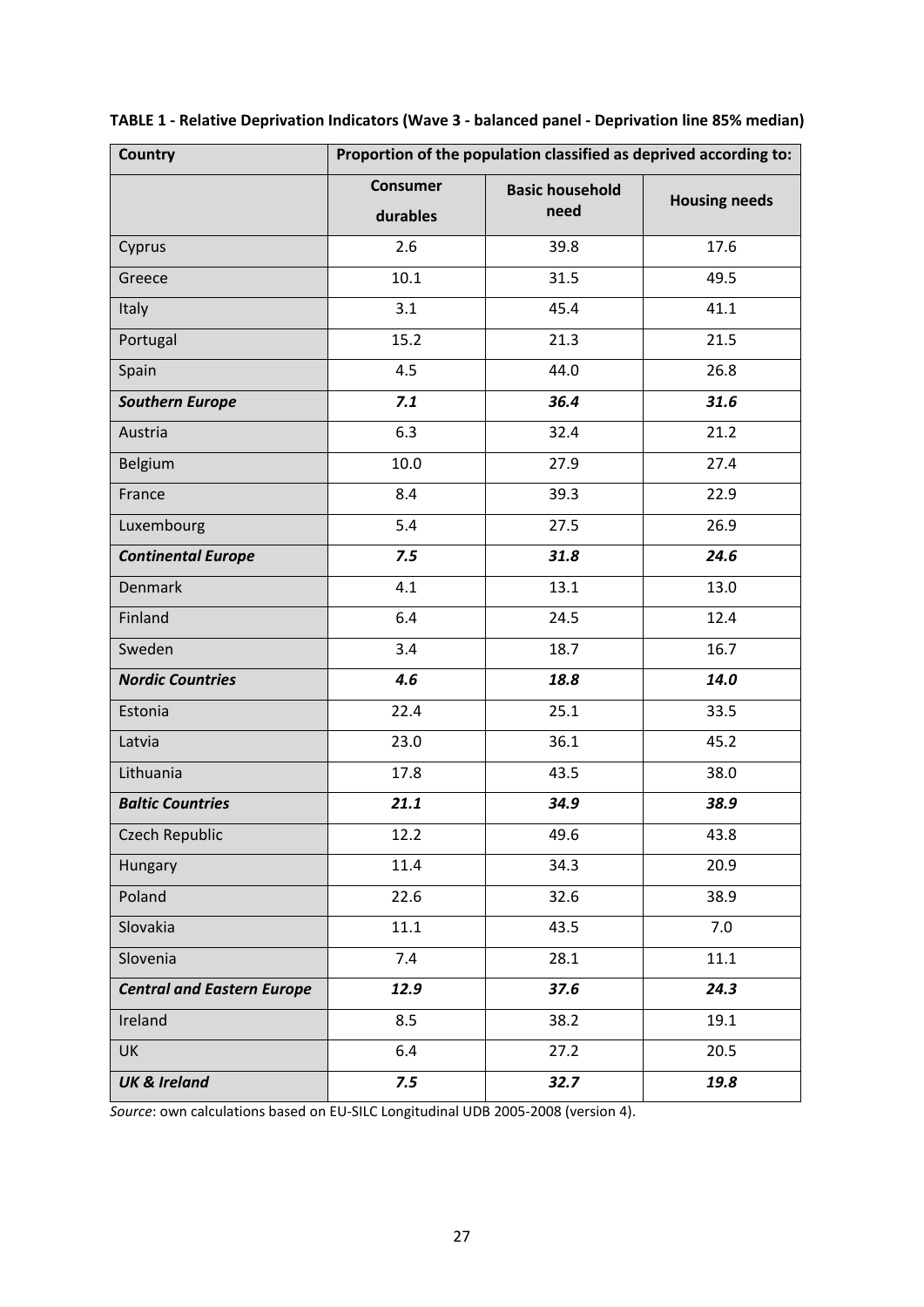| Country                             | Proportion of the population classified as deprived according to: |                           |                            |                                |  |  |  |  |  |
|-------------------------------------|-------------------------------------------------------------------|---------------------------|----------------------------|--------------------------------|--|--|--|--|--|
|                                     | <b>No</b><br>indicator                                            | At least one<br>indicator | At least two<br>indicators | <b>All three</b><br>indicators |  |  |  |  |  |
| Cyprus                              | 54.6                                                              | 45.4                      | 13.7                       | $[0.9]$                        |  |  |  |  |  |
| Greece                              | 40.0                                                              | 60.0                      | 26.0                       | 5.0                            |  |  |  |  |  |
| <b>Italy</b>                        | 39.6                                                              | 60.4                      | 26.9                       | 2.4                            |  |  |  |  |  |
| Portugal                            | 61.5                                                              | 38.5                      | 15.1                       | 4.4                            |  |  |  |  |  |
| Spain                               | 47.0                                                              | 53.0                      | 19.6                       | 2.7                            |  |  |  |  |  |
| <b>Southern Europe</b>              | 48.4                                                              | 51.6                      | 20.3                       | 3.2                            |  |  |  |  |  |
| Austria                             | 57.3                                                              | 42.7                      | 14.6                       | 2.6                            |  |  |  |  |  |
| Belgium                             | 57.8                                                              | 42.2                      | 17.9                       | 5.2                            |  |  |  |  |  |
| France                              | 52.2                                                              | 47.9                      | 18.5                       | 4.2                            |  |  |  |  |  |
| Luxembourg                          | 57.9                                                              | 42.1                      | 15.1                       | 2.5                            |  |  |  |  |  |
| <b>Continental Europe</b>           | 56.3                                                              | 43.7                      | 16.5                       | 3.6                            |  |  |  |  |  |
| <b>Denmark</b>                      | 76.5                                                              | 23.5                      | 5.6                        | 1.1                            |  |  |  |  |  |
| Finland                             | 68.7                                                              | 31.3                      | 10.1                       | 1.9                            |  |  |  |  |  |
| Sweden                              | 70.9                                                              | 29.1                      | 8.3                        | 1.4                            |  |  |  |  |  |
| <b>Nordic Countries</b>             | 72.0                                                              | 28.0                      | 8.0                        | 1.4                            |  |  |  |  |  |
| Estonia                             | 47.2                                                              | 52.8                      | 22.0                       | 6.1                            |  |  |  |  |  |
| Latvia                              | 38.4                                                              | 61.6                      | 31.3                       | 11.5                           |  |  |  |  |  |
| Lithuania                           | 40.2                                                              | 59.8                      | 30.3                       | 9.2                            |  |  |  |  |  |
| <b>Baltic Countries</b>             | 41.9                                                              | 58.1                      | 27.9                       | 8.9                            |  |  |  |  |  |
| Czech Republic                      | 33.1                                                              | 66.9                      | 31.0                       | 7.8                            |  |  |  |  |  |
| <b>Hungary</b>                      | 54.9                                                              | 45.1                      | 17.1                       | 4.4                            |  |  |  |  |  |
| Poland                              | 44.5                                                              | 55.5                      | 29.1                       | 9.5                            |  |  |  |  |  |
| Slovakia                            | 52.8                                                              | 47.2                      | 12.4                       | 2.0                            |  |  |  |  |  |
| Slovenia                            | 66.4                                                              | 33.6                      | 10.9                       | 2.2                            |  |  |  |  |  |
| <b>Central &amp; Eastern Europe</b> | 50.3                                                              | 49.7                      | 20.1                       | $5.2$                          |  |  |  |  |  |
| Ireland                             | 53.5                                                              | 46.5                      | 16.4                       | 2.8                            |  |  |  |  |  |
| <b>UK</b>                           | 61.7                                                              | 38.3                      | 13.3                       | 2.5                            |  |  |  |  |  |
| <b>UK &amp; Ireland</b>             | 57.6                                                              | 42.4                      | 14.8                       | 2.6                            |  |  |  |  |  |

## **TABLE 2 ‐ Cumulative Relative Disadvantage (Wave 3 ‐ balanced panel)**

Figures in brackets denote that the estimate is derived from a small number of observations (between 10 and 50)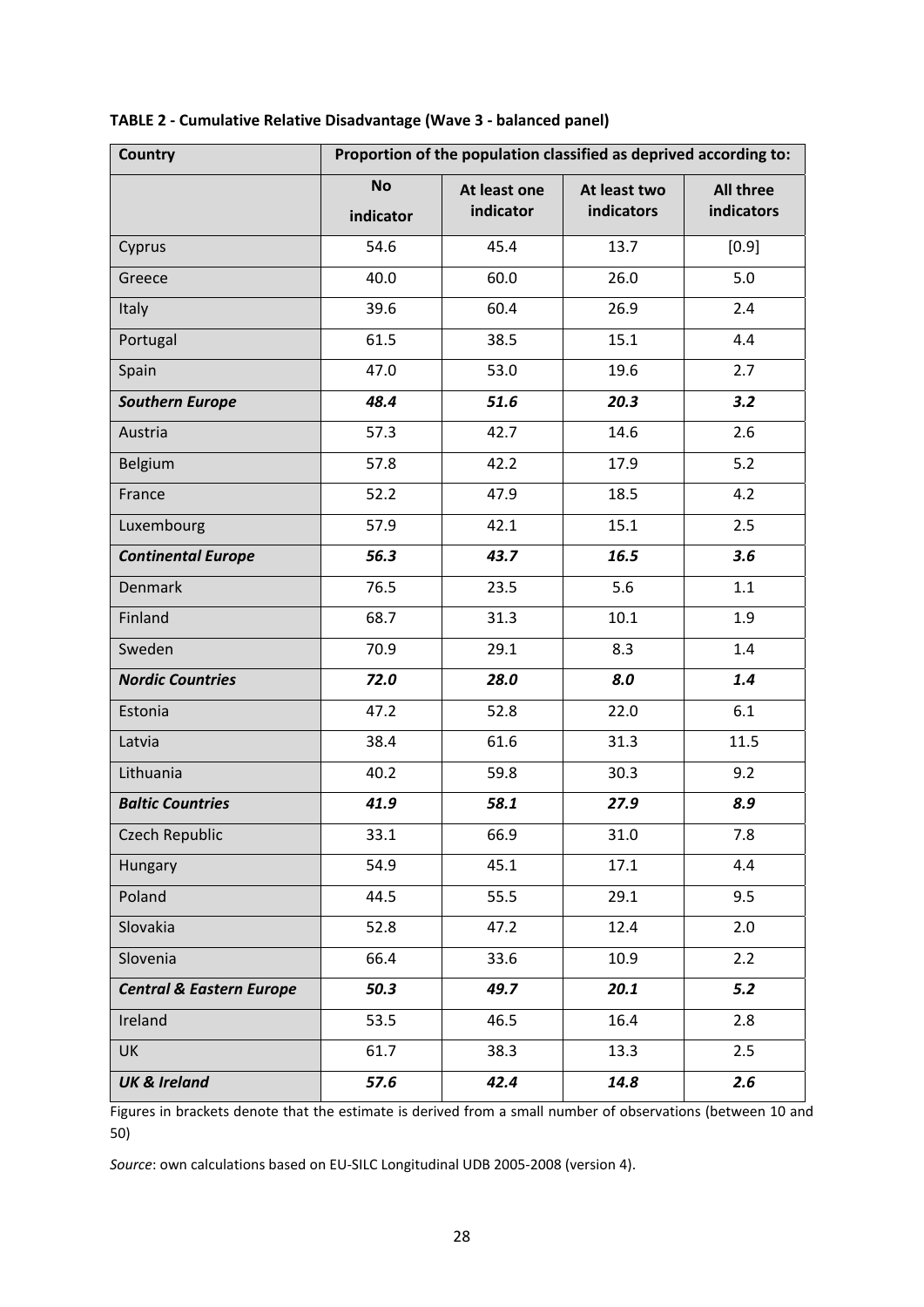**TABLE 3 ‐ Chronic cumulative relative disadvantage (high risk of chronic relative material deprivation)**

| <b>Country</b>                      | Proportion of the population classified as suffering from<br>cumulative disadvantage during a period of three years: |                         |                |                       |  |  |  |  |  |
|-------------------------------------|----------------------------------------------------------------------------------------------------------------------|-------------------------|----------------|-----------------------|--|--|--|--|--|
|                                     | <b>Never</b>                                                                                                         | <b>At least</b><br>once | At least twice | <b>Three</b><br>times |  |  |  |  |  |
| Cyprus                              | 69.4                                                                                                                 | 30.7                    | 13.7           | 4.8                   |  |  |  |  |  |
| Greece                              | 64.7                                                                                                                 | 35.3                    | 22.5           | 10.8                  |  |  |  |  |  |
| <b>Italy</b>                        | 58.4                                                                                                                 | 41.7                    | 25.9           | 14.5                  |  |  |  |  |  |
| Portugal                            | 77.6                                                                                                                 | 24.4                    | 13.8           | 8.4                   |  |  |  |  |  |
| Spain                               | 66.6                                                                                                                 | 33.4                    | 17.3           | 7.4                   |  |  |  |  |  |
| <b>Southern Europe</b>              | 67.2                                                                                                                 | 32.8                    | 18.7           | 9.1                   |  |  |  |  |  |
| Austria                             | 72.5                                                                                                                 | 27.6                    | 13.6           | 6.9                   |  |  |  |  |  |
| Belgium                             | 72.2                                                                                                                 | 27.8                    | 17.4           | 10.1                  |  |  |  |  |  |
| France                              | 70.1                                                                                                                 | 29.9                    | 17.4           | 9.9                   |  |  |  |  |  |
| Luxembourg                          | 76.2                                                                                                                 | 23.8                    | 14.1           | 7.2                   |  |  |  |  |  |
| <b>Continental Europe</b>           | 72.7                                                                                                                 | 27.3                    | 15.6           | 8.5                   |  |  |  |  |  |
| <b>Denmark</b>                      | 87.0                                                                                                                 | 13.0                    | 4.7            | 1.9                   |  |  |  |  |  |
| Finland                             | 83.2                                                                                                                 | 16.8                    | 9.0            | 4.3                   |  |  |  |  |  |
| Sweden                              | 83.5                                                                                                                 | 16.5                    | 7.4            | 2.8                   |  |  |  |  |  |
| <b>Nordic Countries</b>             | 84.6                                                                                                                 | 15.5                    | 7.0            | 3.0                   |  |  |  |  |  |
| Estonia                             | 65.4                                                                                                                 | 34.7                    | 19.6           | 10.1                  |  |  |  |  |  |
| Latvia                              | 54.9                                                                                                                 | 45.1                    | 28.4           | 15.5                  |  |  |  |  |  |
| Lithuania                           | 55.0                                                                                                                 | 45.0                    | 26.9           | 14.8                  |  |  |  |  |  |
| <b>Baltic Countries</b>             | 58.4                                                                                                                 | 41.6                    | 25.0           | 13.4                  |  |  |  |  |  |
| <b>Czech Republic</b>               | 62.1                                                                                                                 | 37.9                    | 24.8           | 15.6                  |  |  |  |  |  |
| Hungary                             | 70.0                                                                                                                 | 30.0                    | 16.3           | 7.9                   |  |  |  |  |  |
| Poland                              | 61.2                                                                                                                 | 38.8                    | 25.7           | 15.3                  |  |  |  |  |  |
| Slovakia                            | 72.7                                                                                                                 | 27.3                    | 12.5           | 5.7                   |  |  |  |  |  |
| Slovenia                            | 78.8                                                                                                                 | 21.2                    | 10.3           | 3.8                   |  |  |  |  |  |
| <b>Central &amp; Eastern Europe</b> | 68.9                                                                                                                 | 31.1                    | 17.9           | 9.7                   |  |  |  |  |  |
| Ireland                             | 73.5                                                                                                                 | 26.5                    | 16.2           | 8.5                   |  |  |  |  |  |
| <b>UK</b>                           | 77.1                                                                                                                 | 22.9                    | 11.8           | 5.7                   |  |  |  |  |  |
| <b>UK &amp; Ireland</b>             | 75.3                                                                                                                 | 24.7                    | 14.0           | 7.1                   |  |  |  |  |  |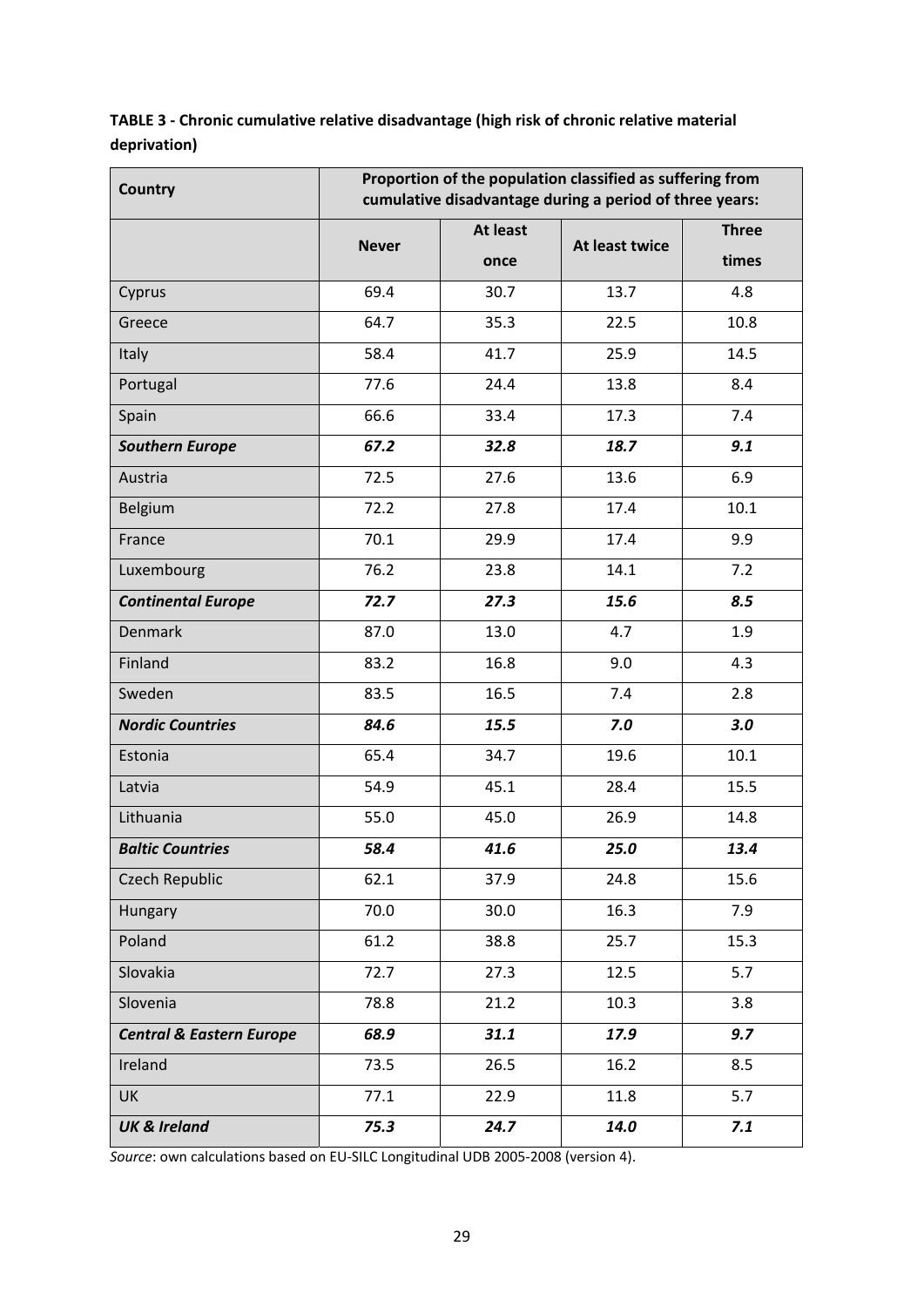| <b>Country</b>                      | <b>Population</b><br>share of (CM)<br>deprived | <b>Population</b><br>share of poor<br>(LP) | <b>Proportion of</b><br><b>CM</b> deprived<br>who are poor | <b>Proportion of</b><br>poor who are<br><b>CM</b> deprived |
|-------------------------------------|------------------------------------------------|--------------------------------------------|------------------------------------------------------------|------------------------------------------------------------|
| Cyprus                              | 13.7                                           | 12.7                                       | 37.4                                                       | 40.4                                                       |
| Greece                              | 22.5                                           | 18.0                                       | 40.7                                                       | 50.9                                                       |
| <b>Italy</b>                        | 25.9                                           | 17.4                                       | 36.8                                                       | 54.8                                                       |
| Portugal                            | 13.8                                           | 16.3                                       | 40.8                                                       | 34.5                                                       |
| Spain                               | 17.3                                           | 17.4                                       | 36.6                                                       | 36.5                                                       |
| <b>Southern Europe</b>              | 18.7                                           | 16.4                                       | 38.3                                                       | 43.5                                                       |
| Austria                             | 13.6                                           | 9.1                                        | 29.9                                                       | 44.5                                                       |
| Belgium                             | 17.4                                           | 12.9                                       | 39.9                                                       | 54.1                                                       |
| France                              | 17.4                                           | 10.7                                       | 34.7                                                       | 56.3                                                       |
| Luxembourg                          | 14.1                                           | 16.7                                       | 60.1                                                       | 50.7                                                       |
| <b>Continental Europe</b>           | 15.6                                           | 12.3                                       | 41.1                                                       | 51.4                                                       |
| <b>Denmark</b>                      | 4.7                                            | 8.0                                        | 30.8                                                       | 17.9                                                       |
| Finland                             | 9.0                                            | 11.8                                       | 46.6                                                       | 35.3                                                       |
| Sweden                              | 7.4                                            | 8.8                                        | 35.5                                                       | 29.9                                                       |
| <b>Nordic Countries</b>             | 7.0                                            | 9.6                                        | 37.6                                                       | 27.7                                                       |
| Estonia                             | 19.6                                           | 12.6                                       | 35.2                                                       | 54.6                                                       |
| Latvia                              | 28.4                                           | 19.7                                       | 43.1                                                       | 62.2                                                       |
| Lithuania                           | 26.9                                           | 14.7                                       | 37.0                                                       | 67.7                                                       |
| <b>Baltic Countries</b>             | 25.0                                           | 15.7                                       | 38.4                                                       | 61.5                                                       |
| <b>Czech Republic</b>               | 24.8                                           | 5.9                                        | 17.7                                                       | 74.6                                                       |
| Hungary                             | 16.3                                           | 11.7                                       | 39.7                                                       | 55.6                                                       |
| Poland                              | 25.7                                           | 15.4                                       | 36.6                                                       | 61.1                                                       |
| Slovakia                            | 12.5                                           | 8.6                                        | 32.4                                                       | 46.8                                                       |
| Slovenia                            | 10.3                                           | 9.0                                        | 29.3                                                       | 33.5                                                       |
| <b>Central &amp; Eastern Europe</b> | 17.9                                           | 10.1                                       | 31.1                                                       | 54.3                                                       |
| Ireland                             | 16.2                                           | 11.7                                       | 27.7                                                       | 39.9                                                       |
| <b>UK</b>                           | 11.8                                           | 14.9                                       | 43.8                                                       | 34.6                                                       |
| <b>UK &amp; Ireland</b>             | 14.0                                           | 13.3                                       | 35.7                                                       | 37.3                                                       |

| TABLE 4 - Chronic relative Material Deprivation and Longitudinal Poverty (3 waves) |  |  |  |
|------------------------------------------------------------------------------------|--|--|--|
|------------------------------------------------------------------------------------|--|--|--|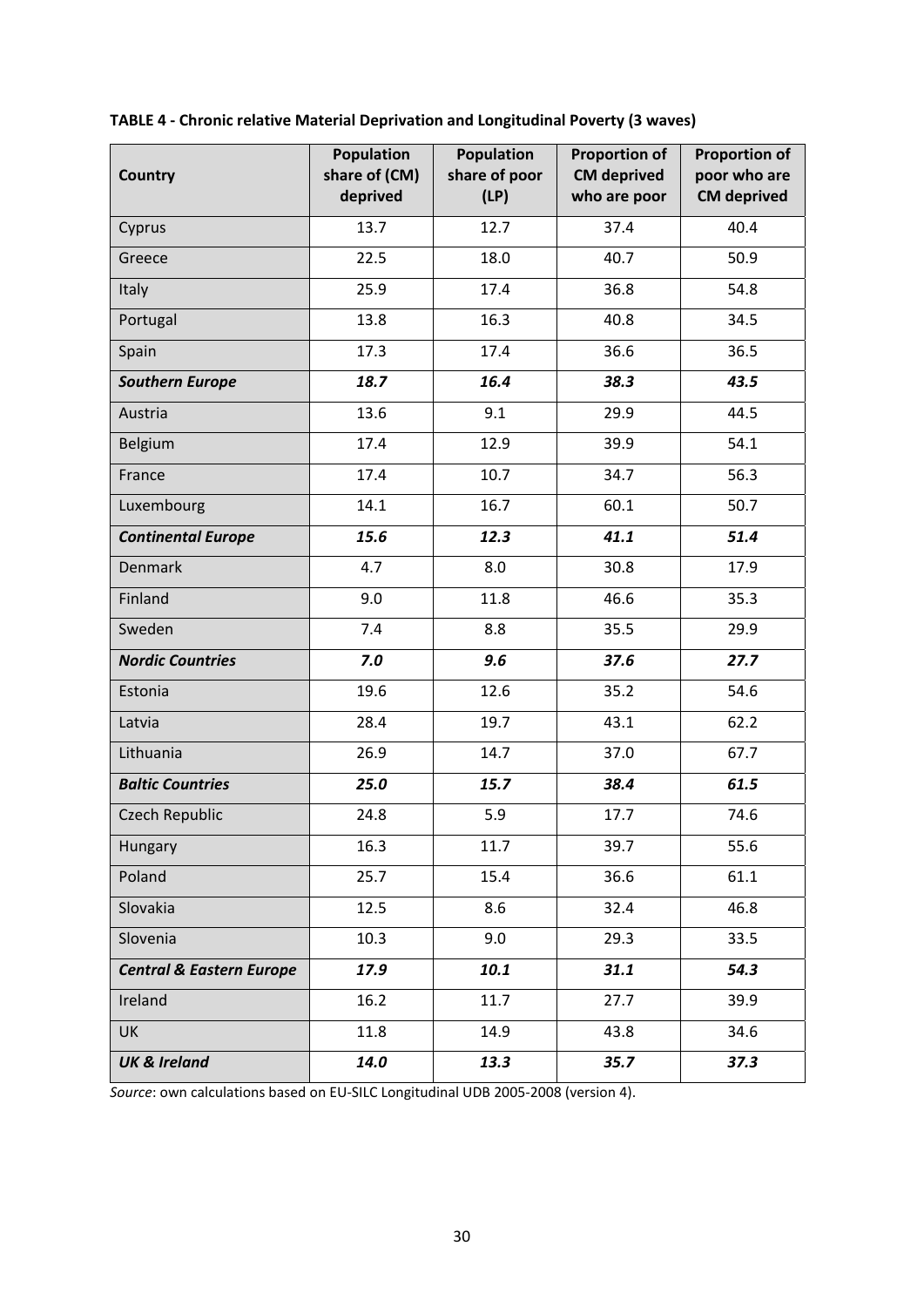**TABLE 5A ‐ Structure of Chronic Relative Material Deprivation and Longitudinal Poverty – Sex of the reference person**

|                                     |     | <b>Male</b> | Female |     |  |  |
|-------------------------------------|-----|-------------|--------|-----|--|--|
| <b>Country</b>                      | A   | B           | A      | B   |  |  |
| Cyprus                              | 0.9 | 0.8         | 2.0    | 2.6 |  |  |
| Greece                              | 0.9 | 1.0         | 1.5    | 1.2 |  |  |
| Italy                               | 0.9 | 0.9         | 1.2    | 1.3 |  |  |
| Portugal                            | 0.8 | 0.9         | 1.7    | 1.3 |  |  |
| Spain                               | 0.9 | 1.0         | 1.2    | 1.0 |  |  |
| <b>Southern Europe</b>              | 0.9 | 0.9         | 1.5    | 1.4 |  |  |
| Austria                             | 0.8 | 0.8         | 1.4    | 1.3 |  |  |
| Belgium                             | 0.7 | 0.8         | 2.0    | 1.7 |  |  |
| France                              | 0.8 | 0.9         | 1.5    | 1.3 |  |  |
| Luxembourg                          | 0.8 | 0.9         | 1.3    | 1.2 |  |  |
| <b>Continental Europe</b>           | 0.8 | 0.9         | 1.6    | 1.4 |  |  |
| <b>Denmark</b>                      | 0.6 | 1.0         | 1.4    | 1.0 |  |  |
| Finland                             | 0.7 | 0.9         | 1.4    | 1.2 |  |  |
| Sweden                              | 0.7 | 0.9         | 1.3    | 1.1 |  |  |
| <b>Nordic Countries</b>             | 0.7 | 0.9         | 1.4    | 1.1 |  |  |
| Estonia                             | 0.7 | 0.7         | 1.3    | 1.3 |  |  |
| Latvia                              | 0.8 | 0.8         | 1.1    | 1.1 |  |  |
| Lithuania                           | 0.8 | 0.8         | 1.1    | 1.2 |  |  |
| <b>Baltic Countries</b>             | 0.8 | 0.8         | 1.2    | 1.2 |  |  |
| <b>Czech Republic</b>               | 0.8 | 0.6         | 1.6    | 2.4 |  |  |
| Hungary                             | 0.8 | 0.9         | 1.4    | 1.1 |  |  |
| Poland                              | 0.9 | 1.0         | 1.3    | 1.0 |  |  |
| Slovakia                            | 0.8 | 0.8         | 1.6    | 1.5 |  |  |
| Slovenia                            | 0.9 | 0.9         | 1.2    | 1.2 |  |  |
| <b>Central &amp; Eastern Europe</b> | 0.8 | 0.9         | 1.4    | 1.3 |  |  |
| Ireland                             | 0.7 | 0.7         | 1.4    | 1.4 |  |  |
| UK                                  | 0.7 | 0.8         | 1.5    | 1.3 |  |  |
| <b>UK &amp; Ireland</b>             | 0.7 | 0.8         | 1.5    | 1.3 |  |  |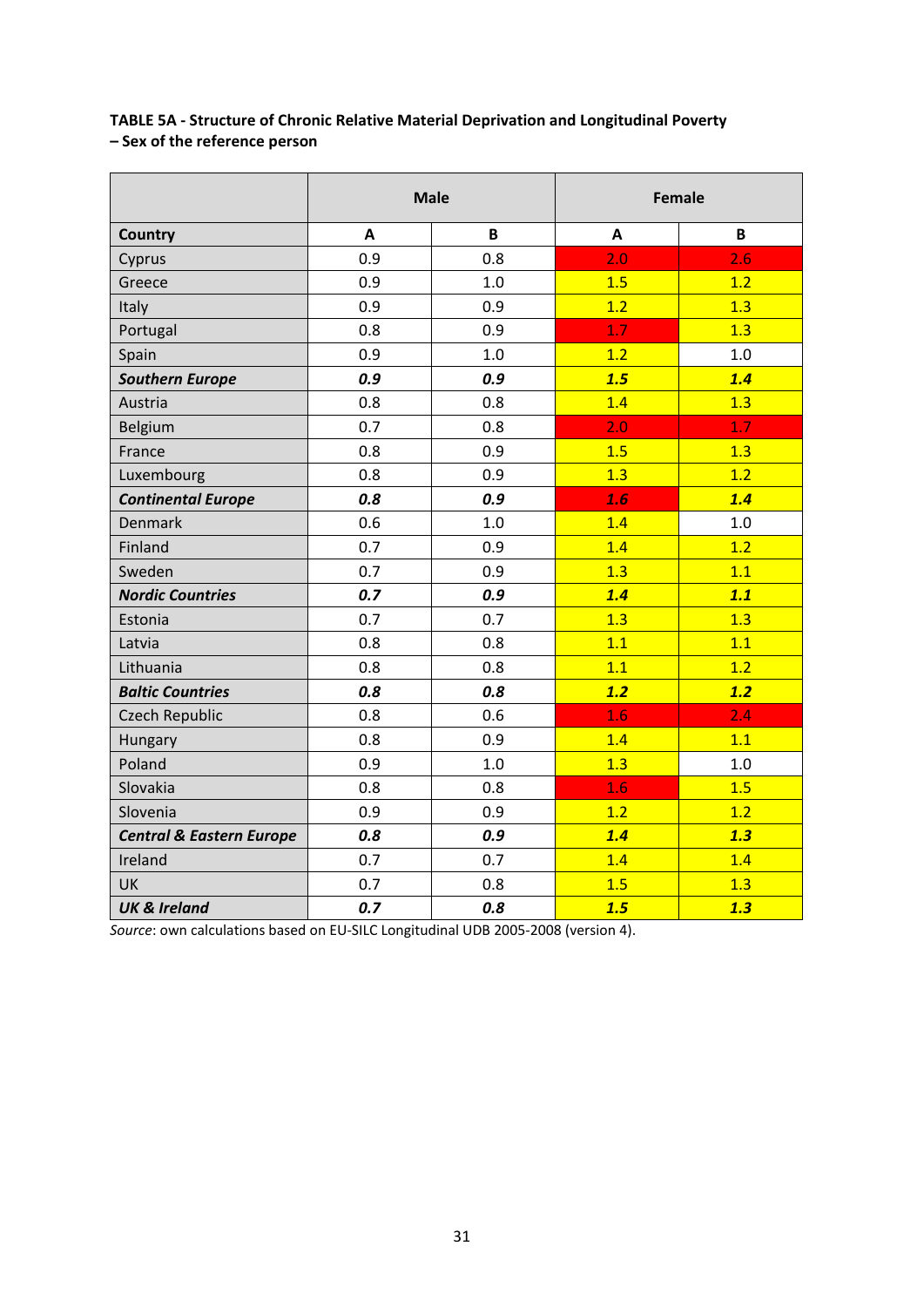| TABLE 5B. Structure of Chronic Relative Material Deprivation and Longitudinal Poverty |
|---------------------------------------------------------------------------------------|
| -Age group of the reference person                                                    |

|                                     |                          | 17-24  | 25-40 |     |        | 41-64 | $65+$ |       |  |
|-------------------------------------|--------------------------|--------|-------|-----|--------|-------|-------|-------|--|
| <b>Country</b>                      | A                        | B<br>A |       | B   | B<br>A |       | A     | B     |  |
| Cyprus                              |                          | $---$  | 0.7   | 0.7 | 0.9    | 0.4   | 1.7   | 3.3   |  |
| Greece                              | 1.9                      | 0.7    | 0.8   | 1.1 | 0.9    | 0.9   | 1.2   | 1.2   |  |
| Italy                               | 2.0                      | 2.2    | 1.0   | 1.1 | 1.0    | 0.9   | 1.0   | 1.1   |  |
| Portugal                            | 2.0                      | 1.1    | 0.9   | 0.7 | 0.9    | 0.9   | 1.2   | 1.3   |  |
| Spain                               | 1.8                      | 1.0    | 1.1   | 0.9 | 0.9    | 0.9   | 1.2   | 1.3   |  |
| <b>Southern Europe</b>              | 2.0                      | 1.3    | 0.9   | 0.9 | 0.9    | 0.8   | 1.2   | 1.5   |  |
| Austria                             | 2.6                      | 4.4    | 1.3   | 0.8 | 0.9    | 0.8   | 0.8   | 1.7   |  |
| Belgium                             | 2.7                      | 3.2    | 1.1   | 0.8 | 1.0    | 0.9   | 0.8   | 1.4   |  |
| France                              | 1.9                      | 2.4    | 1.2   | 1.0 | 1.0    | 0.9   | 0.8   | 1.2   |  |
| Luxembourg                          | 2.3                      | 0.8    | 1.5   | 1.5 | 0.9    | 0.9   | 0.2   | 0.3   |  |
| <b>Continental Europe</b>           | 2.4                      | 2.4    | 1.2   | 1.1 | 0.9    | 0.9   | 0.7   | $1.0$ |  |
| <b>Denmark</b>                      | 4.0                      | 4.3    | 1.2   | 0.7 | 0.8    | 0.6   | 0.7   | 3.1   |  |
| Finland                             | 3.3                      | 2.6    | 1.0   | 0.9 | 0.8    | 0.8   | 0.9   | 1.7   |  |
| Sweden                              | 2.2                      | 2.2    | 1.2   | 0.8 | 0.9    | 0.9   | 0.5   | 1.5   |  |
| <b>Nordic Countries</b>             | 3.1                      | 2.9    | 1.1   | 0.8 | 0.8    | 0.8   | 0.7   | 2.0   |  |
| Estonia                             | 0.8                      | 0.4    | 0.9   | 1.0 | 1.0    | $1.0$ | 1.1   | 1.1   |  |
| Latvia                              | 0.7                      | 0.6    | 0.9   | 0.6 | 1.0    | 1.0   | 1.3   | 1.5   |  |
| Lithuania                           | 1.4                      | 2.8    | 1.0   | 1.1 | 0.9    | 0.9   | 1.3   | 1.1   |  |
| <b>Baltic Countries</b>             | 1.0                      | 1.3    | 0.9   | 0.9 | 0.9    | 0.9   | 1.2   | 1.3   |  |
| <b>Czech Republic</b>               | 2.1                      | 4.0    | 1.1   | 1.4 | 1.0    | 0.8   | 0.9   | 0.8   |  |
| Hungary                             | 1.7                      | 2.7    | 1.0   | 1.5 | 1.0    | 0.9   | 0.9   | 0.4   |  |
| Poland                              | 1.2                      | 1.6    | 0.8   | 1.2 | 1.1    | 1.1   | 1.0   | 0.5   |  |
| Slovakia                            | 1.7                      | 4.8    | 1.0   | 1.4 | 1.0    | 0.9   | 1.1   | 0.8   |  |
| Slovenia                            | 1.7                      | 1.4    | 0.8   | 1.0 | 1.0    | 0.9   | 1.3   | 1.5   |  |
| <b>Central &amp; Eastern Europe</b> | 1.6                      | 2.7    | 0.9   | 1.3 | 1.0    | 0.9   | 1.0   | 0.8   |  |
| Ireland                             | $\overline{\phantom{a}}$ | --     | 1.2   | 0.8 | 1.1    | 1.0   | 0.7   | 1.0   |  |
| UK                                  | $\overline{4.2}$         | 3.2    | 1.7   | 1.1 | 0.9    | 0.8   | 0.5   | 1.4   |  |
| <b>UK &amp; Ireland</b>             | 3.5                      | 3.6    | 1.4   | 1.0 | 1.0    | 0.9   | 0.6   | 1.2   |  |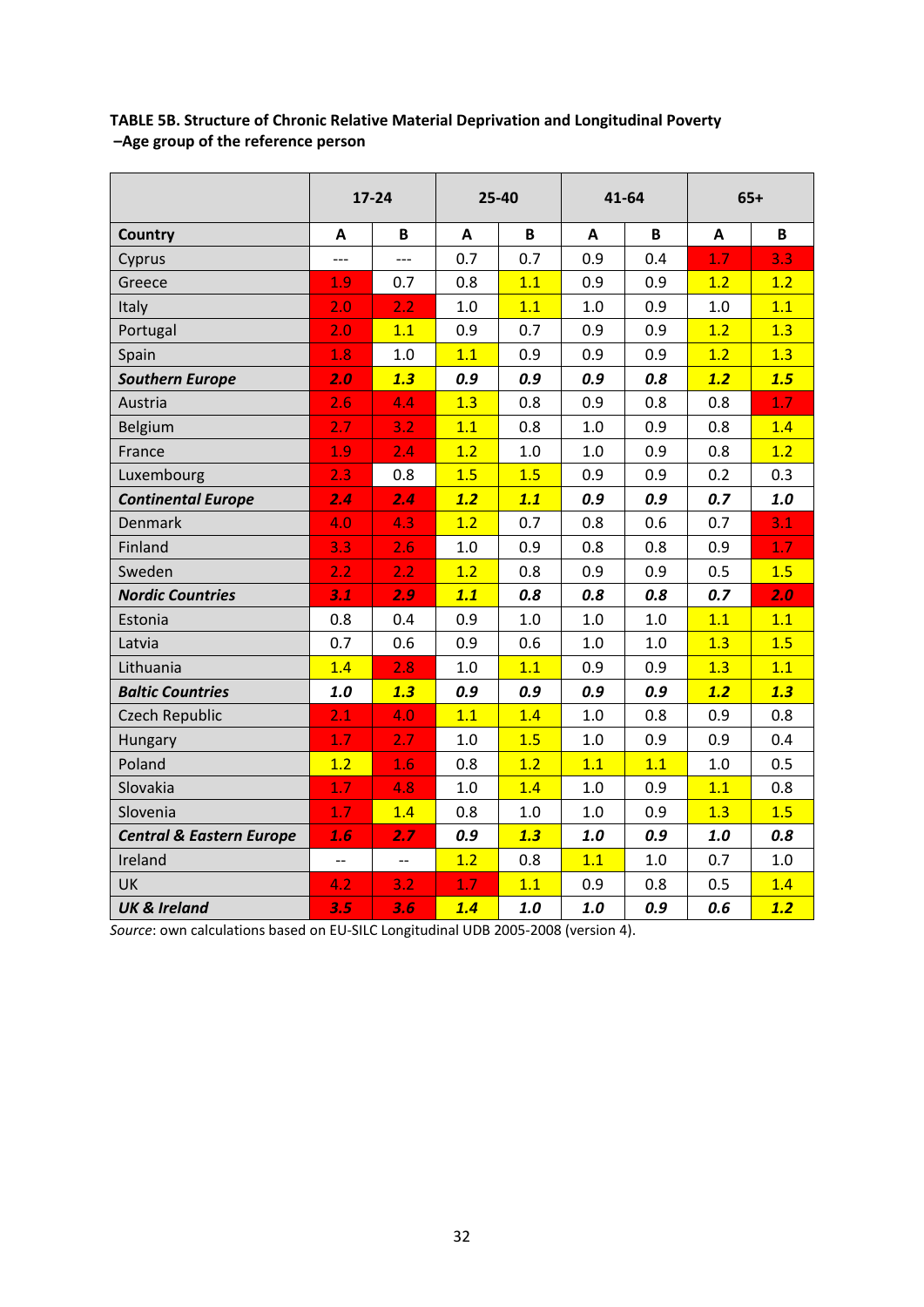|                              |     | $0 - 16$     |         | $17 - 24$ |         | 25-40        |         | 41-64   |     | $65+$       |
|------------------------------|-----|--------------|---------|-----------|---------|--------------|---------|---------|-----|-------------|
| <b>Country</b>               | A   | $\, {\bf B}$ | A       | B         | A       | $\, {\bf B}$ | A       | B       | A   | $\mathbf B$ |
| Cyprus                       | 0.7 | 0.6          | 1.0     | 0.4       | 0.7     | 0.5          | 1.0     | 0.6     | 1.8 | 3.6         |
| Greece                       | 0.9 | 1.1          | 1.4     | 1.1       | 0.7     | 0.8          | 0.9     | 0.9     | 1.3 | 1.3         |
| Italy                        | 1.1 | 1.3          | 1.5     | 1.3       | 1.0     | 0.8          | 0.9     | 0.8     | 0.9 | 1.2         |
| Portugal                     | 1.1 | 1.1          | $1.0\,$ | 1.1       | 1.0     | 0.6          | 0.9     | $1.0\,$ | 1.1 | 1.3         |
| Spain                        | 1.1 | 1.3          | 1.2     | 1.0       | $1.0\,$ | 0.7          | 0.8     | 0.9     | 1.1 | 1.4         |
| <b>Southern Europe</b>       | 1.0 | 1.1          | 1.3     | 1.0       | 0.9     | 0.7          | 0.9     | 0.8     | 1.2 | 1.6         |
| Austria                      | 1.3 | 1.1          | 1.3     | 1.0       | 1.1     | 0.8          | 0.8     | 0.8     | 0.8 | 1.6         |
| Belgium                      | 1.2 | 1.1          | 1.3     | 1.1       | $1.0\,$ | 0.7          | 0.9     | 0.9     | 0.8 | 1.5         |
| France                       | 1.2 | 1.3          | 1.4     | 1.5       | 1.1     | 0.8          | 0.8     | 0.8     | 0.7 | 1.1         |
| Luxembourg                   | 1.5 | 1.6          | 1.1     | 1.1       | 1.2     | 1.0          | 0.7     | 0.7     | 0.2 | 0.3         |
| <b>Continental Europe</b>    | 1.3 | 1.3          | 1.3     | 1.2       | 1.1     | 0.8          | 0.8     | 0.8     | 0.6 | $1.0$       |
| <b>Denmark</b>               | 1.1 | 0.8          | 1.5     | 1.5       | 1.3     | 0.6          | 0.7     | 0.5     | 0.7 | 3.0         |
| Finland                      | 1.0 | 0.9          | 1.9     | 1.6       | 1.0     | 0.8          | 0.7     | 0.8     | 0.9 | 1.7         |
| Sweden                       | 1.3 | 1.2          | 1.7     | 1.4       | 1.1     | 0.8          | 0.6     | 0.6     | 0.5 | 1.5         |
| <b>Nordic Countries</b>      | 1.1 | $1.0$        | 1.7     | 1.5       | 1.1     | 0.7          | 0.7     | 0.7     | 0.7 | 2.0         |
| Estonia                      | 1.1 | 1.2          | $1.0\,$ | 0.8       | 0.8     | 0.8          | $1.0\,$ | $1.0\,$ | 1.1 | 1.1         |
| Latvia                       | 1.0 | 1.0          | 1.0     | 0.9       | 0.8     | 0.6          | 0.9     | 1.0     | 1.2 | 1.4         |
| Lithuania                    | 1.1 | 1.3          | 0.9     | 1.1       | 1.0     | 0.9          | 0.8     | 0.9     | 1.2 | 1.1         |
| <b>Baltic Countries</b>      | 1.1 | 1.1          | $1.0$   | 0.9       | 0.9     | 0.7          | 0.9     | 1.0     | 1.2 | 1.2         |
| <b>Czech Republic</b>        | 1.3 | 1.8          | 1.3     | 1.2       | 1.0     | 0.9          | 0.9     | 0.7     | 0.9 | 0.8         |
| Hungary                      | 1.5 | 1.8          | 1.2     | 1.4       | 0.9     | 1.0          | 0.9     | 0.8     | 0.8 | 0.4         |
| Poland                       | 1.1 | 1.5          | 1.2     | 1.3       | 0.8     | 0.9          | 1.0     | 0.9     | 0.9 | 0.4         |
| Slovakia                     | 1.2 | 1.5          | 1.1     | 1.3       | 0.8     | 0.8          | 0.9     | 0.8     | 1.2 | 0.9         |
| Slovenia                     | 0.9 | 1.1          | 1.0     | 0.9       | 1.0     | 0.8          | 1.0     | 0.9     | 1.1 | 1.7         |
| <b>Central &amp; Eastern</b> | 1.2 | 1.5          | 1.2     | 1.2       | 0.9     | 0.9          | 0.9     | 0.9     | 0.9 | 0.8         |
| <b>Europe</b>                |     |              |         |           |         |              |         |         |     |             |
| Ireland                      | 1.2 | 1.0          | 1.3     | 0.9       | 0.9     | 0.4          | 1.0     | 1.1     | 0.7 | 1.0         |
| UK                           | 1.6 | 1.3          | 1.5     | 1.0       | 1.2     | 0.7          | 0.7     | 0.8     | 0.4 | 1.5         |
| <b>UK &amp; Ireland</b>      | 1.4 | 1.2          | 1.4     | 0.9       | 1.1     | 0.6          | 0.9     | 0.9     | 0.6 | 1.3         |

**TABLE 5C. Structure of Chronic Relative Material Deprivation and Longitudinal Poverty –Age group of the individual**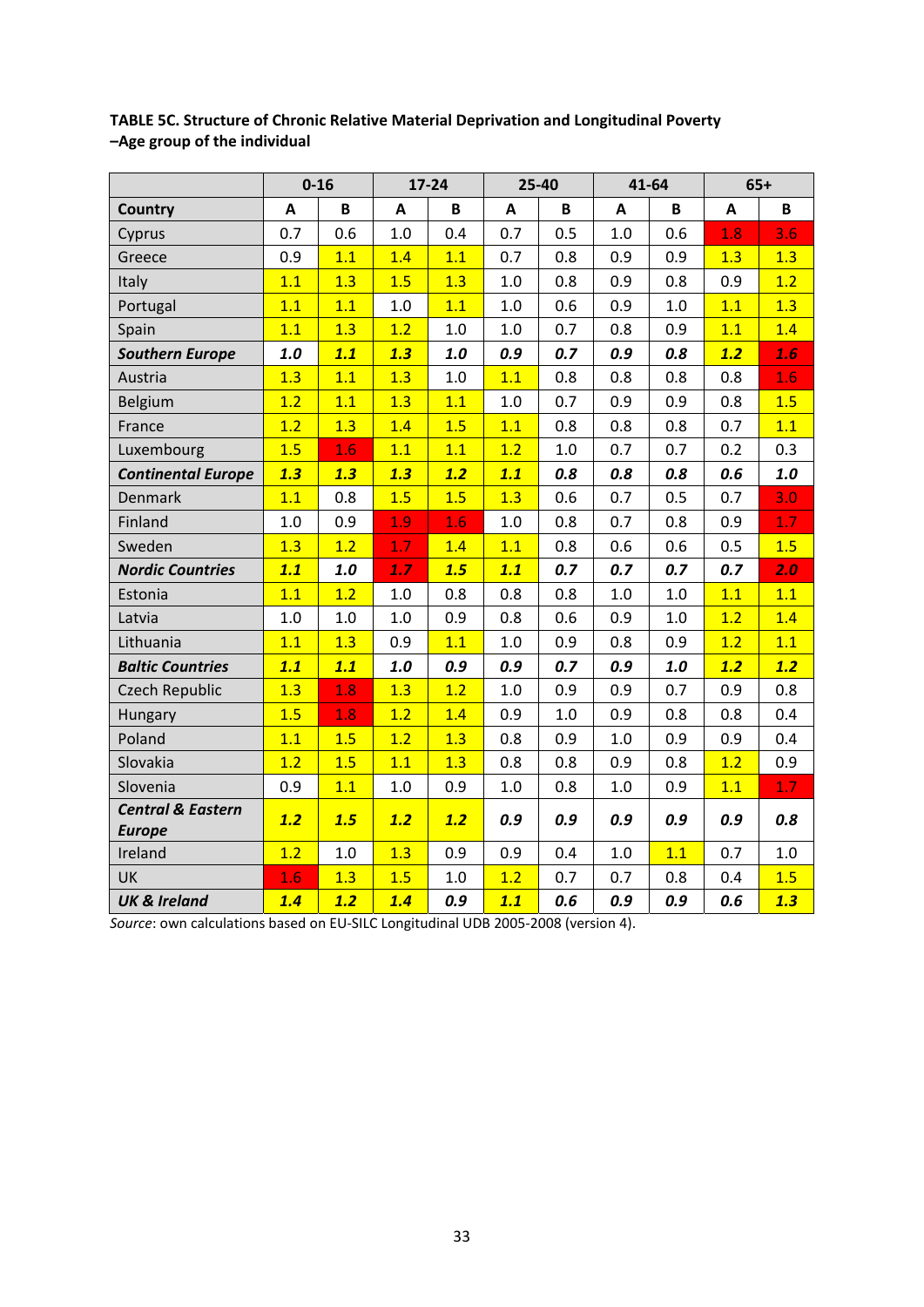| <b>Employee (FT)</b>         |     | <b>Employee (PT)</b> |         | Self employed |     | <b>Unemployed</b> |     | <b>Retired</b> |       | <b>Unpaid family worker</b> |                          | <b>Other Inactive</b>    |     |     |
|------------------------------|-----|----------------------|---------|---------------|-----|-------------------|-----|----------------|-------|-----------------------------|--------------------------|--------------------------|-----|-----|
| <b>Country</b>               | A   | B                    | A       | B             | A   | В                 | A   | B              | A     | B                           | A                        | B                        | A   | B   |
| Cyprus                       | 0.7 | 0.3                  | 2.1     | 1.4           | 0.7 | 0.3               | 2.5 | 1.7            | 1.9   | 3.2                         | 2.0                      | 2.6                      | 2.0 | 1.7 |
| Greece                       | 0.8 | 0.5                  | 1.5     | 1.0           | 0.7 | 1.3               | 2.6 | 2.3            | 1.0   | 1.1                         | 1.6                      | 1.2                      | 1.8 | 1.3 |
| Italy                        | 1.0 | 0.6                  | 1.2     | 1.1           | 0.7 | 1.1               | 2.3 | 3.3            | 0.8   | 0.9                         | 1.5                      | 2.0                      | 1.5 | 1.8 |
| Portugal                     | 0.7 | 0.4                  | 2.2     | 1.5           | 0.8 | 1.3               | 1.6 | 2.4            | 1.2   | 1.1                         | 2.1                      | 2.7                      | 1.9 | 1.7 |
| Spain                        | 0.8 | 0.4                  | 1.4     | 0.9           | 0.5 | 1.7               | 2.3 | 2.4            | 1.0   | 1.0                         | 1.2                      | 1.6                      | 1.4 | 1.6 |
| <b>Southern Europe</b>       | 0.8 | 0.5                  | 1.6     | 1.1           | 0.7 | 1.2               | 2.3 | 2.5            | 1.1   | 1.3                         | 1.6                      | 2.0                      | 1.7 | 1.6 |
| Austria                      | 0.8 | 0.4                  | 1.4     | 1.1           | 0.4 | 0.8               | 4.1 | 4.1            | 0.8   | 1.2                         | 1.7                      | 2.5                      | 3.0 | 4.7 |
| Belgium                      | 0.6 | 0.3                  | 1.4     | 1.0           | 0.4 | $1.0\,$           | 3.5 | 4.1            | 0.8   | 1.2                         | 2.3                      | 3.3 <sub>1</sub>         | 2.8 | 2.8 |
| France                       | 0.9 | 0.5                  | 1.7     | 2.0           | 0.4 | 0.8               | 3.2 | 4.8            | 0.7   | $1.0$                       | 3.1                      | 6.0                      | 2.6 | 3.6 |
| Luxembourg                   | 1.0 | 0.9                  | 1.2     | 1.2           | 0.4 | 1.0               | 3.7 | 3.4            | 0.2   | 0.3                         | 1.4                      | 1.5                      | 1.5 | 1.9 |
| <b>Continental Europe</b>    | 0.8 | 0.5                  | 1.4     | 1.3           | 0.4 | 0.9               | 3.6 | 4.1            | 0.6   | 0.8                         | 2.2                      | 3.2                      | 2.5 | 3.0 |
| Denmark                      | 0.7 | 0.3                  | 0.9     | 0.9           | 0.0 | 2.1               | 4.4 | 2.1            | 0.6   | 2.5                         | 2.7                      | 1.6                      | 4.4 | 2.5 |
| Finland                      | 0.7 | 0.3                  | 2.5     | 1.3           | 0.4 | 0.9               | 3.3 | 3.0            | 0.9   | 1.6                         | 1.6                      | 1.9                      | 2.2 | 2.3 |
| Sweden                       | 0.7 | 0.3                  | 1.2     | 1.0           | 0.4 | 2.1               | 3.0 | 3.3            | 0.5   | 1.3                         | 3.5                      | 5.3                      | 3.1 | 2.4 |
| <b>Nordic Countries</b>      | 0.7 | 0.3                  | 1.7     | 1.1           | 0.3 | 1.6               | 3.4 | 2.8            | 0.7   | 1.8                         | 2.5                      | 2.8                      | 3.0 | 2.4 |
| Estonia                      | 0.7 | 0.3                  | 0.8     | 0.9           | 0.2 | 1.7               | 1.4 | 3.4            | 1.3   | 1.3                         | 2.5                      | 3.6                      | 2.4 | 3.2 |
| Latvia                       | 0.7 | 0.4                  | $1.0\,$ | 1.1           | 0.8 | 1.2               | 1.7 | 2.4            | 1.3   | 1.6                         | 1.3                      | 1.7                      | 1.3 | 1.4 |
| Lithuania                    | 0.7 | 0.5                  | 1.2     | 0.9           | 0.8 | 1.4               | 1.8 | 2.2            | 1.3   | 1.2                         | 1.6                      | 3.3                      | 1.4 | 2.1 |
| <b>Baltic Countries</b>      | 0.7 | 0.4                  | 1.0     | 1.0           | 0.7 | 1.4               | 1.7 | 2.6            | 1.3   | 1.4                         | 1.7                      | 2.7                      | 1.6 | 2.1 |
| Czech Republic               | 0.9 | 0.5                  | 1.1     | 1.3           | 0.4 | 0.7               | 2.9 | 8.1            | 0.9   | 0.9                         | 1.9                      | 5.7                      | 1.9 | 1.6 |
| Hungary                      | 0.7 | 0.6                  | 1.9     | 2.3           | 0.1 | 0.4               | 3.0 | 4.1            | 0.9   | 0.5                         | 2.6                      | 3.4                      | 1.3 | 1.6 |
| Poland                       | 0.8 | 0.6                  | 1.4     | 1.1           | 0.7 | 1.7               | 2.1 | 2.9            | 0.9   | 0.4                         | 1.4                      | 2.0                      | 1.4 | 1.4 |
| Slovakia                     | 0.7 | 0.7                  | 2.2     | 1.8           | 0.3 | 0.9               | 3.8 | 5.7            | 1.2   | 0.8                         | $\overline{\phantom{m}}$ | $\overline{\phantom{m}}$ | 1.4 | 2.2 |
| Slovenia                     | 0.6 | 0.3                  | 1.3     | 0.9           | 0.8 | 2.0               | 2.6 | 3.5            | 1.3   | 1.3                         | 2.3                      | 3.0                      | 1.4 | 2.0 |
| <b>Central &amp; Eastern</b> |     |                      |         |               |     |                   |     |                |       |                             |                          |                          |     |     |
| <b>Europe</b>                | 0.8 | 0.6                  | 1.5     | 1.5           | 0.5 | 1.2               | 2.8 | 4.4            | $1.0$ | 0.7                         | 2.1                      | 3.2                      | 1.5 | 1.7 |
| Ireland                      | 0.6 | 0.1                  | 1.7     | 0.9           | 0.3 | 0.7               | 2.7 | 2.1            | 0.8   | 0.8                         | 1.3                      | 2.0                      | 2.2 | 2.6 |
| <b>UK</b>                    | 0.6 | 0.2                  | 1.2     | 0.6           | 0.3 | 0.9               | 3.9 | 3.9            | 0.6   | 1.4                         | 4.0                      | 3.8                      | 1.8 | 1.7 |
| <b>UK &amp; Ireland</b>      | 0.6 | 0.2                  | 1.5     | 0.7           | 0.3 | 0.8               | 3.2 | 3.1            | 0.7   | 1.1                         | 2.4                      | 3.0                      | 2.0 | 2.1 |

TABLE 5D - Structure of Chronic Relative Material Deprivation and Longitudinal Poverty – Employment Status of the reference person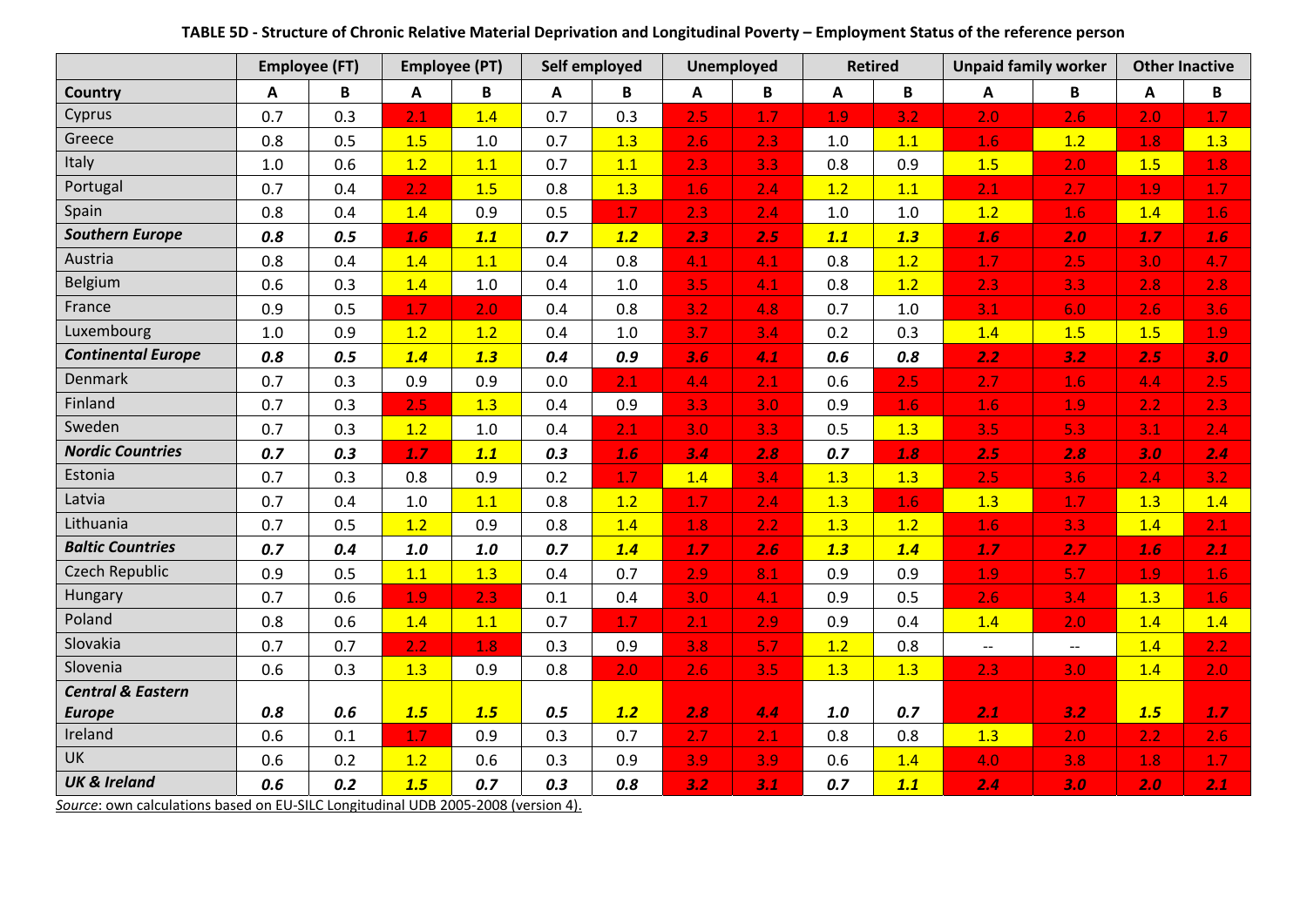|                              |     | <b>Employee (FT)</b> |       | <b>Employee (PT)</b> |     | Self employed | <b>Unemployed</b> |     | <b>Retired</b> |       | <b>Unpaid family</b><br>worker |          | <b>Other Inactive</b> |             |
|------------------------------|-----|----------------------|-------|----------------------|-----|---------------|-------------------|-----|----------------|-------|--------------------------------|----------|-----------------------|-------------|
| Country                      | A   | В                    | Α     | B                    | A   | B             | A                 | B   | A              | B     | A                              | $\pmb B$ | А                     | $\mathbf B$ |
| Cyprus                       | 0.7 | 0.3                  | 1.1   | 0.4                  | 0.8 | 0.3           | 1.7               | 1.2 | 1.8            | 3.5   | 1.2                            | 1.2      | 0.9                   | 0.6         |
| Greece                       | 0.7 | 0.3                  | 1.7   | 1.0                  | 0.7 | 1.1           | 1.7               | 1.4 | 1.2            | 1.2   | 1.1                            | 1.3      | $1.0$                 | 1.1         |
| Italy                        | 0.8 | 0.4                  | 1.0   | 0.7                  | 0.7 | 0.8           | 2.0               | 2.2 | 0.7            | 0.9   | 1.2                            | 1.6      | 1.2                   | 1.3         |
| Portugal                     | 0.7 | 0.3                  | 1.3   | 0.8                  | 0.8 | 1.4           | 1.4               | 1.5 | 1.1            | 1.1   | 1.3                            | 2.1      | 1.2                   | 1.2         |
| Spain                        | 0.8 | 0.3                  | 1.0   | 0.6                  | 0.5 | 1.3           | 2.1               | 1.8 | 1.0            | $1.0$ | 1.1                            | 1.6      | 1.1                   | 1.3         |
| <b>Southern Europe</b>       | 0.8 | 0.3                  | 1.2   | 0.7                  | 0.7 | 1.0           | 1.8               | 1.6 | 1.1            | 1.4   | 1.2                            | 1.6      | 1.1                   | 1.1         |
| Austria                      | 0.8 | 0.3                  | 0.9   | 0.8                  | 0.5 | 0.8           | 3.7               | 3.2 | 0.8            | 1.3   | 1.1                            | 2.0      | 1.3                   | 1.2         |
| Belgium                      | 0.6 | 0.2                  | 0.8   | 0.5                  | 0.3 | 0.7           | 2.6               | 3.0 | 0.8            | 1.2   | 1.2                            | 2.1      | 1.3                   | 1.2         |
| France                       | 0.8 | 0.3                  | 1.1   | 0.8                  | 0.4 | 0.8           | 2.3               | 2.9 | 0.7            | 0.8   | 1.3                            | 2.5      | 1.3                   | 1.4         |
| Luxembourg                   | 0.9 | 0.6                  | 0.9   | 0.9                  | 0.4 | 0.7           | 3.0               | 2.9 | 0.2            | 0.2   | 0.9                            | 1.1      | 1.3                   | 1.5         |
| <b>Continental Europe</b>    | 0.8 | 0.4                  | 0.9   | 0.8                  | 0.4 | 0.8           | 2.9               | 3.0 | 0.6            | 0.8   | 1.2                            | 1.9      | 1.3                   | 1.3         |
| <b>Denmark</b>               | 0.7 | 0.2                  | 0.7   | 0.7                  | 0.2 | 1.7           | 4.3               | 1.6 | 0.6            | 2.5   | 1.6                            | 2.8      | 1.6                   | 1.1         |
| Finland                      | 0.6 | 0.3                  | 2.0   | 1.1                  | 0.4 | 0.9           | 2.7               | 2.7 | 0.8            | 1.6   | 1.1                            | 1.5      | 1.3                   | 1.2         |
| Sweden                       | 0.6 | 0.3                  | 0.9   | 0.6                  | 0.4 | 1.5           | 2.3               | 2.8 | 0.6            | 1.4   | 1.3                            | 3.2      | 1.6                   | 1.4         |
| <b>Nordic Countries</b>      | 0.6 | 0.3                  | 1.4   | 0.8                  | 0.3 | 1.3           | 2.9               | 2.4 | 0.7            | 1.8   | 1.2                            | 2.3      | 1.5                   | 1.2         |
| Estonia                      | 0.7 | 0.3                  | 0.7   | 0.6                  | 0.5 | 1.7           | 1.9               | 3.4 | 1.2            | 1.3   | 1.5                            | 2.2      | 1.2                   | 1.3         |
| Latvia                       | 0.7 | 0.4                  | 0.8   | 0.8                  | 0.8 | 1.0           | 1.8               | 2.3 | 1.3            | 1.5   | 1.3                            | 1.8      | 1.1                   | 1.1         |
| Lithuania                    | 0.7 | 0.4                  | 1.2   | 0.7                  | 0.7 | 1.3           | 1.8               | 2.5 | 1.2            | 1.2   | 1.5                            | 2.4      | 1.1                   | 1.3         |
| <b>Baltic Countries</b>      | 0.7 | 0.3                  | 0.9   | 0.7                  | 0.7 | 1.3           | 1.8               | 2.7 | 1.2            | 1.4   | 1.4                            | 2.1      | 1.1                   | 1.2         |
| <b>Czech Republic</b>        | 0.8 | 0.3                  | 1.2   | 0.8                  | 0.5 | 0.5           | 2.3               | 5.5 | 0.9            | 0.8   | 1.2                            | 2.1      | 1.3                   | 1.6         |
| Hungary                      | 0.7 | 0.4                  | 1.5   | 1.6                  | 0.1 | 0.4           | 2.7               | 3.5 | 0.8            | 0.4   | 1.5                            | 2.2      | 1.3                   | 1.5         |
| Poland                       | 0.8 | 0.5                  | 1.1   | 0.8                  | 0.7 | 1.5           | 1.8               | 2.4 | 0.8            | 0.3   | 1.1                            | 1.8      | 1.2                   | 1.3         |
| Slovakia                     | 0.7 | 0.5                  | 1.3   | 1.0                  | 0.3 | 0.6           | 2.8               | 3.6 | 1.2            | 0.8   | 2.1                            | 3.1      | 1.1                   | 1.5         |
| Slovenia                     | 0.7 | 0.3                  | 1.3   | 1.2                  | 0.7 | 1.8           | 2.4               | 2.9 | 1.1            | 1.4   | 2.2                            | 3.1      | 0.9                   | 1.0         |
| <b>Central &amp; Eastern</b> |     |                      |       |                      |     |               |                   |     |                |       |                                |          |                       |             |
| <b>Europe</b>                | 0.8 | 0.4                  | 1.2   | 1.1                  | 0.5 | 1.0           | 2.3               | 3.3 | 0.9            | 0.7   | 1.5                            | 2.4      | 1.2                   | 1.4         |
| Ireland                      | 0.6 | 0.1                  | 1.2   | 0.6                  | 0.3 | 0.6           | 2.7               | 2.2 | 0.8            | 0.8   | 0.9                            | 1.5      | 1.4                   | 1.3         |
| UK                           | 0.6 | 0.2                  | 0.8   | 0.5                  | 0.3 | 0.7           | 3.9               | 3.3 | 0.5            | 1.5   | 2.2                            | 2.5      | 1.6                   | 1.3         |
| <b>UK &amp; Ireland</b>      | 0.6 | 0.2                  | $1.0$ | 0.6                  | 0.3 | 0.7           | 3.2               | 2.8 | 0.7            | 1.2   | 1.4                            | 2.0      | 1.5                   | 1.3         |

TABLE 5E - Structure of Chronic Relative Material Deprivation and Longitudinal Poverty – Employment Status of the individual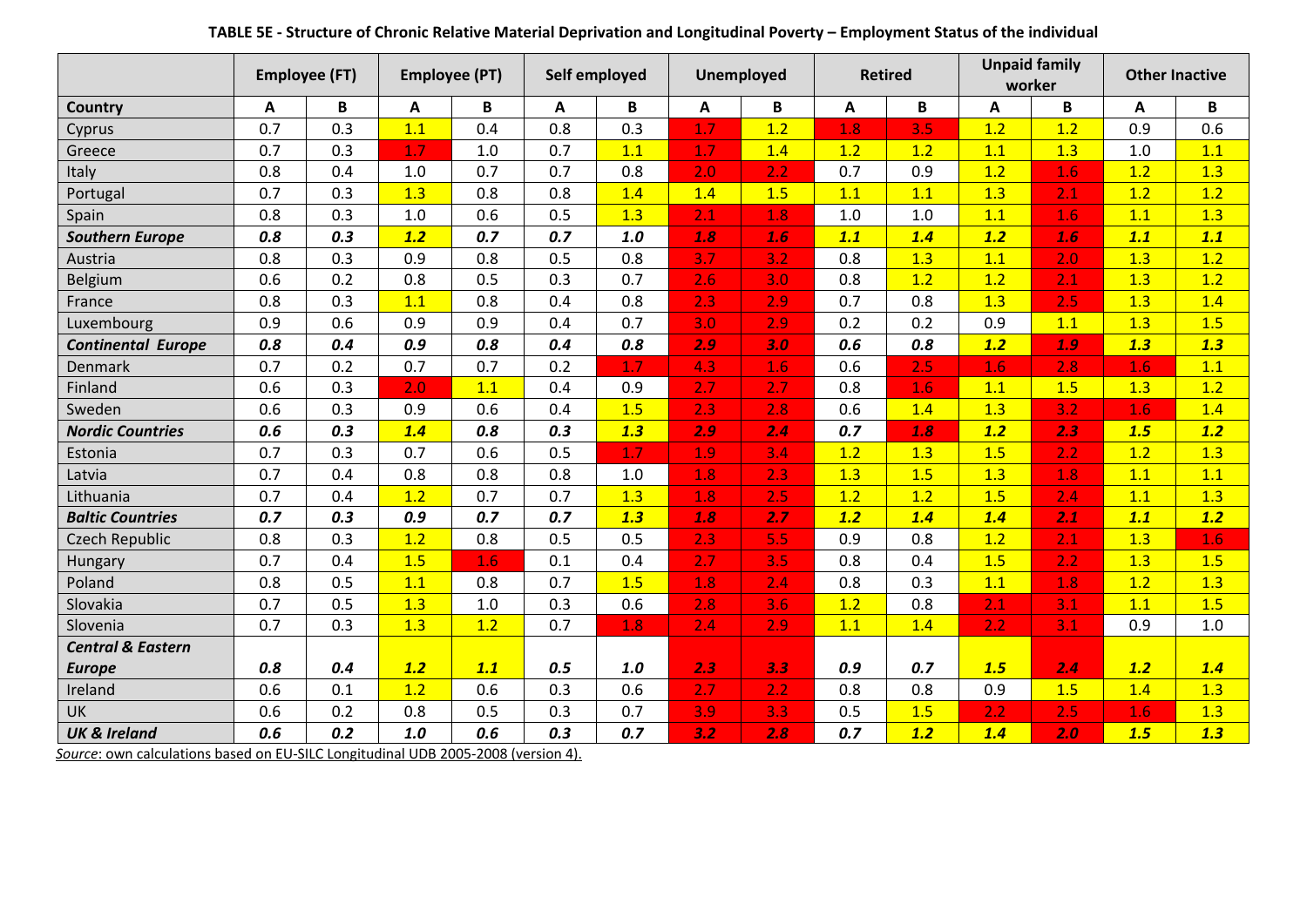|                                     | Primary                  |                          | Secondary-<br>lower      |                          | Secondary-<br>higher     |                          | Post secondary -<br>non tertiary |                          | <b>Tertiary</b> |                          |
|-------------------------------------|--------------------------|--------------------------|--------------------------|--------------------------|--------------------------|--------------------------|----------------------------------|--------------------------|-----------------|--------------------------|
| Country                             | A                        | $\, {\bf B}$             | $\mathbf{A}$             | $\mathbf{B}$             | $\mathbf{A}$             | $\mathbf B$              | $\mathbf{A}$                     | B                        | A               | B                        |
| Cyprus                              | 1.8                      | 1.9                      | 1.8                      | 0.9                      | 0.4                      | 0.4                      | 0.8                              | 0.5                      | 0.2             | 0.1                      |
| Greece                              | 1.4                      | 1.3                      | 1.1                      | 1.3                      | 0.7                      | 0.7                      | 0.4                              | 0.4                      | 0.1             | 0.2                      |
| Italy                               | 1.2                      | 1.4                      | 1.3                      | 1.3                      | 0.7                      | 0.7                      | 0.7                              | 0.5                      | 0.3             | 0.2                      |
| Portugal                            | $\overline{\phantom{a}}$ | $\overline{\phantom{m}}$ | $\overline{\phantom{m}}$ | $\overline{\phantom{a}}$ | $\overline{\phantom{a}}$ | $\overline{\phantom{m}}$ | $\overline{\phantom{a}}$         | $\overline{\phantom{a}}$ | $-$             | $\overline{\phantom{a}}$ |
| Spain                               | 1.3                      | 1.3                      | 1.0                      | 1.1                      | 0.8                      | 0.6                      | 0.9                              | 0.4                      | 0.3             | 0.3                      |
| <b>Southern Europe</b>              | 1.3                      | 1.2                      | 1.1                      | 1.0                      | 0.6                      | 0.5                      | 0.7                              | 0.4                      | 0.2             | 0.2                      |
| Austria                             | 4.8                      | 4.9                      | 2.1                      | 2.6                      | 0.9                      | 0.8                      | 0.6                              | 0.7                      | 0.5             | 0.4                      |
| Belgium                             | 1.8                      | 2.2                      | 1.5                      | 1.3                      | 0.9                      | 0.9                      | 1.1                              | 0.8                      | 0.4             | 0.2                      |
| France                              | 1.2                      | 1.6                      | 1.6                      | 1.7                      | 1.0                      | 0.9                      | $---$                            | $---$                    | 0.4             | 0.2                      |
| Luxembourg                          | 1.8                      | 1.8                      | 1.1                      | 1.2                      | 0.8                      | 0.7                      | 0.3                              | 0.7                      | 0.3             | 0.3                      |
| <b>Continental Europe</b>           | 2.3                      | 2.4                      | 1.6                      | 1.6                      | 0.9                      | 0.8                      | 0.7                              | 0.8                      | 0.4             | 0.3                      |
| Denmark                             | ---                      | $---$                    | 1.7                      | 2.2                      | 0.9                      | 0.9                      | $---$                            | $---$                    | 0.7             | 0.5                      |
| Finland                             | ---                      | $---$                    | 1.4                      | 1.7                      | 1.1                      | 1.2                      | 0.0                              | 0.5                      | 0.6             | 0.3                      |
| Sweden                              | 1.7                      | 1.7                      | 1.7                      | 0.6                      | 0.8                      | 1.0                      | 0.4                              | 1.0                      | 0.9             | 0.7                      |
| <b>Nordic Countries</b>             | 1.8                      | 1.6                      | 1.6                      | 1.5                      | 1.0                      | 1.0                      | 0.2                              | 0.8                      | 0.7             | 0.5                      |
| Estonia                             | 2.1                      | 1.9                      | 1.9                      | 1.7                      | 1.0                      | 1.1                      | 0.8                              | 0.7                      | 0.4             | 0.5                      |
| Latvia                              | 1.7                      | 2.6                      | 1.7                      | 1.7                      | 1.0                      | 1.0                      | 0.8                              | 0.8                      | 0.3             | 0.3                      |
| Lithuania                           | 1.8                      | 1.7                      | 1.6                      | 1.7                      | 1.1                      | 1.3                      | 0.8                              | 0.8                      | 0.3             | 0.2                      |
| <b>Baltic Countries</b>             | 1.8                      | 2.1                      | 1.7                      | 1.7                      | 1.1                      | 1.1                      | 0.8                              | 0.8                      | 0.3             | 0.3                      |
| <b>Czech Republic</b>               | $\overline{\phantom{a}}$ | $\overline{\phantom{a}}$ | 2.1                      | 3.1                      | $1.0$                    | 0.9                      | 0.6                              | 1.3                      | 0.3             | 0.2                      |
| Hungary                             | 2.2                      | 2.0                      | 2.0                      | 2.1                      | 0.8                      | 0.8                      | 0.5                              | 0.3                      | 0.1             | 0.1                      |
| Poland                              | 1.7                      | 1.6                      | $\overline{\phantom{0}}$ | $\overline{\phantom{m}}$ | 0.9                      | 1.0                      | 0.8                              | 0.4                      | 0.2             | 0.1                      |
| Slovakia                            | 2.9                      | 3.7                      | 2.8                      | 2.7                      | 0.9                      | 0.9                      | $\overline{\phantom{a}}$         | $-$                      | 0.3             | 0.2                      |
| Slovenia                            | 2.9                      | 2.3                      | 2.2                      | 2.0                      | 0.7                      | 0.8                      | $\overline{\phantom{a}}$         | $\overline{\phantom{m}}$ | 0.1             | 0.1                      |
| <b>Central &amp; Eastern Europe</b> | 2.0                      | 2.5                      | 2.0                      | 2.1                      | 0.9                      | 0.9                      | 0.8                              | 0.6                      | 0.2             | 0.1                      |
| Ireland                             | 1.5                      | 1.6                      | 1.2                      | $1.0\,$                  | 0.6                      | 0.7                      | 0.6                              | 0.3                      | 0.4             | 0.2                      |
| UK                                  | $\overline{\phantom{0}}$ | $\overline{\phantom{m}}$ | 1.7                      | 1.9                      | 1.0                      | 0.9                      | 0.9                              | 1.4                      | 0.4             | 0.3                      |
| <b>UK &amp; Ireland</b>             | 1.8                      | 1.4                      | 1.4                      | 1.5                      | 0.8                      | 0.8                      | 0.7                              | 0.9                      | 0.4             | 0.3                      |

| TABLE 5F - Structure of Chronic Relative Material Deprivation and Longitudinal Poverty – Education level of the reference person |  |
|----------------------------------------------------------------------------------------------------------------------------------|--|
|                                                                                                                                  |  |